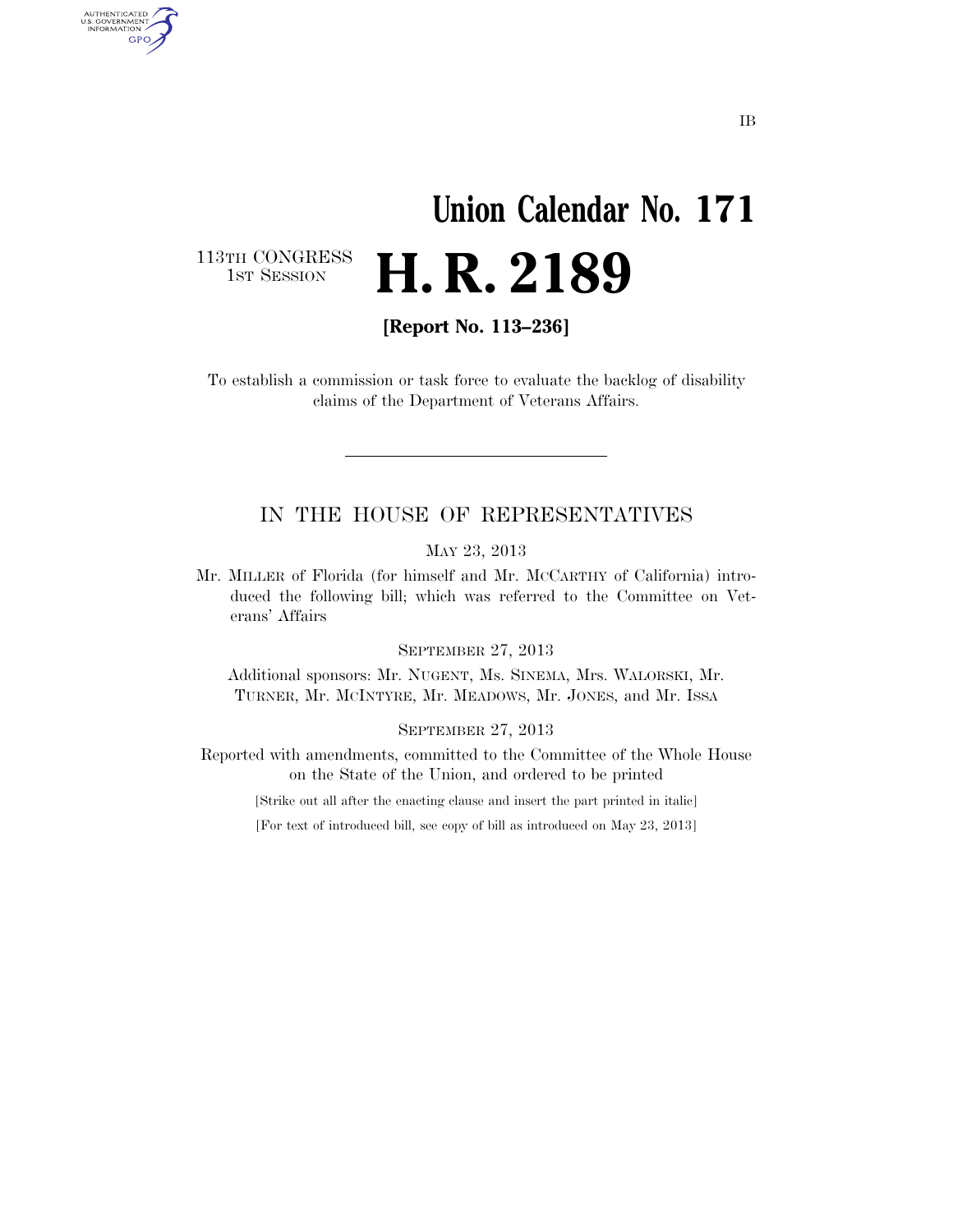# **A BILL**

2

To establish a commission or task force to evaluate the backlog of disability claims of the Department of Veterans Affairs.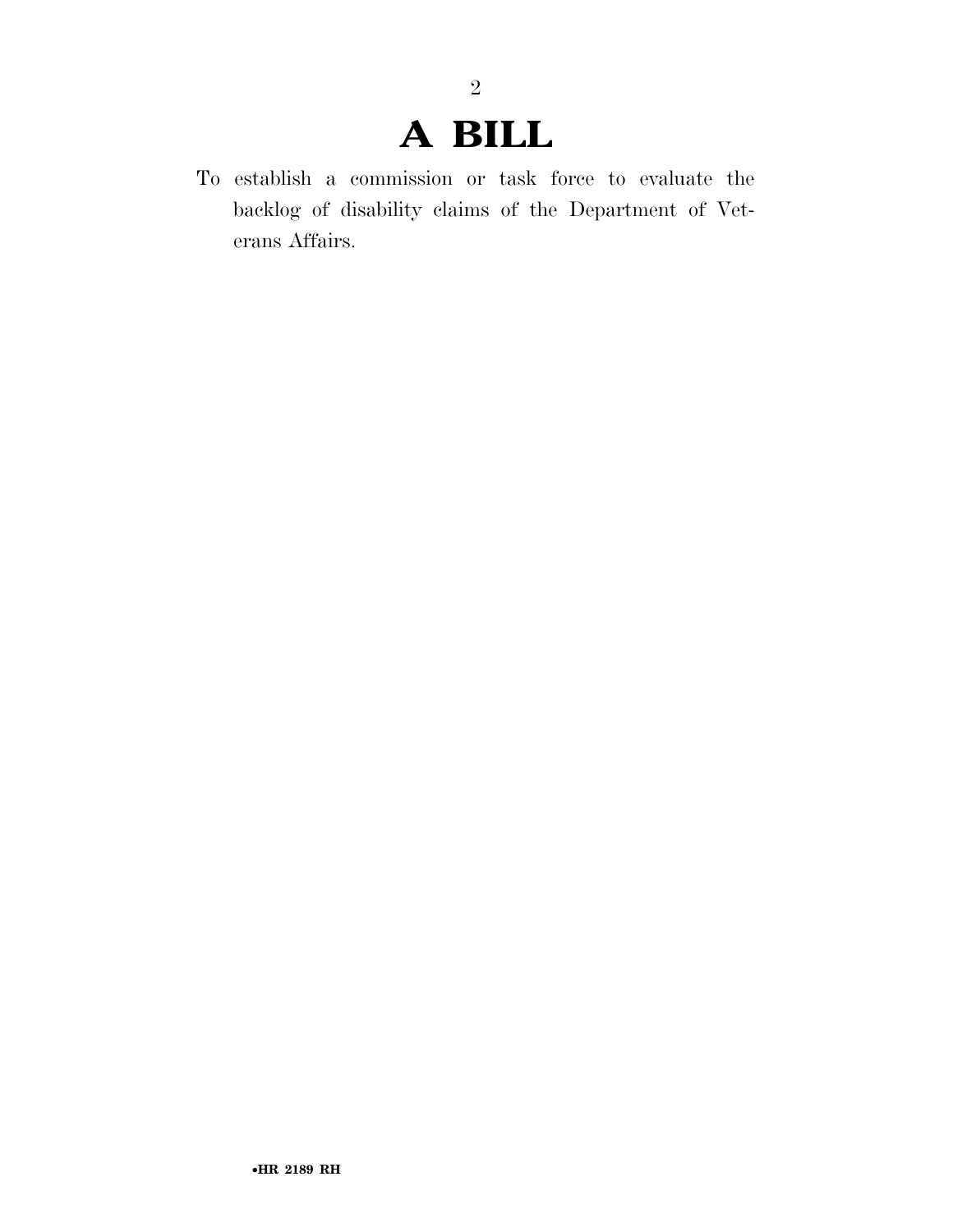- 1 *Be it enacted by the Senate and House of Representa-*
- 2 *tives of the United States of America in Congress assembled,*

#### 3 *SECTION 1. TABLE OF CONTENTS.*

#### 4 *The table of contents for this Act is as follows:*

- *Sec. 1. Table of contents.*
- *Sec. 2. Scoring of budgetary effects.*

#### *TITLE I—IMPROVEMENT OF CLAIMS PROCESSING*

- *Sec. 101. Evaluation of backlog of disability claims and appeals of claims of Department of Veterans Affairs.*
- *Sec. 102. Supplemental reports to the Strategic Plan to Eliminate the Compensation Claims Backlog.*
- *Sec. 103. Expedition of transfer of certain records.*

*Sec. 104. Claims processors training.* 

- *Sec. 105. Report by Comptroller General of the United States.*
- *Sec. 106. Priority for processing claims of the Department of Veterans Affairs.*
- *Sec. 107. Public availability of certain information about pending and completed claims for compensation under the laws administered by the Secretary of Veterans Affairs.*
- *Sec. 108. Annual report on processing of claims.*
- *Sec. 109. Department of Veterans Affairs notice of average times for processing claims and percentage of claims approved.*
- *Sec. 110. Claim defined.*

#### *TITLE II—COMPENSATION AND PENSIONS*

- *Sec. 201. Improvements to authority for performance of medical disabilities examinations by contract physicians.*
- *Sec. 202. Consideration by Secretary of Veterans Affairs of resources disposed of for less than fair market value by individuals applying for pension.*
- *Sec. 203. Bifurcated payments of compensation benefits under laws administered by the Secretary of Veterans Affairs.*
- *Sec. 204. Pension for certain veterans covered by Medicaid plans for services furnished by nursing facilities.*

#### *TITLE III—OTHER MATTERS*

- *Sec. 301. Review of operation of certain ships during the Vietnam Era.*
- *Sec. 302. Methods for validating certain service considered to be active service by the Secretary of Veterans Affairs.*
- *Sec. 303. Designation of American World War II Cities.*
- *Sec. 304. Observance of Veterans Day.*

### 5 *SEC. 2. SCORING OF BUDGETARY EFFECTS.*

- 6 *The budgetary effects of this Act, for the purpose of*
- 7 *complying with the Statutory Pay-As-You-Go Act of 2010,*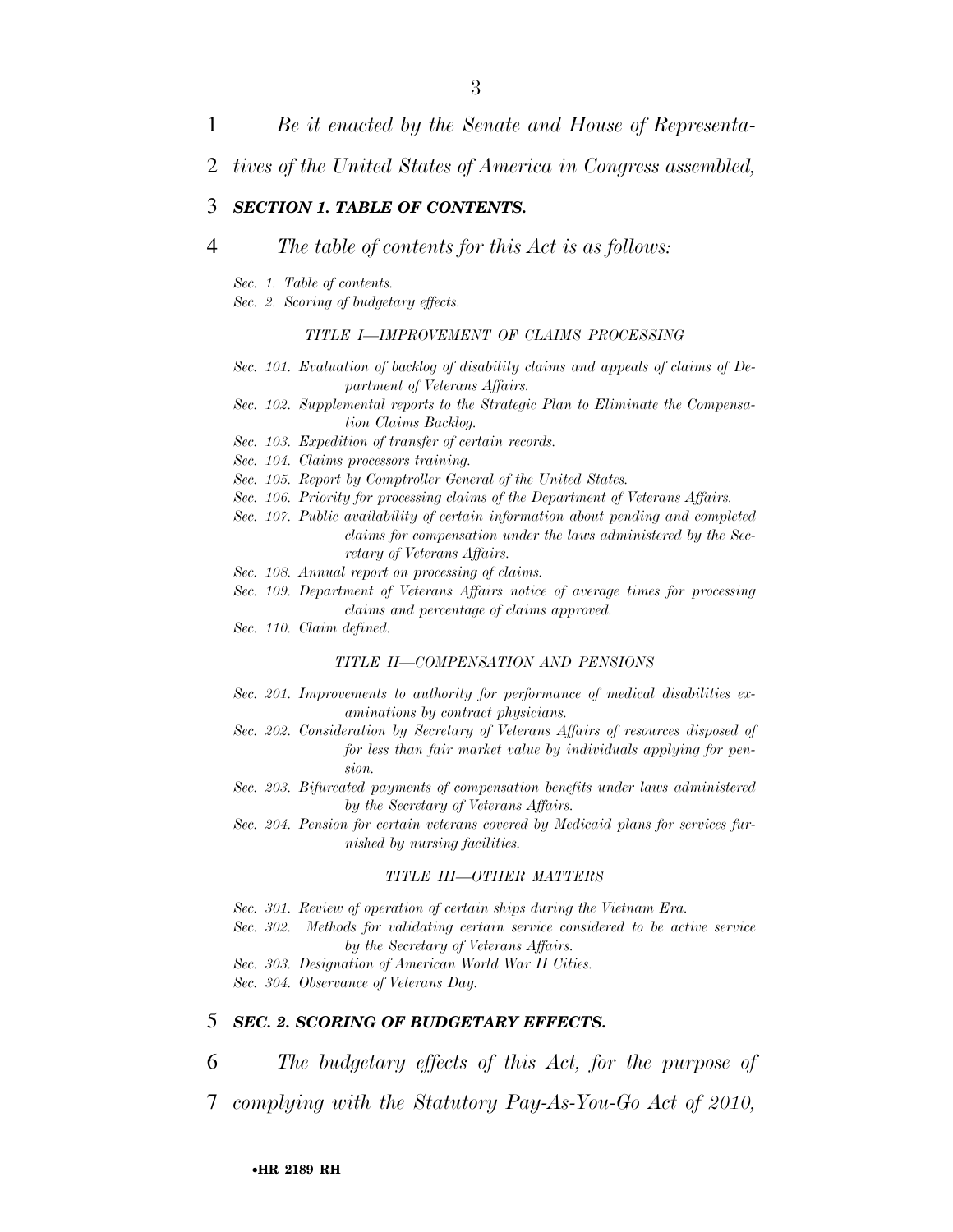*shall be determined by reference to the latest statement titled ''Budgetary Effects of PAYGO Legislation'' for this Act, submitted for printing in the Congressional Record by the Chairman of the House Budget Committee, provided that such statement has been submitted prior to the vote on pas-sage.* 

# *TITLE I—IMPROVEMENT OF CLAIMS PROCESSING*

*SEC. 101. EVALUATION OF BACKLOG OF DISABILITY CLAIMS* 

 *AND APPEALS OF CLAIMS OF DEPARTMENT OF VETERANS AFFAIRS.* 

 *(a) IN GENERAL.—There is established a commission or task force to evaluate the backlog of claims within the Department of Veterans Affairs and the appeals process of claims.* 

*(b) STUDIES.—* 

*(1) BACKLOG STUDY.—* 

 *(A) IN GENERAL.—The Commission or Task Force, acting through the subcommittee described in subsection (d)(2)(A), shall carry out a study on the backlog of claims, including the current process the Secretary of Veterans Affairs uses to evaluate claims and appeals and the laws and regulations applicable to such claims and ap-peals. Such study shall be a comprehensive eval-*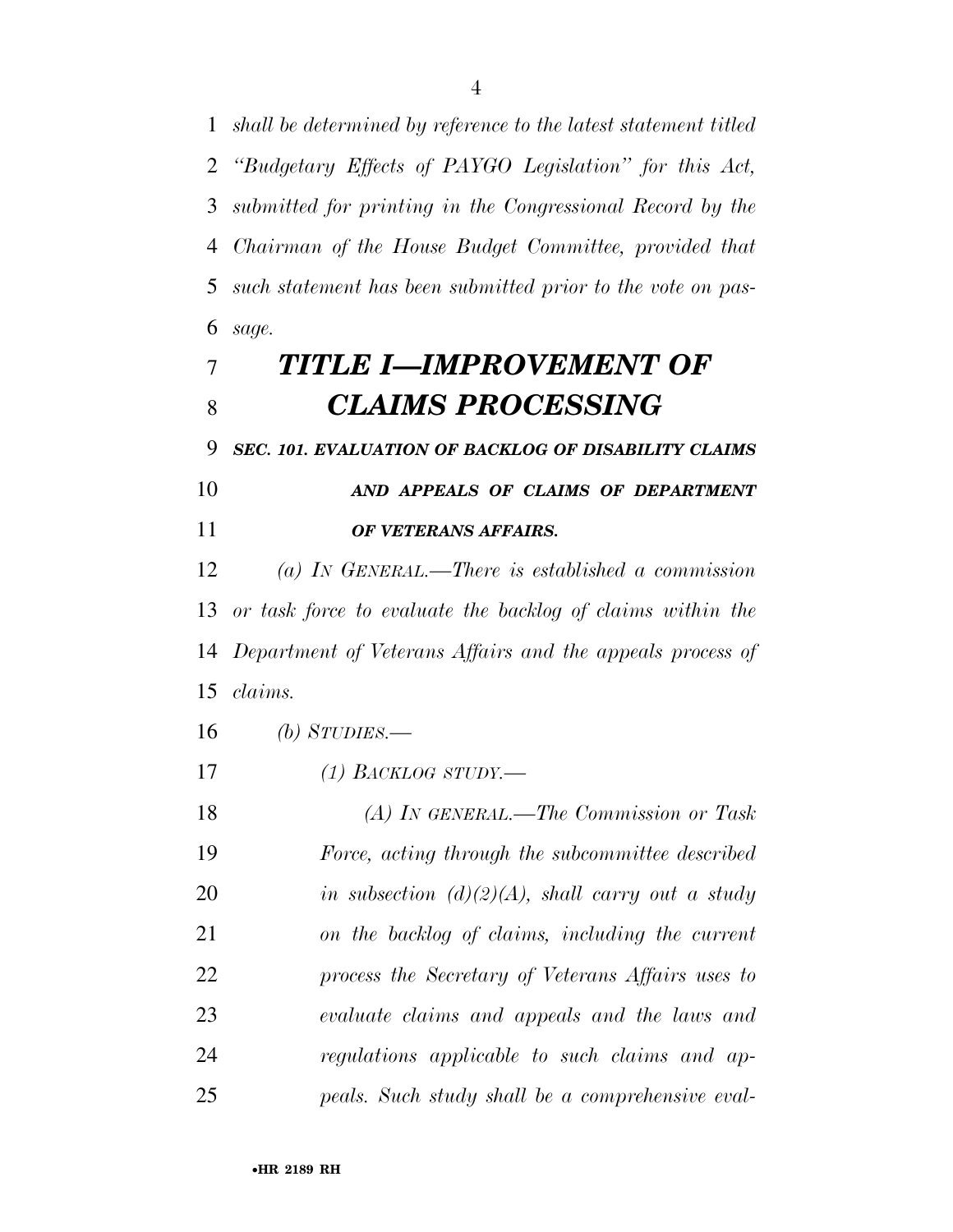| $\mathbf{1}$   | <i>uation and assessment of the backlog of claims,</i> |
|----------------|--------------------------------------------------------|
| $\overline{2}$ | an analysis of possible improvements to the pro-       |
| 3              | cedures used to process such claims, and any re-       |
| $\overline{4}$ | lated issues that the Commission or Task Force         |
| 5              | considers relevant.                                    |
| 6              | $(B)$ MATTERS INCLUDED.—In carrying out                |
| 7              | the study under subparagraph $(A)$ , the Commis-       |
| 8              | sion or Task Force shall examine the following:        |
| 9              | $(i)$ The backlog of claims, including an              |
| 10             | analysis of $-$                                        |
| 11             | $(I)$ the most effective means to                      |
| 12             | quickly and accurately resolve all                     |
| 13             | claims pending as of the date of the                   |
| 14             | study; and                                             |
| 15             | $(II)$ with respect to the Depart-                     |
| 16             | ment, the annual funding, number of                    |
| 17             | full-time employees, workload manage-                  |
| 18             | ment practices, and the progress, as of                |
| 19             | the date of the study, of the strategic                |
| 20             | plan.                                                  |
| 21             | (ii) Possible improvements to the                      |
| 22             | claims process, including an evaluation and            |
| 23             | recommendations with respect to whether                |
| 24             | substantive and structural changes to the              |
| 25             | overall claims process are required.                   |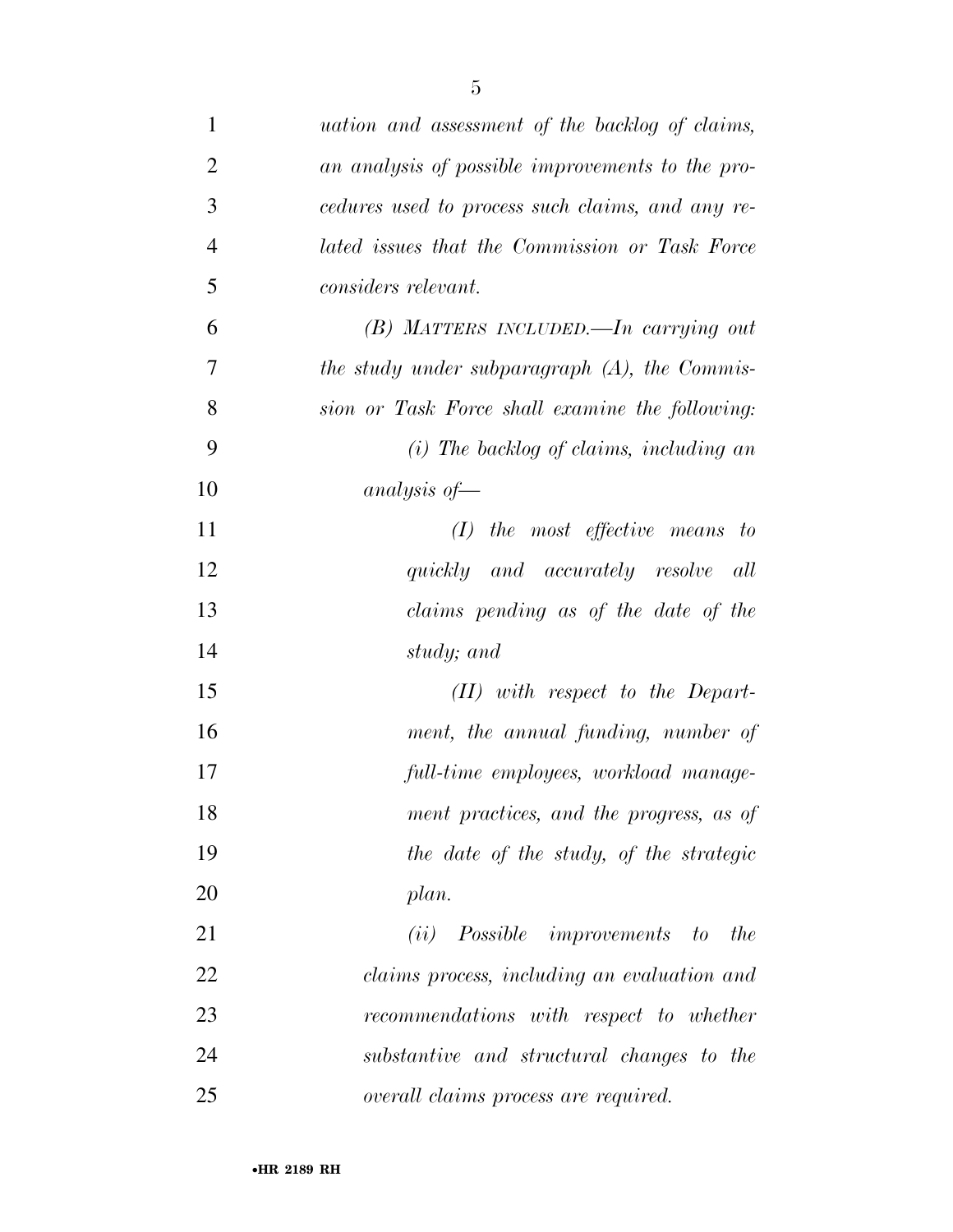| $\mathbf{1}$   | ( <i>iii</i> ) In carrying out the evaluation       |
|----------------|-----------------------------------------------------|
| $\overline{2}$ | and recommendations under subparagraph              |
| 3              | $(B)$ , an examination of                           |
| $\overline{4}$ | $(I)$ options that make no major                    |
| 5              | substantive changes to the claims proc-             |
| 6              | ess;                                                |
| 7              | $(II)$ options that maintain the                    |
| 8              | process but make minor changes; and                 |
| 9              | (III) options that make broad                       |
| 10             | <i>changes to the process.</i>                      |
| 11             | (2) APPEALS PROCESS STUDY.                          |
| 12             | (A) IN GENERAL.—The Commission or Task              |
| 13             | Force, acting through the subcommittee described    |
| 14             | in subsection $(d)(2)(B)$ , shall carry out a study |
| 15             | on the anticipated increase of appeals of claims,   |
| 16             | including the current appeals process and the       |
| 17             | laws and regulations applicable to such appeals.    |
| 18             | Such study shall be a comprehensive evaluation      |
| 19             | and assessment of such anticipated increase of      |
| 20             | appeals claims, an analysis of possible improve-    |
| 21             | ments to the procedures used to process such ap-    |
| 22             | peals, and any related issues that the Commis-      |
| 23             | sion or Task Force considers relevant.              |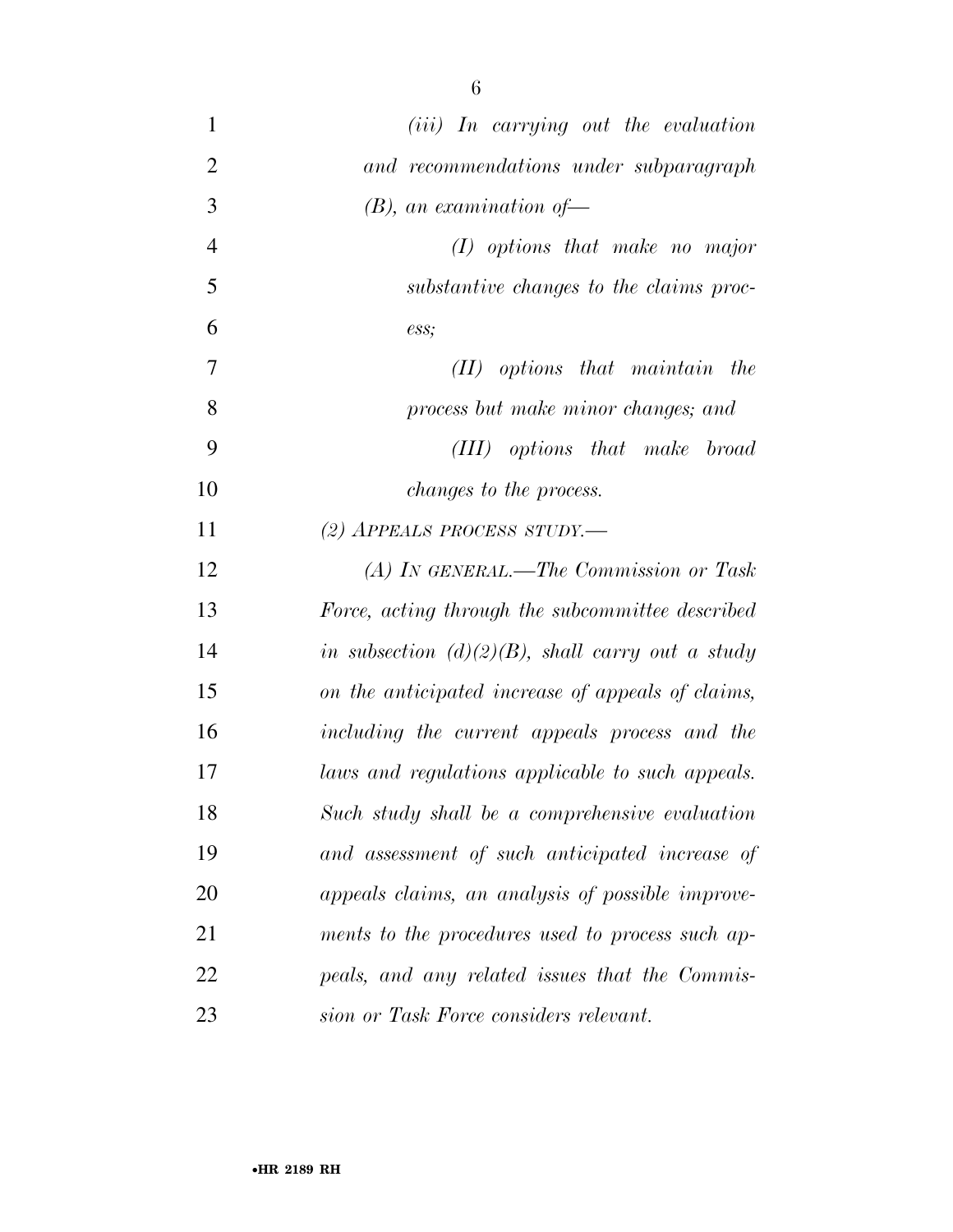| $\mathbf{1}$   | (B) MATTERS INCLUDED.—In carrying out            |
|----------------|--------------------------------------------------|
| $\overline{2}$ | the study under subparagraph $(A)$ , the Commis- |
| 3              | sion or Task Force shall examine the following:  |
| $\overline{4}$ | $(i)$ The anticipated surge in appeals of        |
| 5              | claims, including an analysis of-                |
| 6              | $(I)$ the most effective means to                |
| 7              | quickly and accurately resolve pending           |
| 8              | appeals and future appeals;                      |
| 9              | with respect to both<br>the<br>(II)              |
| 10             | Board and the Court of Appeals for               |
| 11             | Veterans Claims, the annual funding,             |
| 12             | number of full-time employees, work-             |
| 13             | load management practices, and the               |
| 14             | progress, as of the date of the study, of        |
| 15             | the strategic plan; and                          |
| 16             | (III) the efficiency, effectiveness,             |
| 17             | and utility of the Veterans Benefits             |
| 18             | Management System with respect to                |
| 19             | appeals operations, including an iden-           |
| 20             | tification of key changes that may need          |
| 21             | to be implemented to such system.                |
| 22             | (ii) Possible improvements to the ap-            |
| 23             | peals process, including an evaluation and       |
| 24             | recommendations with respect to whether          |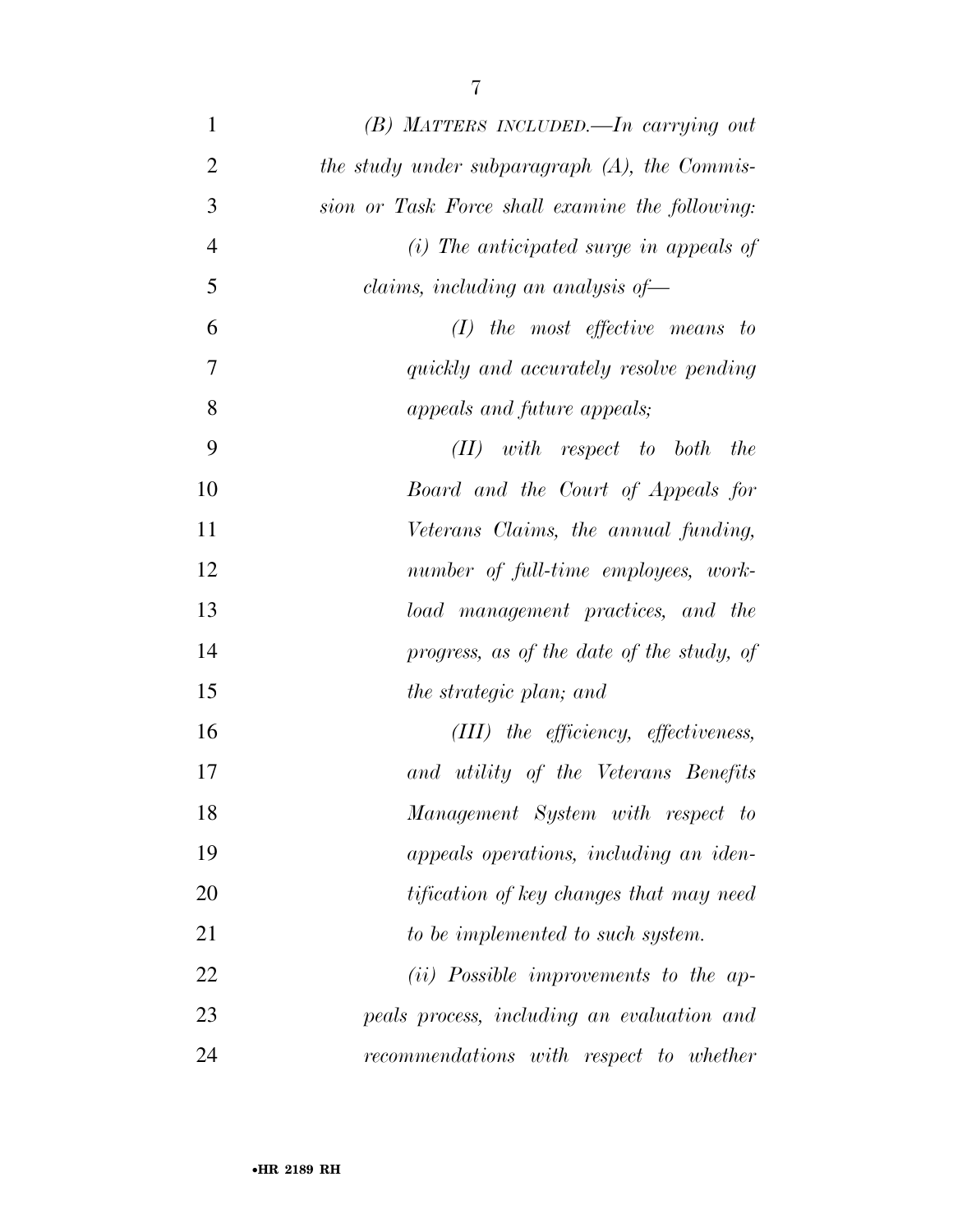| $\mathbf{1}$   | substantive and structural changes to the     |
|----------------|-----------------------------------------------|
| $\overline{2}$ | overall appeals process are required.         |
| 3              | ( <i>iii</i> ) In carrying out the evaluation |
| $\overline{4}$ | and recommendations under clause (ii), an     |
| 5              | $examination of -$                            |
| 6              | $(I)$ options that make no major              |
| 7              | substantive changes to the appeals            |
| 8              | process;                                      |
| 9              | $(II)$ options that maintain the              |
| 10             | process but make minor changes;               |
| 11             | (III) options that make broad                 |
| 12             | <i>changes to the process;</i>                |
| 13             | $(IV)$ the necessity of the multi-            |
| 14             | tiered levels of appeals at the regional      |
| 15             | office level, including filing a notice of    |
| 16             | disagreement, receipt of a statement of       |
| 17             | the case, supplemental statement of the       |
| 18             | case (if applicable), and substantive         |
| 19             | appeal (VA Form 9);                           |
| 20             | $(V)$ the role of the Board and the           |
| 21             | Appeals Management Center, includ-            |
| 22             | $ing$ —                                       |
| 23             | $(aa)$ the effectiveness of the               |
| 24             | workload management of<br>the                 |
| 25             | Board and the Center;                         |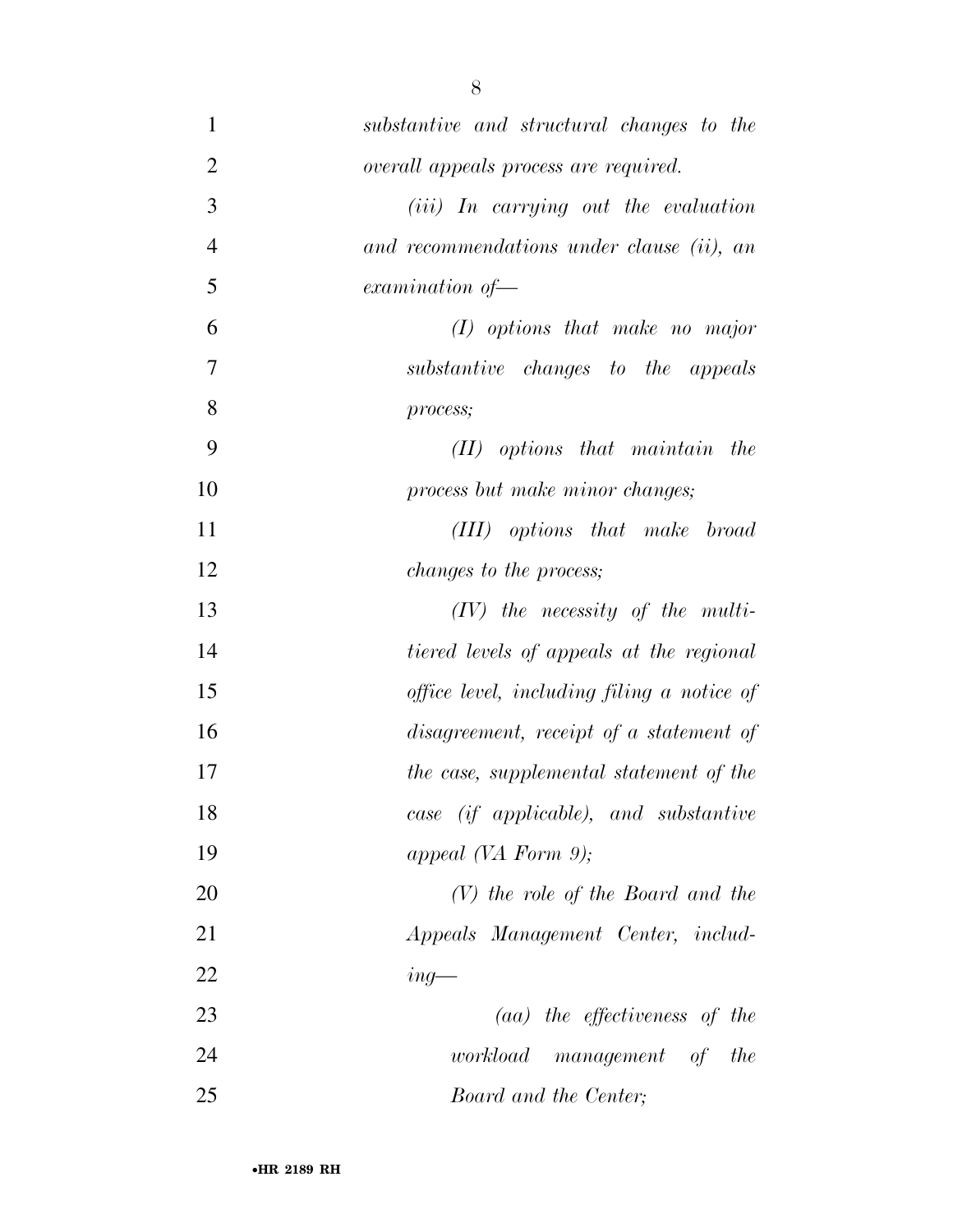| (bb) whether the Board and             | $\mathbf{1}$ |                |
|----------------------------------------|--------------|----------------|
| Center should be regionalized or       |              | $\overline{2}$ |
| maintain the centralized structure     |              | 3              |
| in the District of Columbia;           |              | $\overline{4}$ |
| (cc) whether Board members             |              | 5              |
| should be required to pass the ad-     |              | 6              |
| ministrative law judges certifi-       |              | 7              |
| cation examination; and                |              | 8              |
| (dd) whether the Board                 |              | 9              |
| should continue to require de novo     |              | 10             |
| review of appeals; and                 |              | 11             |
| $(VI)$ the role of the Court of Ap-    |              | 12             |
| peals for Veterans Claims and the      |              | 13             |
| United States Court of Appeals for the |              | 14             |
| Federal Circuit, including—            |              | 15             |
| $(aa)$ the continued effective-        |              | 16             |
| and necessity of a multi-<br>ness      |              | 17             |
| tiered structure of judicial review;   |              | 18             |
| (bb) whether the Court of $Ap-$        |              | 19             |
| peals for Veterans Claims should       |              | 20             |
| have Article I or Article III sta-     |              | 21             |
| tus;                                   |              | 22             |
| $(cc)$ expansion of either the         |              | 23             |
| Court of Appeals for Veterans          |              | 24             |
| Claims or the United States Court      |              | 25             |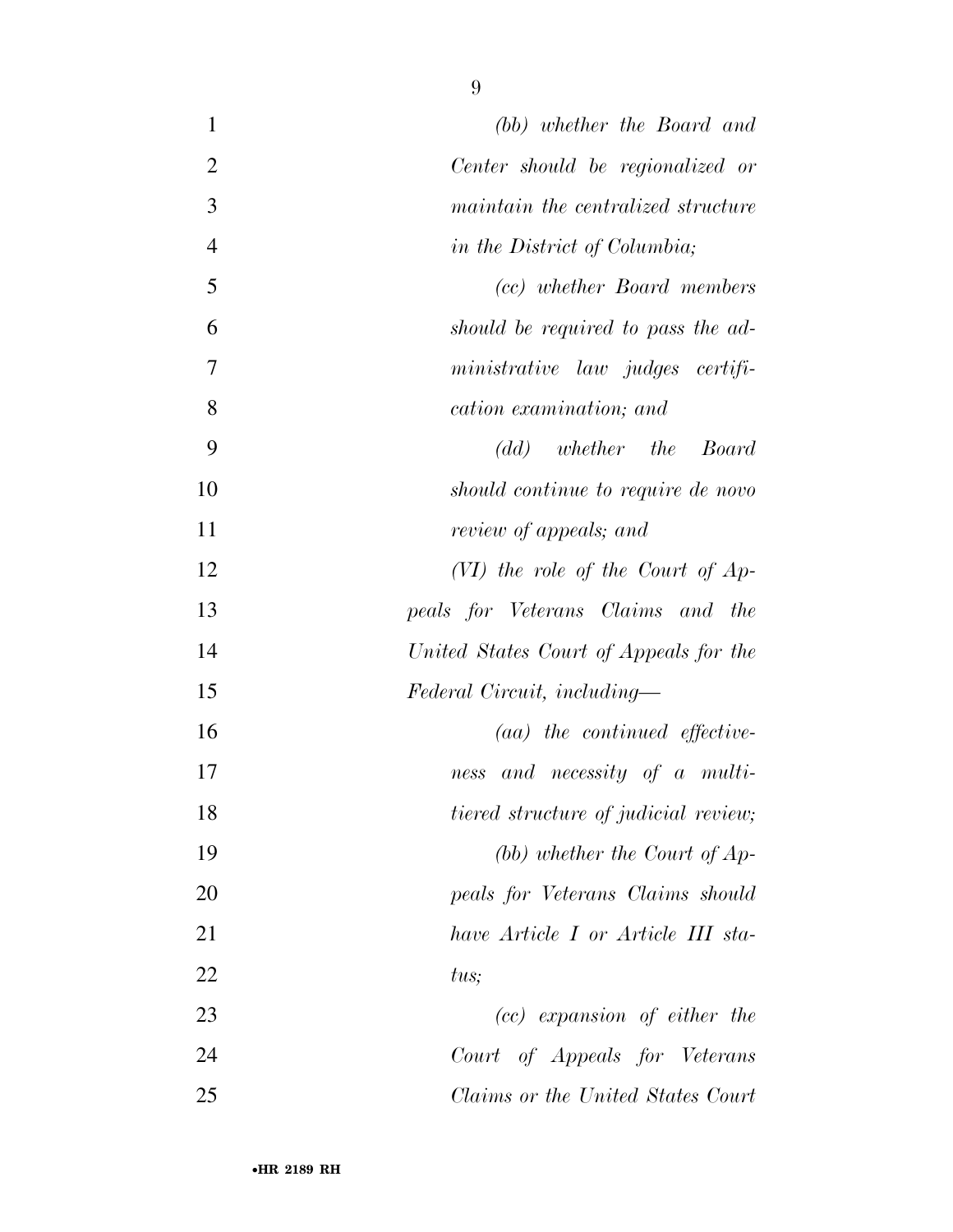| $\mathbf{1}$   | of Appeals for the Federal Circuit                   |
|----------------|------------------------------------------------------|
| $\overline{2}$ | jurisdiction, including by allow-                    |
| 3              | ing such courts to hear class ac-                    |
| $\overline{4}$ | lawsuits with respect to<br>tion                     |
| 5              | claims; and                                          |
| 6              | $(dd)$ the possibility of ex-                        |
| 7              | panding judicial review of claims                    |
| 8              | to all Federal circuit courts of ap-                 |
| 9              | peals or allowing judicial review                    |
| 10             | beyond the Court of Appeals for                      |
| 11             | Veterans Claims only by the Su-                      |
| 12             | preme Court.                                         |
| 13             | (3) CONSIDERATION.—In carrying out the stud-         |
| 14             | ies under paragraph $(1)(A)$ and $(2)(A)$ and making |
| 15             | any recommendations under this section, the Commis-  |
| 16             | sion or Task Force shall consider the following:     |
| 17             | $(A)$ The interests of veterans, including with      |
| 18             | respect to accuracy, fairness, and transparency      |
| 19             | in the claims process of the Department.             |
| 20             | $(B)$ The values and requirements of the             |
| 21             | Constitution, including with respect to compli-      |
| 22             | ance with procedural and substantive due proc-       |
| 23             | ess.                                                 |
| 24             | $(C)$ The public interest, including with re-        |
| 25             | spect to the responsible use of available resources. |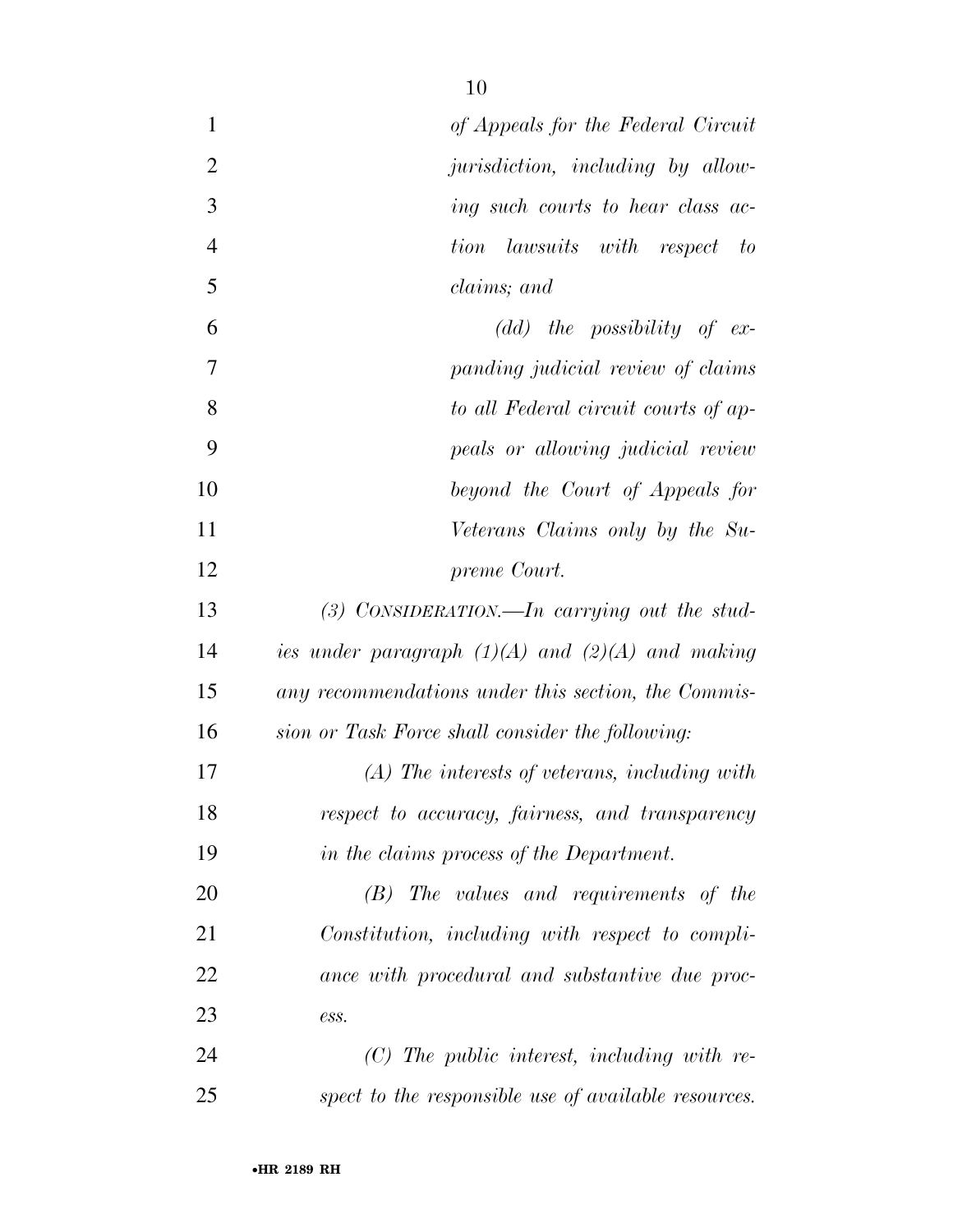| $\mathbf{1}$   | $(D)$ With respect to the study conducted        |
|----------------|--------------------------------------------------|
| $\overline{2}$ | under paragraph $(1)(A)$ , the importance of the |
| 3              | claimant friendly, nonadversarial nature of the  |
| $\overline{4}$ | <i>claims process.</i>                           |
| 5              | $(E)$ With respect to the study conducted        |
| 6              | under paragraph $(2)(A)$ , the importance of an  |
| 7              | appeals process that is efficient and easily un- |
| 8              | derstandable by a claimant.                      |
| 9              | (4) ROLE OF SECRETARY, CHAIRMAN OF THE           |
| 10             | BOARD, AND CHIEF JUDGE.-                         |
| 11             | $(A)$ INFORMATION. In carrying out each          |
| 12             | study under paragraph $(1)(A)$ and $(2)(A)$ , at |
| 13             | times that the Commission or Task Force deter-   |
| 14             | mines appropriate, the Commission or Task        |
| 15             | Force shall submit to the Secretary of Veterans  |
| 16             | Affairs, the Chairman of the Board, and the      |
| 17             | Chief Judge of the Court of Appeals for Veterans |
| 18             | Claims, as the case may be, information with re- |
| 19             | spect to remedies and solutions that the Commis- |
| 20             | sion or Task Force identifies pursuant to such a |
| 21             | study.                                           |
| 22             | $(B)$ IMPLEMENTATION.—The Secretary, the         |
| 23             | Chairman of the Board, and the Chief Judge       |
| 24             | shall each—                                      |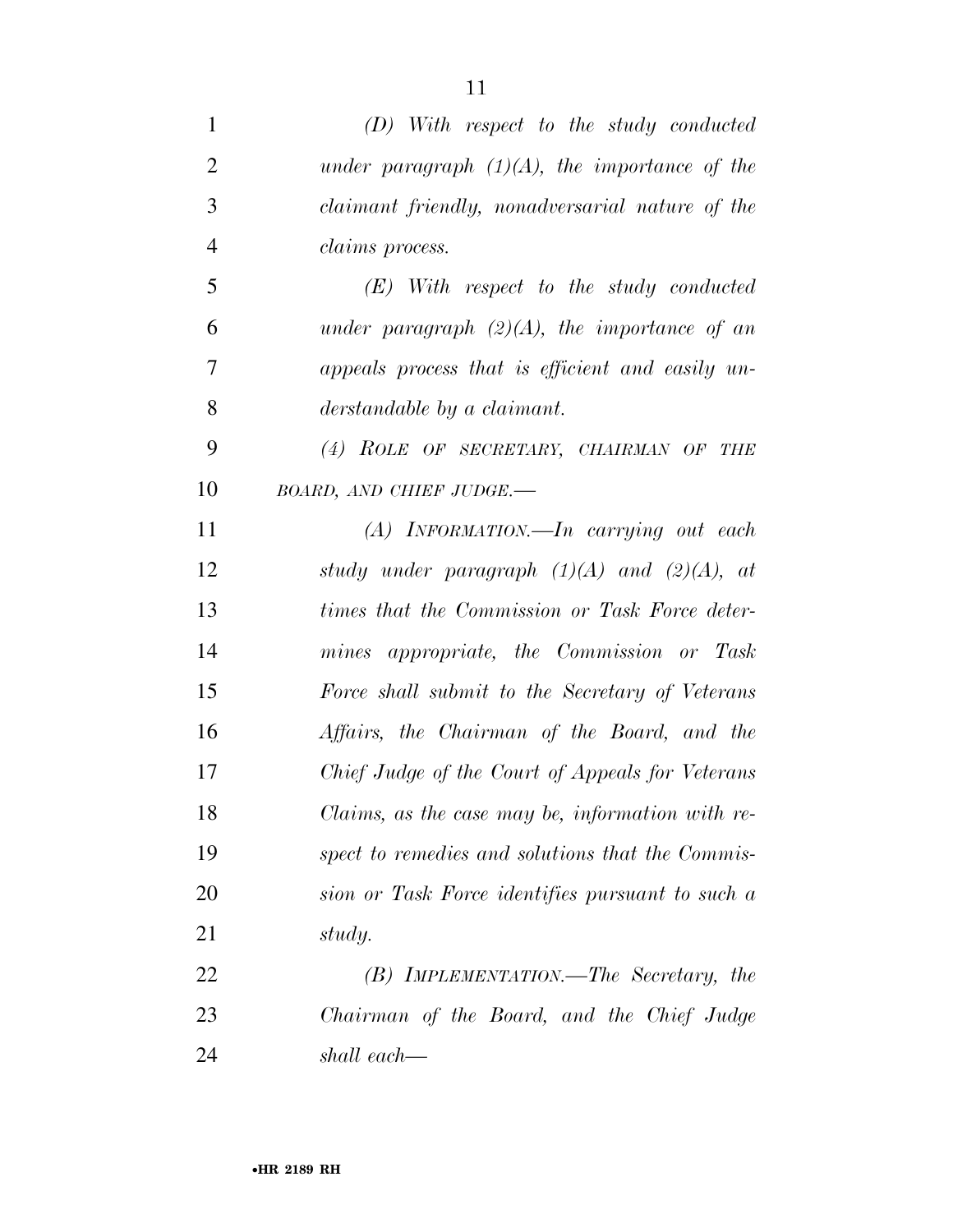| $\mathbf{1}$   | $(i)$ fully consider the remedies and so-             |
|----------------|-------------------------------------------------------|
| $\overline{2}$ | lutions submitted to the Secretary, the               |
| 3              | Chairman, or the Chief Judge, as the case             |
| $\overline{4}$ | may be, under subparagraph $(A)$ ;                    |
| 5              | ( <i>ii</i> ) implement such remedies and solu-       |
| 6              | tions as the Secretary, the Chairman, or the          |
| 7              | Chief Judge, respectively, determines appro-          |
| 8              | priate; and                                           |
| 9              | ( <i>iii</i> ) submit to Congress justification       |
| 10             | for failing to implement any such remedy              |
| 11             | or solution.                                          |
| 12             | (C) PLAN.—The Commission or Task Force                |
| 13             | shall submit to the Secretary, the Chairman of        |
| 14             | the Board, and the Chief Judge a feasible, time-      |
| 15             | ly, and cost-effective plan to eliminate the back-    |
| 16             | log of appeals of claims based on the remedies        |
| 17             | and solutions identified pursuant to the study        |
| 18             | under paragraph $(2)(A)$ and the information          |
| 19             | submitted under subparagraph $(A)$ .                  |
| 20             | (c) COMPREHENSIVE REPORTS.-                           |
| 21             | (1) INITIAL COMPREHENSIVE REPORT.—Not later           |
| 22             | than 60 days after the date on which the Commission   |
| 23             | or Task Force first meets, the Commission or Task     |
| 24             | Force shall submit to the President and Congress an   |
| 25             | initial comprehensive report on the studies conducted |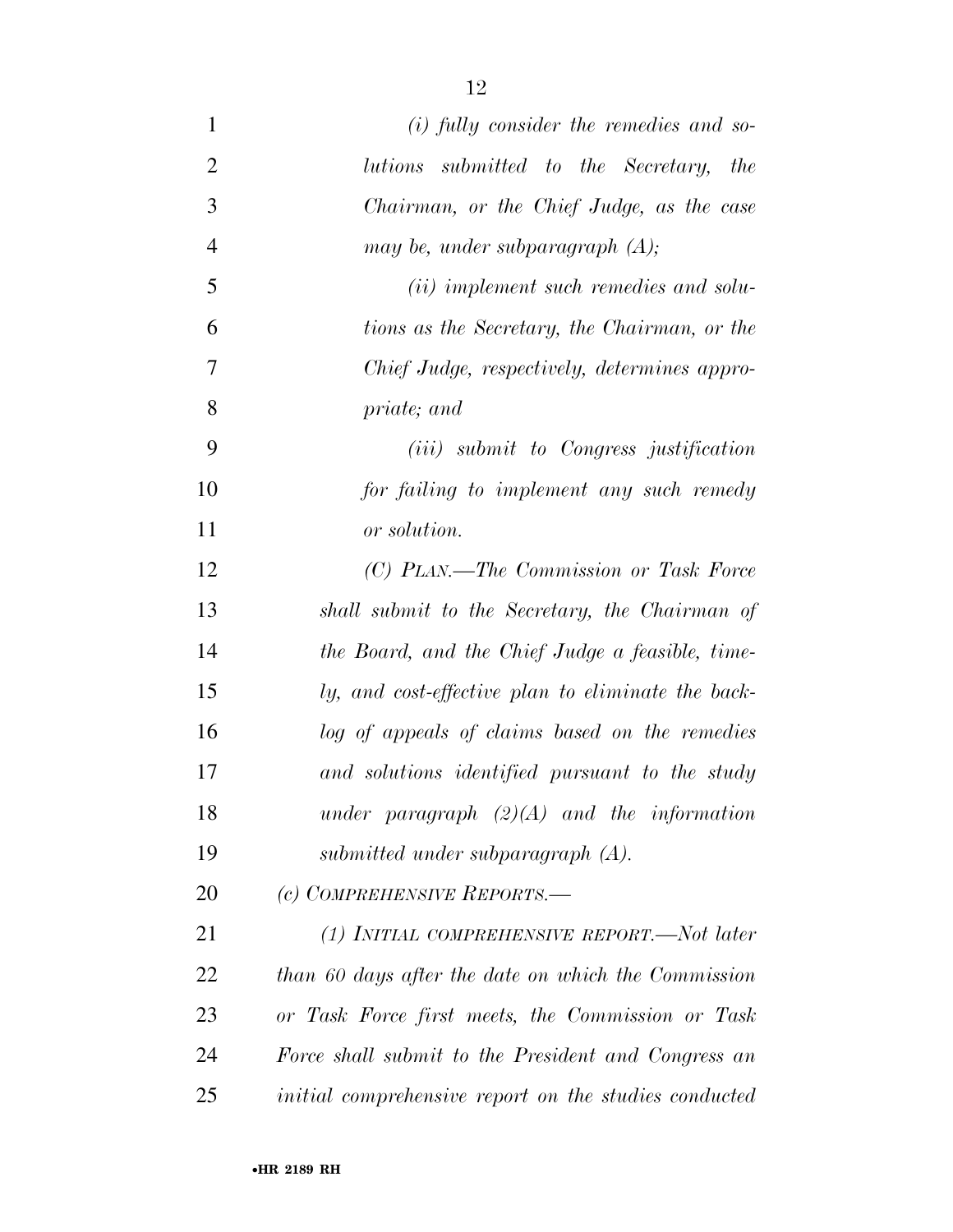| $\mathbf{1}$   | under paragraphs $(1)(A)$ and $(2)(A)$ of subsection (b), |
|----------------|-----------------------------------------------------------|
| $\overline{2}$ | $including-$                                              |
| 3              | $(A)$ the findings of the causes of the backlog           |
| $\overline{4}$ | of claims;                                                |
| 5              | $(B)$ a proposed plan to handle the antici-               |
| 6              | pated surge in appeals of claims; and                     |
| 7              | $(C)$ the level of cooperation the Commission             |
| 8              | or Task Force has received from the Secretary             |
| 9              | and the heads of other departments or agencies            |
| 10             | of the Federal Government.                                |
| 11             | (2) INTERIM COMPREHENSIVE REPORTS.—Not                    |
| 12             | later than 90 days after the date on which the Com-       |
| 13             | mission or Task Force first meets, and each 30-day        |
| 14             | period thereafter ending on the date on which the         |
| 15             | Commission or Task Force submits the final com-           |
| 16             | prehensive report under paragraph (3), the Commis-        |
| 17             | sion or Task Force shall submit to the President and      |
| 18             | Congress a comprehensive report on—                       |
| 19             | $(A)$ the progress of the Secretary with re-              |
| 20             | spect to implementing solutions to expedite the           |
| 21             | elimination of the backlog of claims pursuant to          |
| 22             | subsection $(b)(4)(B)(ii);$                               |
| 23             | $(B)$ the progress of the Secretary, the Chair-           |
| 24             | man of the Board, and the Chief Judge of the              |
| 25             | Court of Appeals for Veterans Claims with re-             |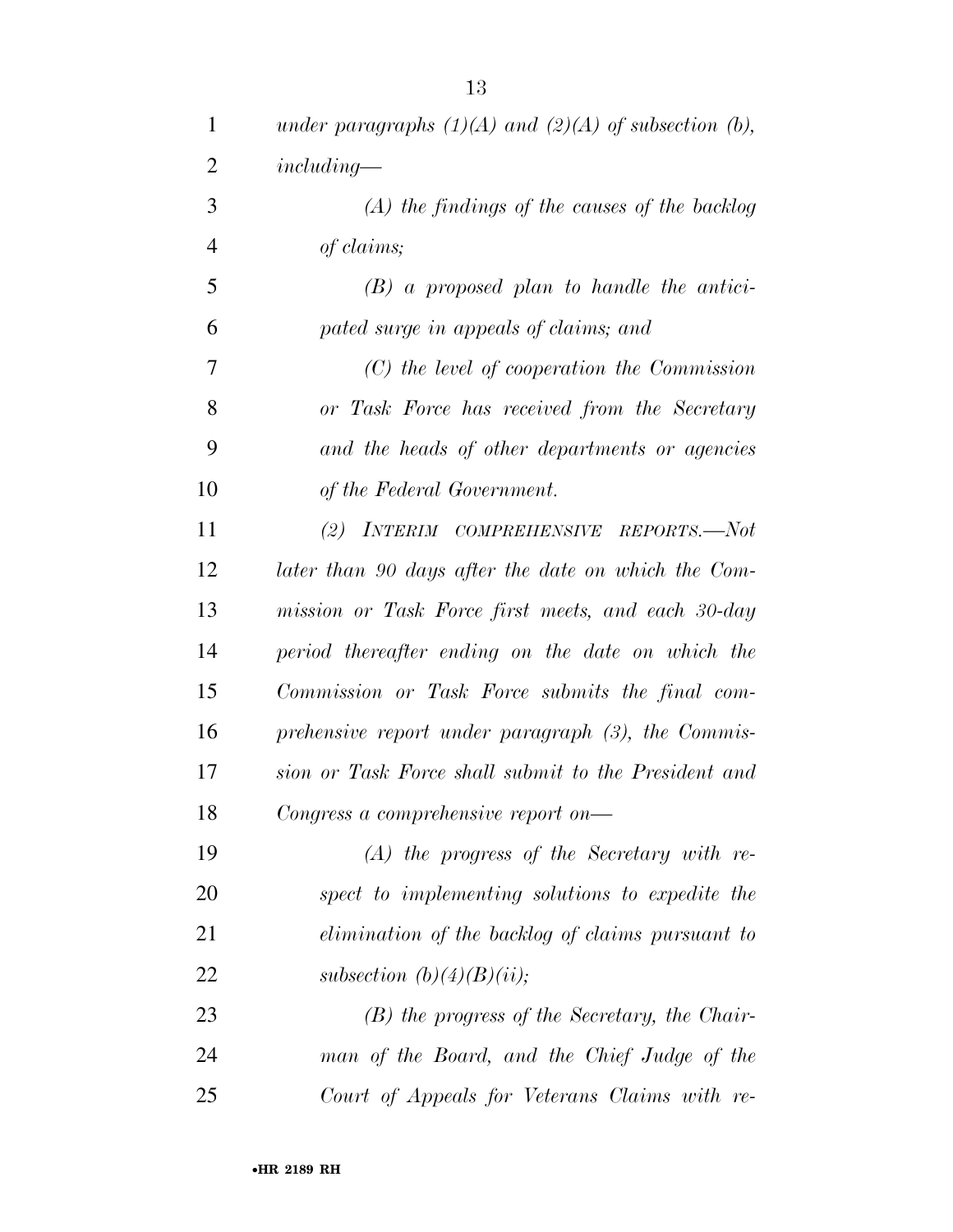| $\mathbf 1$    | spect to implementing solutions to complete ap-   |
|----------------|---------------------------------------------------|
| $\overline{2}$ | peals of claims in a timely manner in a timely    |
| 3              | manner pursuant to such subsection; and           |
| $\overline{4}$ | $(C)$ the level of cooperation the Commission     |
| 5              | or Task Force has received from the Secretary     |
| 6              | and the heads of other departments or agencies    |
| 7              | of the Federal Government.                        |
| 8              | (3) FINAL COMPREHENSIVE REPORT.—Not later         |
| 9              | than 180 days after the date on which the Commis- |
| 10             | sion or Task Force first meets, the Commission or |
| 11             | Task Force shall submit to the President and Con- |
| 12             | gress a comprehensive report on the following:    |
| 13             | $(A)$ With respect to the study conducted         |
| 14             | under subsection $(b)(1)(A)$ —                    |
| 15             | $(i)$ The findings, conclusions, and rec-         |
| 16             | ommendations of the Commission or Task            |
| 17             | Force with respect to the matters referred to     |
| 18             | <i>in such subsection.</i>                        |
| 19             | $(ii)$ The recommendations of the Com-            |
| 20             | mission or Task Force for revising and im-        |
| 21             | proving the backlog of claims and the proce-      |
| 22             | dures used to process claims.                     |
| 23             | ( <i>iii</i> ) The progress of the Secretary with |
| 24             | respect to implementing solutions to expe-        |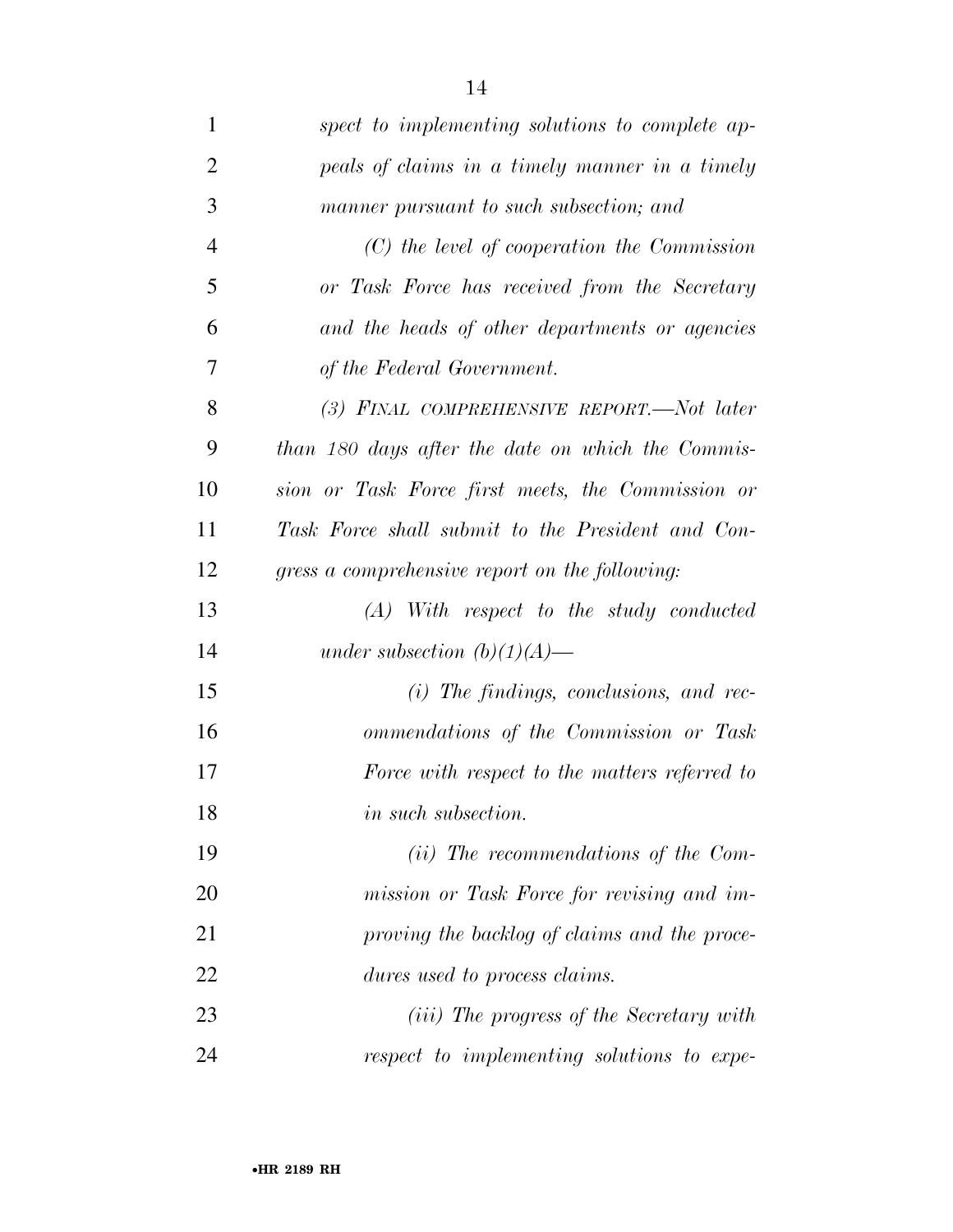| $\mathbf{1}$   | dite the elimination of the backlog of claims    |
|----------------|--------------------------------------------------|
| $\overline{2}$ | pursuant to subsection $(b)(4)(B)(ii)$ .         |
| 3              | Other information and<br>(iv)<br>$rec-$          |
| $\overline{4}$ | ommendations with respect to claims as the       |
| 5              | Commission or Task Force considers appro-        |
| 6              | priate.                                          |
| 7              | $(B)$ With respect to the study conducted        |
| 8              | under subsection $(b)(2)(A)$ —                   |
| 9              | $(i)$ The findings, conclusions, and rec-        |
| 10             | ommendations of the Commission or Task           |
| 11             | Force with respect to the matters referred to    |
| 12             | <i>in such subsection.</i>                       |
| 13             | $(ii)$ The recommendations of the Com-           |
| 14             | mission or Task Force for revising and im-       |
| 15             | proving the appeals process;                     |
| 16             | ( <i>iii</i> ) The information described in sub- |
| 17             | section $(b)(4)(A)$ .                            |
| 18             | $(iv)$ The feasible, timely, and cost effec-     |
| 19             | tive plan described in subsection $(b)(4)(C)$ .  |
| 20             | $(v)$ The progress of the Secretary, the         |
| 21             | Chairman of the Board, and the Chief             |
| 22             | Judge of the Court of Appeals for Veterans       |
| 23             | Claims with respect to implementing solu-        |
| 24             | tions to provide timely appeals of claims.       |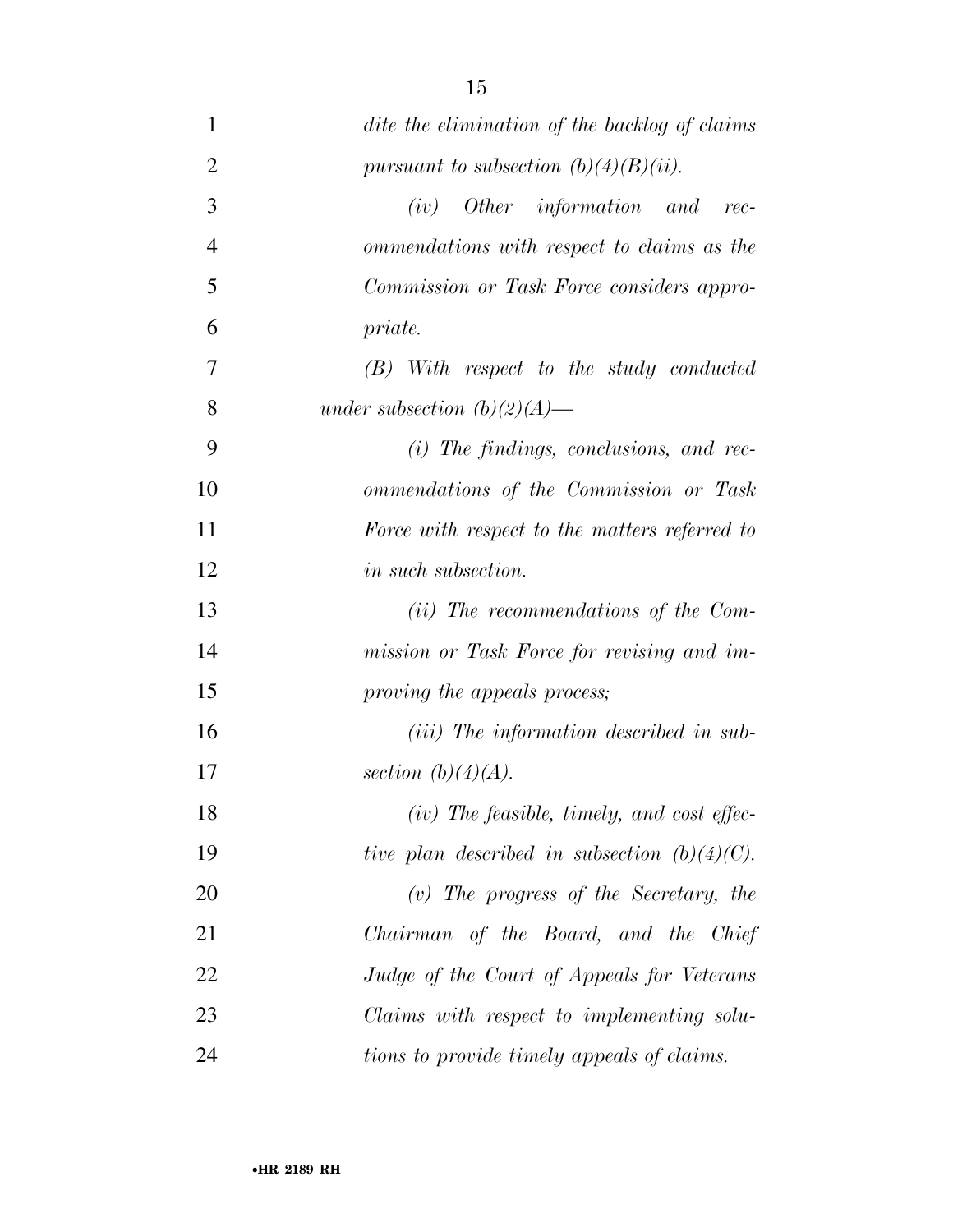| $\mathbf{1}$   | $(vi)$ Other information and rec-                   |
|----------------|-----------------------------------------------------|
| $\overline{2}$ | ommendations with respect to the appeals            |
| 3              | process as the Commission or Task Force             |
| $\overline{4}$ | <i>considers appropriate.</i>                       |
| 5              | (d) MEMBERSHIP.—                                    |
| 6              | (1) NUMBER AND APPOINTMENT.—The Commis-             |
| 7              | sion or Task Force shall be composed of 15 members, |
| 8              | appointed as follows:                               |
| 9              | (A) Two members appointed by the Speaker            |
| 10             | of the House of Representatives, one of whom        |
| 11             | shall be designated to serve upon the Sub-          |
| 12             | committee on the Backlog of Claims and one of       |
| 13             | whom shall be designated to serve upon the Sub-     |
| 14             | <i>committee on Appeals.</i>                        |
| 15             | $(B)$ Two members appointed by the minor-           |
| 16             | ity leader of the House of Representatives, one of  |
| 17             | whom shall be designated to serve upon the Sub-     |
| 18             | committee on the Backlog of Claims and one of       |
| 19             | whom shall be designated to serve upon the Sub-     |
| 20             | <i>committee on Appeals.</i>                        |
| 21             | $(C)$ Two members appointed by the major-           |
| 22             | ity leader of the Senate, one of whom shall be      |
| 23             | designated to serve upon the Subcommittee on        |
| 24             | the Backlog of Claims and one of whom shall be      |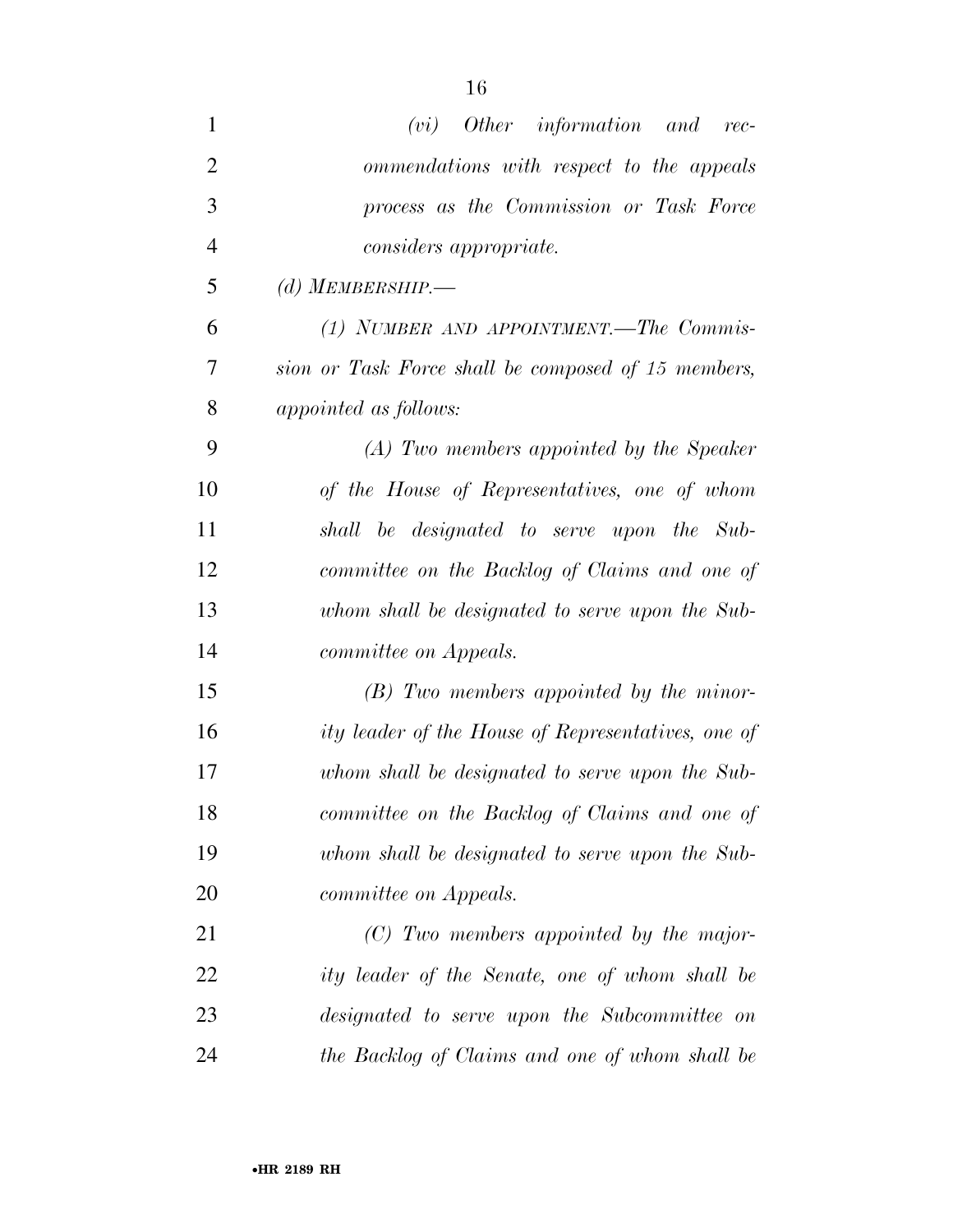| $\mathbf{1}$   | designated to serve upon the Subcommittee on     |
|----------------|--------------------------------------------------|
| $\overline{2}$ | <i>Appeals.</i>                                  |
| 3              | $(D)$ Two members appointed by the minor-        |
| $\overline{4}$ | ity leader of the Senate, one of whom shall be   |
| 5              | designated to serve upon the Subcommittee on     |
| 6              | the Backlog of Claims and one of whom shall be   |
| $\overline{7}$ | designated to serve upon the Subcommittee on     |
| 8              | <i>Appeals.</i>                                  |
| 9              | $(E)$ Three members appointed by the Presi-      |
| 10             | dent, two of whom shall be designated to serve   |
| 11             | upon the Subcommittee on the Backlog of Claims   |
| 12             | and one of whom shall be designated to serve     |
| 13             | upon the Subcommittee on Appeals.                |
| 14             | $(F)$ One member appointed by the Secretary      |
| 15             | of Defense, whom shall be designated to serve    |
| 16             | upon the Subcommittee on the Backlog of          |
| 17             | Claims.                                          |
| 18             | $(G)$ Two members appointed by the Sec-          |
| 19             | retary of Veterans Affairs, one of whom shall be |
| 20             | designated to serve upon the Subcommittee on     |
| 21             | the Backlog of Claims and one of whom shall be   |
| 22             | designated to serve upon the Subcommittee on     |
| 23             | <i>Appeals.</i>                                  |
| 24             | $(H)$ One member appointed by the Chief          |
| 25             | Judge of the Court of Appeals for Veterans       |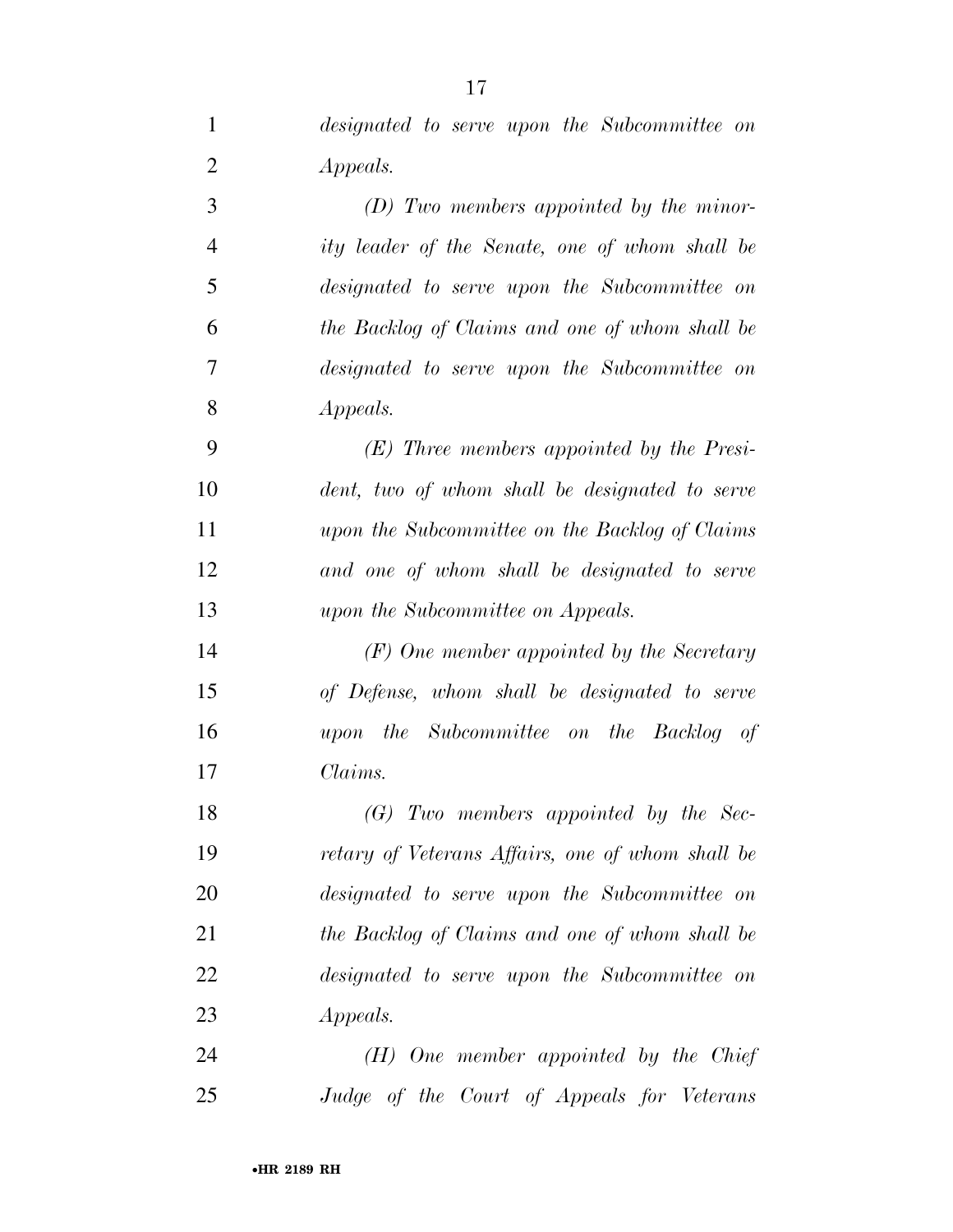| 1              | Claims, whom shall be designated to serve upon        |
|----------------|-------------------------------------------------------|
| $\overline{2}$ | <i>the Subcommittee on Appeals.</i>                   |
| 3              | (2) SUBCOMMITTEES.—The Commission or Task             |
| $\overline{4}$ | Force shall have two subcommittees as follows:        |
| 5              | $(A)$ A Subcommittee on the Backlog of                |
| 6              | Claims consisting of the eight members des-           |
| 7              | <i>ignated in accordance with paragraph (1).</i>      |
| 8              | (B) A Subcommittee on Appeals consisting              |
| 9              | of the seven members designated in accordance         |
| 10             | with paragraph $(1)$ .                                |
| 11             | (3) QUALIFICATIONS.—Each member appointed             |
| 12             | under paragraph $(1)$ shall be appointed based on the |
| 13             | experience of the member as a veteran or on the sub-  |
| 14             | ject matter expertise or other relevant experience of |
| 15             | the member.                                           |
| 16             | $(4)$ ADVISORS.—                                      |
| 17             | $(A)$ IN GENERAL.—In addition to the 15               |
| 18             | members appointed under paragraph (1), the            |
| 19             | Commission or Task Force shall—                       |
| 20             | $(i)$ have five nonvoting, nonmember ad-              |
| 21             | visors, appointed by a majority of the Com-           |
| 22             | mission or Task Force, each from a different          |
| 23             | organization that represents the interests of         |
| 24             | veterans; and                                         |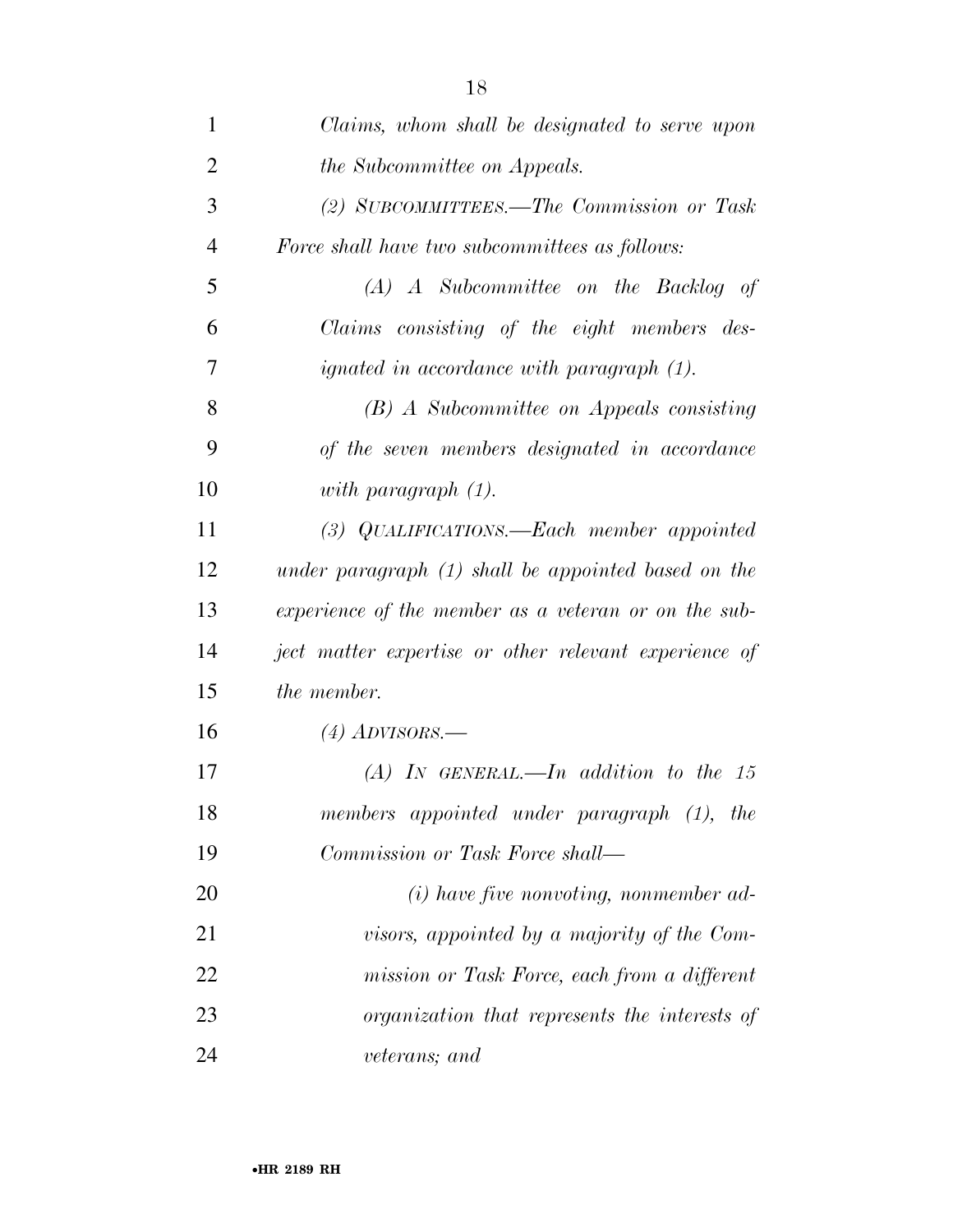| $\mathbf{1}$   | ( <i>ii</i> ) seek advice from experts from non-      |
|----------------|-------------------------------------------------------|
| $\overline{2}$ | <i>governmental organizations (including vet-</i>     |
| 3              | erans service organizations and military or-          |
| $\overline{4}$ | <i>ganizations</i> ), the Internet technology indus-  |
| 5              | try, and the insurance industry.                      |
| 6              | (B) ADVICE.—Individuals described<br>in               |
| 7              | clause (i) and (ii) of subparagraph $(A)$ shall       |
| 8              | provide advice to both subcommittees described        |
| 9              | in paragraph $(2)$ .                                  |
| 10             | $(5)$ CHAIRMAN.—The President shall designate a       |
| 11             | member of the Commission or Task Force who is ap-     |
| 12             | pointed by the President and designated to serve upon |
| 13             | the Subcommittee on the Backlog of Claims to serve    |
| 14             | as the chairman of the Commission or Task Force.      |
| 15             | The chairman may designate a member to serve as       |
| 16             | the chairman of the Subcommittee on the Backlog of    |
| 17             | Claims and a member to serve as the chairman of the   |
| 18             | Subcommittee on Appeals to chair such subcommittees   |
| 19             | as the designee of the chairman of the Commission or  |
| 20             | Task Force.                                           |
| 21             | $(6)$ PERIOD OF APPOINTMENT.—Members of the           |
| 22             | Commission or Task Force shall be appointed for the   |
| 23             | life of the Commission or Task Force. A vacancy shall |
| 24             | not affect its powers.                                |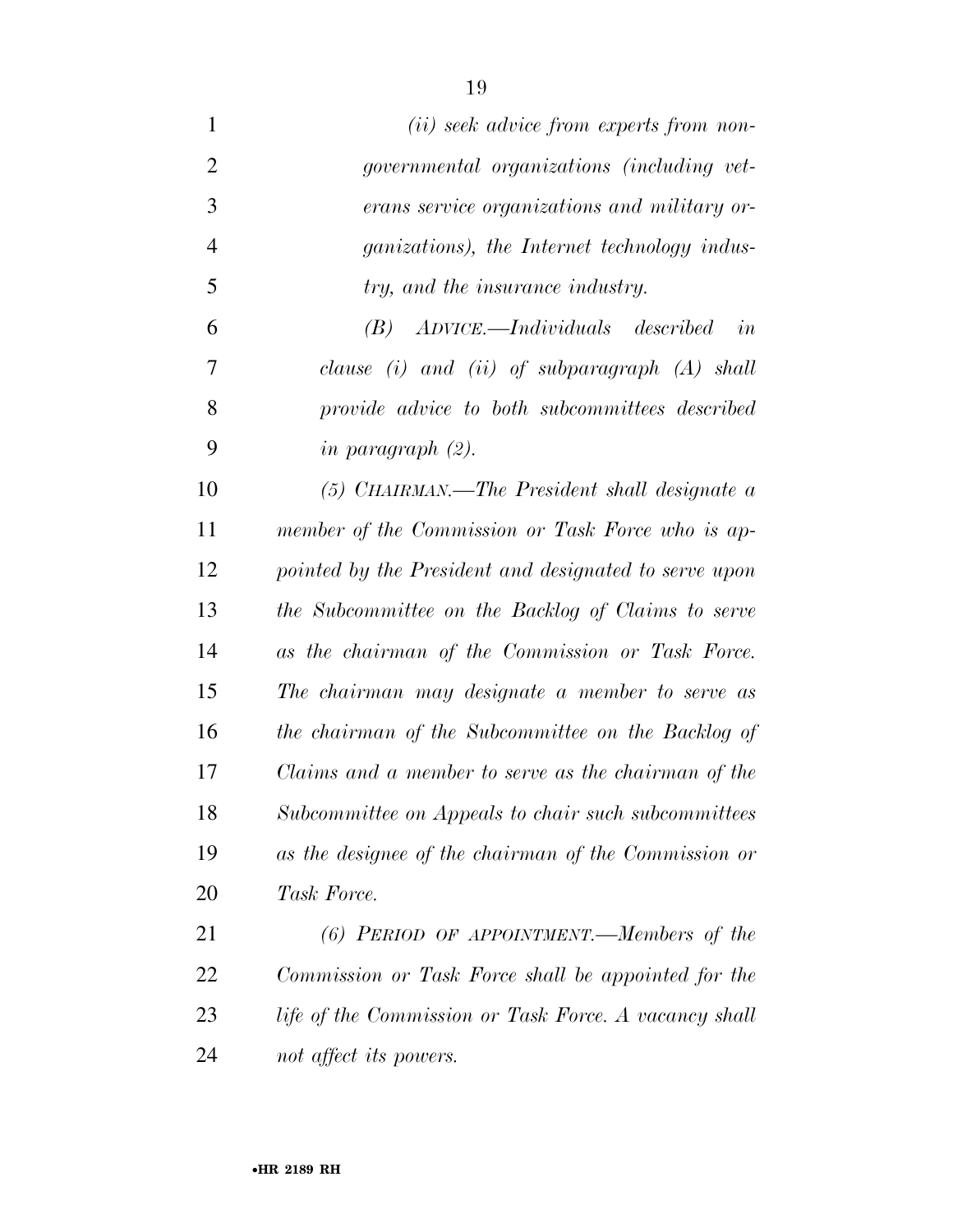| $\mathbf{1}$   | $(7)$ VACANCY.—A vacancy on the Commission or             |
|----------------|-----------------------------------------------------------|
| $\overline{2}$ | Task Force shall be filled in the manner in which the     |
| 3              | <i>original appointment was made.</i>                     |
| $\overline{4}$ | (8) APPOINTMENT DEADLINE.—The appointment                 |
| 5              | of members of the Commission or Task Force estab-         |
| 6              | lished in this section shall be made not later than 15    |
| 7              | days after the date of the enactment of this Act.         |
| 8              | (e) MEETINGS.—                                            |
| 9              | (1) INITIAL MEETING.—The Commission or Task               |
| 10             | Force shall hold its first meeting not later than 15      |
| 11             | days after the date on which a majority of the mem-       |
| 12             | bers are appointed.                                       |
| 13             | (2) MEETINGS.—The Commission or Task Force                |
| 14             | shall meet at the call of the chairman.                   |
| 15             | (3) QUORUM.—A majority of the members of the              |
| 16             | Commission or Task Force shall constitute a quorum,       |
| 17             | but a lesser number may hold hearings.                    |
| 18             | (f) POWERS OF THE COMMISSION OR TASK FORCE.-              |
| 19             | (1) HEARINGS.—The Commission or Task Force                |
| 20             | may hold such hearings, sit and act at such times         |
| 21             | and places, take such testimony, and receive such evi-    |
| 22             | dence as the Commission or Task Force considers ad-       |
| 23             | <i>visable to carry out the purposes of this section.</i> |
| 24             | (2) INFORMATION FROM FEDERAL AGENCIES.-                   |
| 25             | The Commission or Task Force may secure directly          |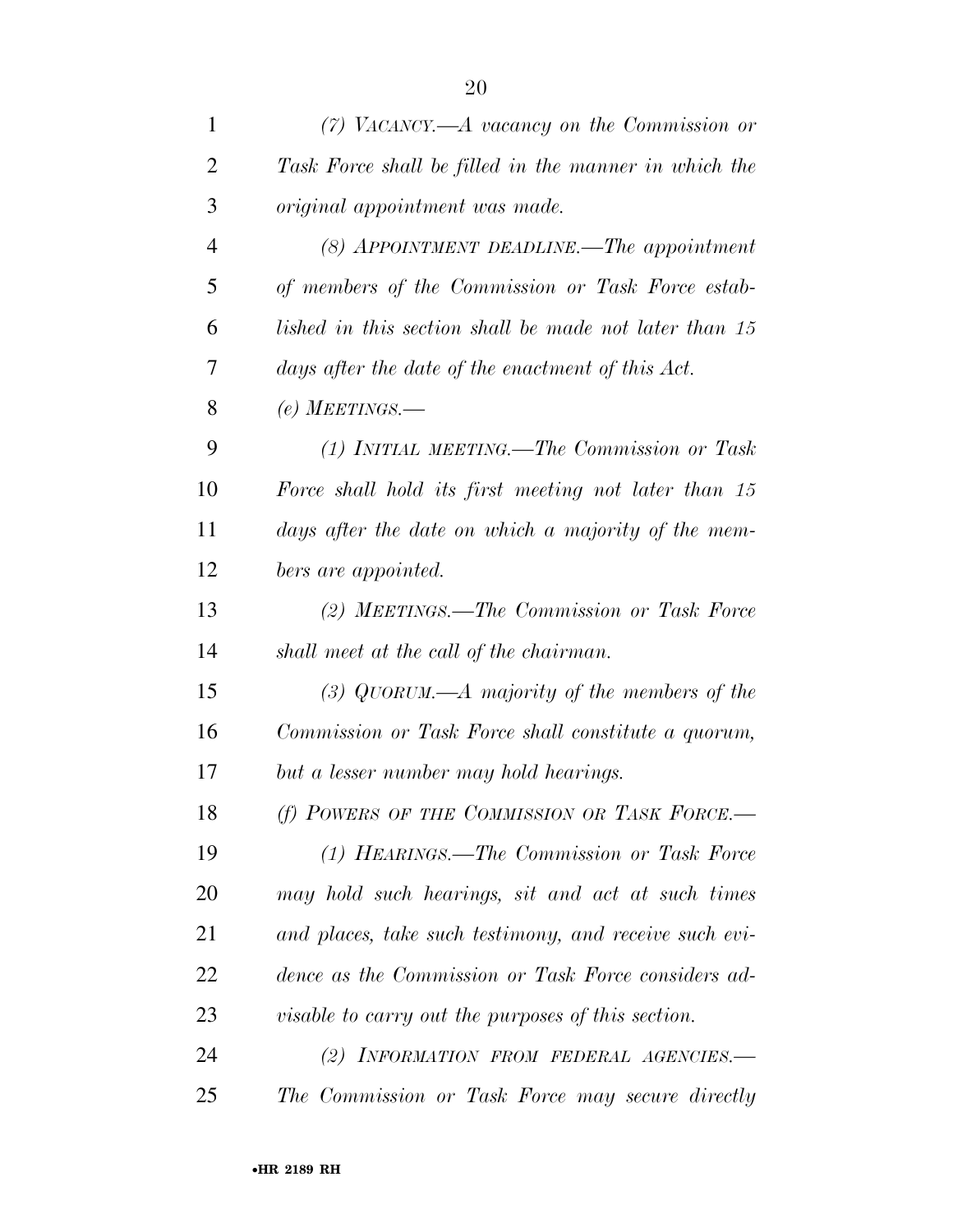| $\mathbf 1$    | from any department or agency of the Federal Gov-         |
|----------------|-----------------------------------------------------------|
| $\overline{2}$ | ernment such information as the Commission or Task        |
| 3              | Force considers necessary to carry out the provisions     |
| $\overline{4}$ | of this section. Upon request of the chairman, the        |
| 5              | head of such department or agency shall furnish such      |
| 6              | information to the Commission or Task Force.              |
| 7              | (3) POSTAL SERVICES.—The Commission<br>or                 |
| 8              | Task Force may use the United States mails in the         |
| 9              | same manner and under the same conditions as other        |
| 10             | departments and agencies of the Federal Government.       |
| 11             | (4) GIFTS.—The Commission or Task Force may               |
| 12             | accept, use, and dispose of gifts or donations of service |
| 13             | or property.                                              |
| 14             | (g) PERSONNEL MATTERS.—                                   |
| 15             | (1) COMPENSATION OF MEMBERS.—Each mem-                    |
| 16             | ber of the Commission or Task Force who is not an         |
| 17             | officer or employee of the United States shall be com-    |
| 18             | pensated at a rate equal to the daily equivalent of the   |
| 19             | annual rate of basic pay prescribed for level IV of the   |
| 20             | <i>Executive Schedule under section 5315 of title 5,</i>  |
| 21             | United States Code, for each day (including travel        |
| 22             | time) during which the member is engaged in the per-      |
| 23             | formance of the duties of the Commission or Task          |
| 24             | Force. All members of the Commission or Task Force        |
| 25             | who are officers or employees of the United States        |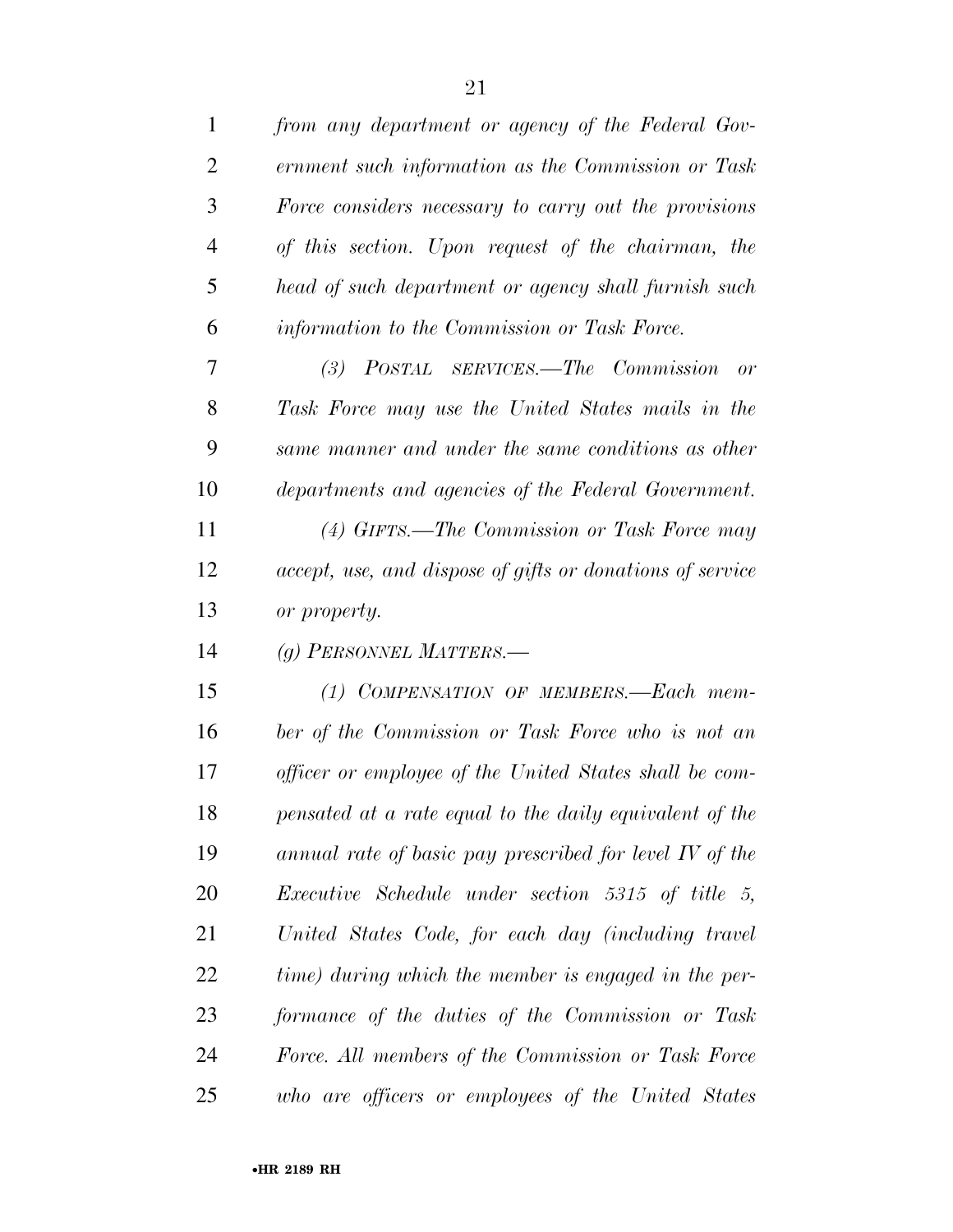*shall serve without compensation in addition to that* 

| 2 | received for their services as officers or employees of |
|---|---------------------------------------------------------|
| 3 | <i>the United States.</i>                               |
|   | TRAVEL EXPENSES.—The members of the<br>(2)              |
| 5 | Commission or Task Force shall be allowed travel ex-    |
| 6 | penses, including per diem in lieu of subsistence, at   |
|   | rates authorized for employees of agencies under sub-   |
|   |                                                         |

 *while away from their homes or regular places of business in the performance of service of the Commis-sion or Task Force.* 

*chapter I of chapter 57 of title 5, United States Code,* 

*(3) STAFF.—* 

 *(A) APPOINTMENT.—The chairman of the Commission or Task Force may, without regard to the civil service laws and regulations, appoint an executive director and such other personnel as may be necessary to enable the Commission or Task Force to perform its duties. The appoint- ment of an executive director shall be subject to the approval of the Commission or Task Force.* 

 *(B) COMPENSATION.—The chairman of the Commission or Task Force may fix the com- pensation of the executive director and other per- sonnel without regard to the provisions of chap-ter 51 and subchapter III of chapter 53 of title*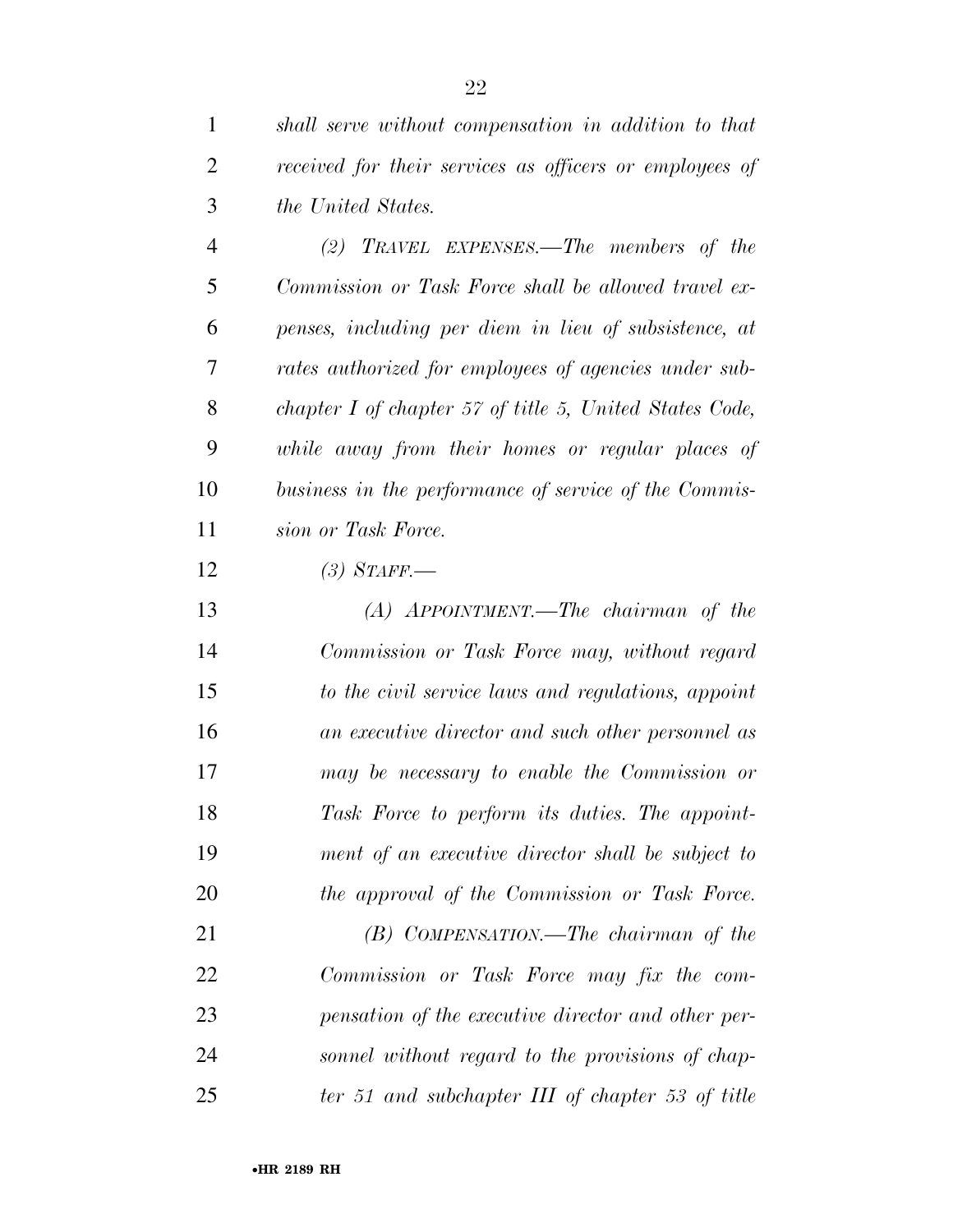| $\mathbf{1}$   | 5, United States Code, relating to classification         |
|----------------|-----------------------------------------------------------|
| $\overline{2}$ | of positions and General Schedule pay rates, ex-          |
| 3              | cept that the rate of pay for the executive direc-        |
| 4              | tor and other personnel may not exceed the rate           |
| 5              | payable for level V of the Executive Schedule             |
| 6              | under section 5316 of such title.                         |
| 7              | (4) DETAIL OF GOVERNMENT EMPLOYEES.-                      |
| 8              | Upon request of the chairman of the Commission or         |
| 9              | Task Force, the head of any department or agency of       |
| 10             | the Federal Government may detail, on a nonreim-          |
| 11             | bursable basis, any personnel of that department or       |
| 12             | agency to the Commission or Task Force to assist it       |
| 13             | in carrying out its duties.                               |
| 14             | (5) PROCUREMENT OF TEMPORARY AND INTER-                   |
| 15             | MITTENT SERVICES.—The chairman of the Commis-             |
| 16             | sion or Task Force may procure temporary and inter-       |
| 17             | mittent services under section $3109(b)$ of title 5,      |
| 18             | United States Code, at rates for individuals which do     |
| 19             | not exceed the daily equivalent of the annual rate of     |
| 20             | basic pay prescribed for level V of the Executive         |
| 21             | Schedule under section 5316 of such title.                |
| 22             | (h) TERMINATION OF COMMISSION OR TASK FORCE.-             |
| 23             | The Commission or Task Force shall terminate 60 days      |
| 24             | after the date on which the Commission or Task Force sub- |

*mits the final comprehensive report under subsection (c)(3).*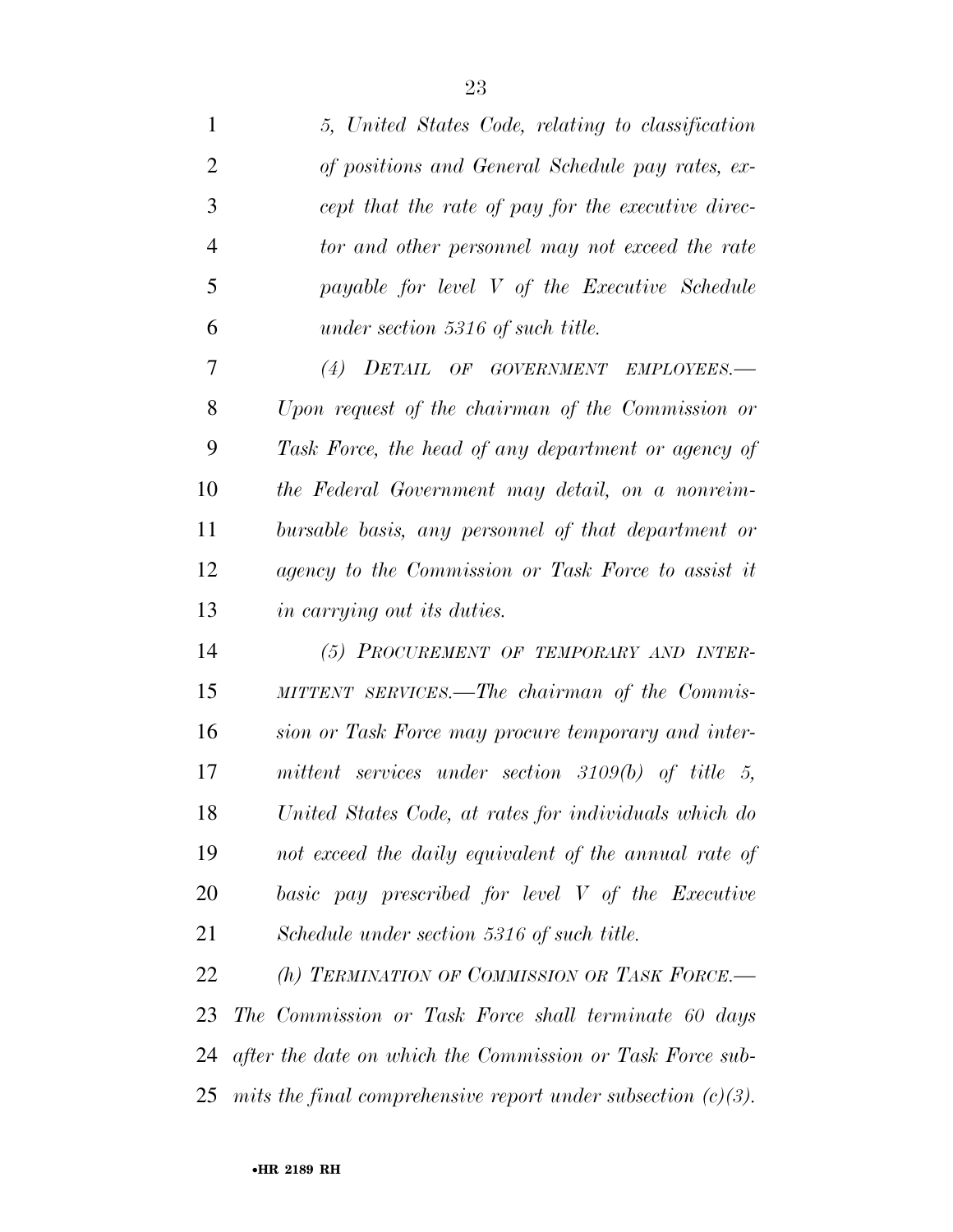*(i) FUNDING.—* 

| 2              | $(1)$ IN GENERAL.—The Secretary shall, upon the       |
|----------------|-------------------------------------------------------|
| 3              | request of the chairman of the Commission or Task     |
| $\overline{4}$ | Force, make available to the Commission or Task       |
| 5              | Force such amounts as the Commission or Task Force    |
| 6              | may require to carry out the duties of the Commis-    |
| 7              | sion or Task Force under this section.                |
| 8              | (2) AVAILABILITY.—Any sums made available to          |
| 9              | the Commission or Task Force shall remain available,  |
| 10             | without fiscal year limitation, until the termination |
| 11             | of the Commission or Task Force.                      |
| 12             | $(i)$ DEFINITIONS.—In this section:                   |
| 13             | $(1)$ The term "appeals process" means the proc-      |
| 14             | ess to appeal the determination by the Secretary of a |
| 15             | claim beginning with the notice of disagreement filed |
| 16             | pursuant to section 7105 of title 38, United States   |
| 17             | Code, and ending with the review of a decision by the |
| 18             | Supreme Court pursuant to section $7292(c)$ of such   |
| 19             | title.                                                |
| 20             | $(2)$ The term "Board" means the Board of Vet-        |
| 21             | erans' Appeals.                                       |
| <u>22</u>      | $(3)$ The term "strategic plan" means the Stra-       |
| 23             | tegic Plan to Eliminate the Compensation Claims       |
| 24             | Backlog, published by the Secretary of Veterans Af-   |
| 25             | fairs on January 25, 2013.                            |
|                |                                                       |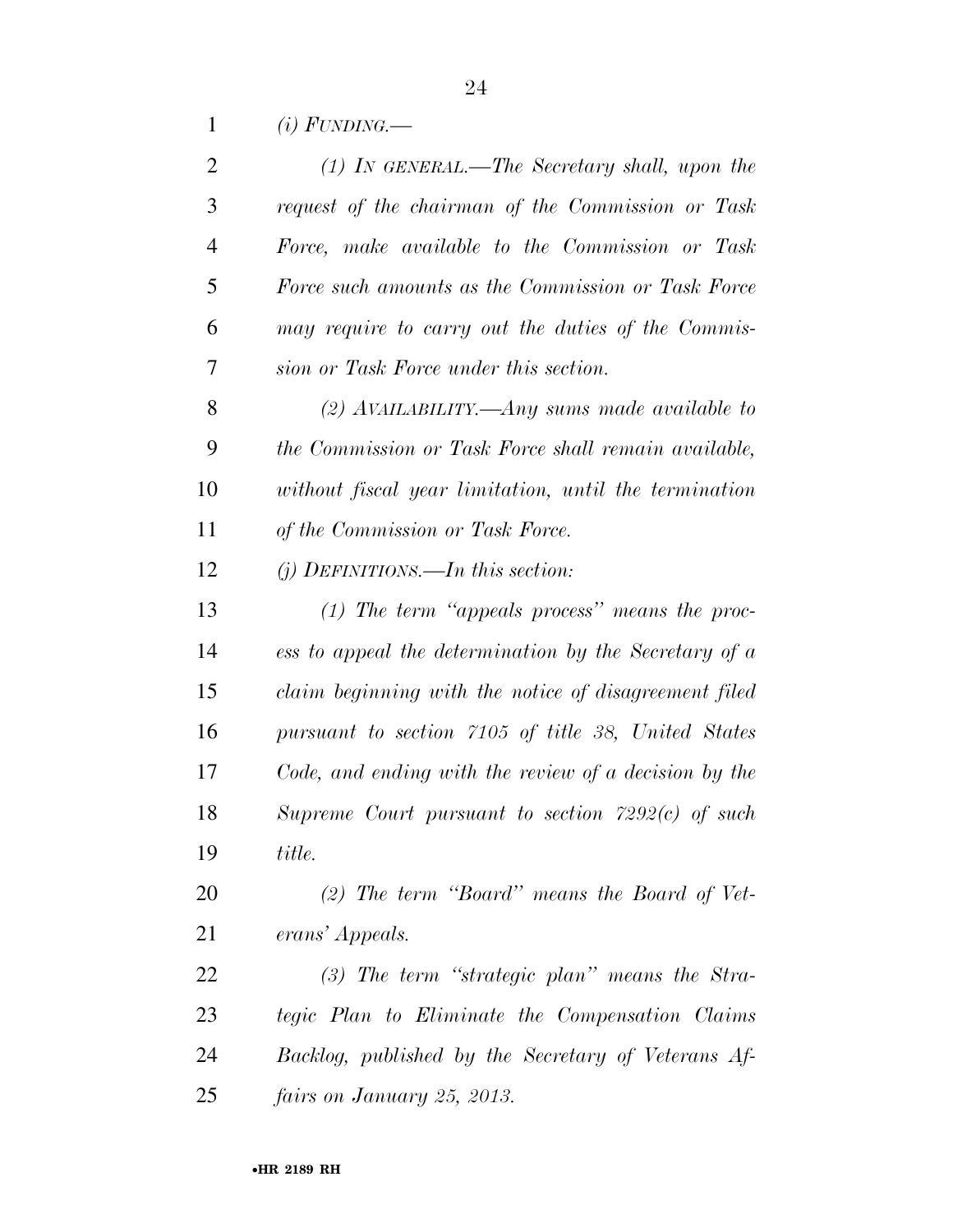|               |  | 1 SEC. 102. SUPPLEMENTAL REPORTS TO THE STRATEGIC |  |                                    |  |  |
|---------------|--|---------------------------------------------------|--|------------------------------------|--|--|
|               |  |                                                   |  | PLAN TO ELIMINATE THE COMPENSATION |  |  |
| $\mathcal{R}$ |  | <b>CLAIMS BACKLOG.</b>                            |  |                                    |  |  |

 *Not later than 60 days after the date of the enactment of this Act, and every 120 days thereafter until Memorial Day (May 25), 2015, the Secretary of Veterans Affairs shall submit to Congress a supplemental report on the implemen- tation by the Department of Veterans Affairs of the Stra- tegic Plan to Eliminate the Compensation Claims Backlog. Each such report shall include—* 

 *(1) verification that during the period covered by the report, each claim was approved or denied by not later than 125 days after the date on which the claim is submitted with an accuracy rate of 98 percent, as specified in the Strategic Plan;* 

 *(2) a description of the specific measures, proce- dures, and metrics used to assess the implementation of the Strategic Plan for purposes of the supplemental report; and* 

 *(3) a detailed timeline for the implementation of each initiative contained in the Strategic Plan.* 

 *SEC. 103. EXPEDITION OF TRANSFER OF CERTAIN RECORDS.* 

•**HR 2189 RH** *(a) SSA RECORDS.—Not later than 60 days after the date of the enactment of this Act, the Secretary of Veterans Affairs shall enter into an agreement with the Commis-*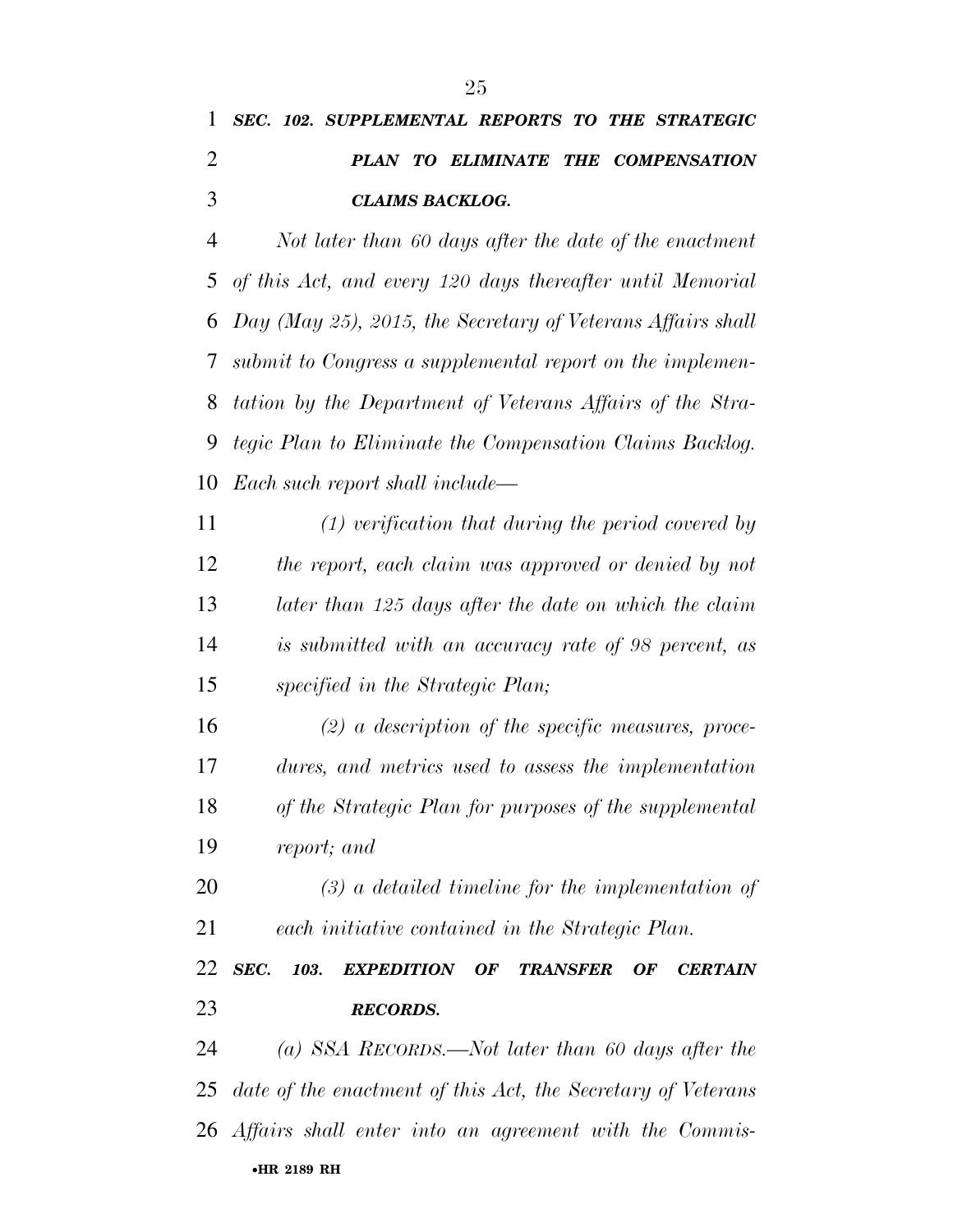*sioner of the Social Security Administration to ensure that the Commissioner transfers to the Secretary disability or medical records of the Commissioner that the Secretary will use to evaluate a claim by not later than 30 days after the Secretary requests such records.* 

 *(b) DOD RECORDS.—Not later than 60 days after the date of the enactment of this Act, the Secretary of Veterans Affairs shall enter into an agreement with the Secretary of Defense to ensure that the Secretary of Defense transfers to the Secretary of Veterans Affairs medical records of mem- bers or former members of the Armed Forces that the Sec- retary will use to evaluate a claim by not later than 30 days after the Secretary requests such records.* 

 *(c) NATIONAL GUARD RECORDS.—Not later than 60 days after the date of the enactment of this Act, the Sec- retary of Veterans Affairs and the Secretary of Defense shall jointly—* 

 *(1) submit to Congress a plan to reduce to 30 days the amount of time needed to provide members of the National Guard and the Secretary of Veterans Affairs with the medical records of such members, in- cluding by partnering with appropriate officials of Federal or State departments or agencies; and* 

*(2) implement such plan.*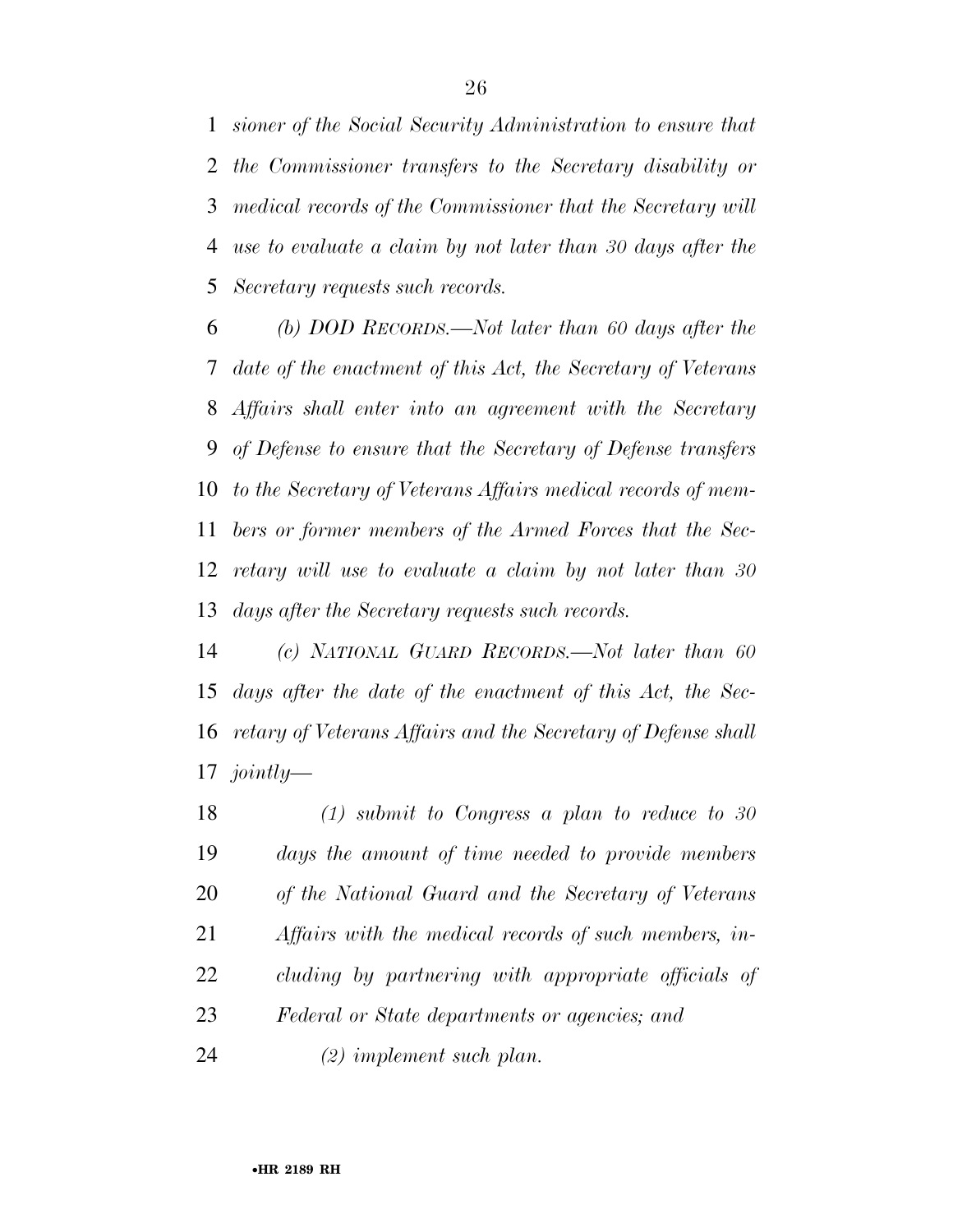*(d) EFFECTIVE DATE.—This section shall take effect on the date that is one year after the date of the enactment of this Act.* 

### *SEC. 104. CLAIMS PROCESSORS TRAINING.*

 *(a) ESTABLISHMENT.—The Secretary of Veterans Af- fairs shall establish a training program to provide newly hired claims processors of the Department of Veterans Af- fairs with training for a period of not less than two years. In carrying out such program, the Secretary shall identify successful claims processors of the Department who can as-sist in the training of newly hired claims processors.* 

 *(b) ABILITY TO PROCESS CLAIMS.—The Secretary shall carry out the training program established under sub- section (a) without increasing the amount of time in which claims are processed by the Department.* 

 *(c) EFFECTIVE DATE.—This section shall take effect on the date that is one year after the date of the enactment of this Act.* 

## *SEC. 105. REPORT BY COMPTROLLER GENERAL OF THE UNITED STATES.*

 *Not later than one year after the date of the enactment of this Act, the Comptroller General of the United States shall submit to Congress a report on the progress of the Sec- retary of Veterans Affairs in improving the timeliness of claims processing and eliminating the backlog of claims.*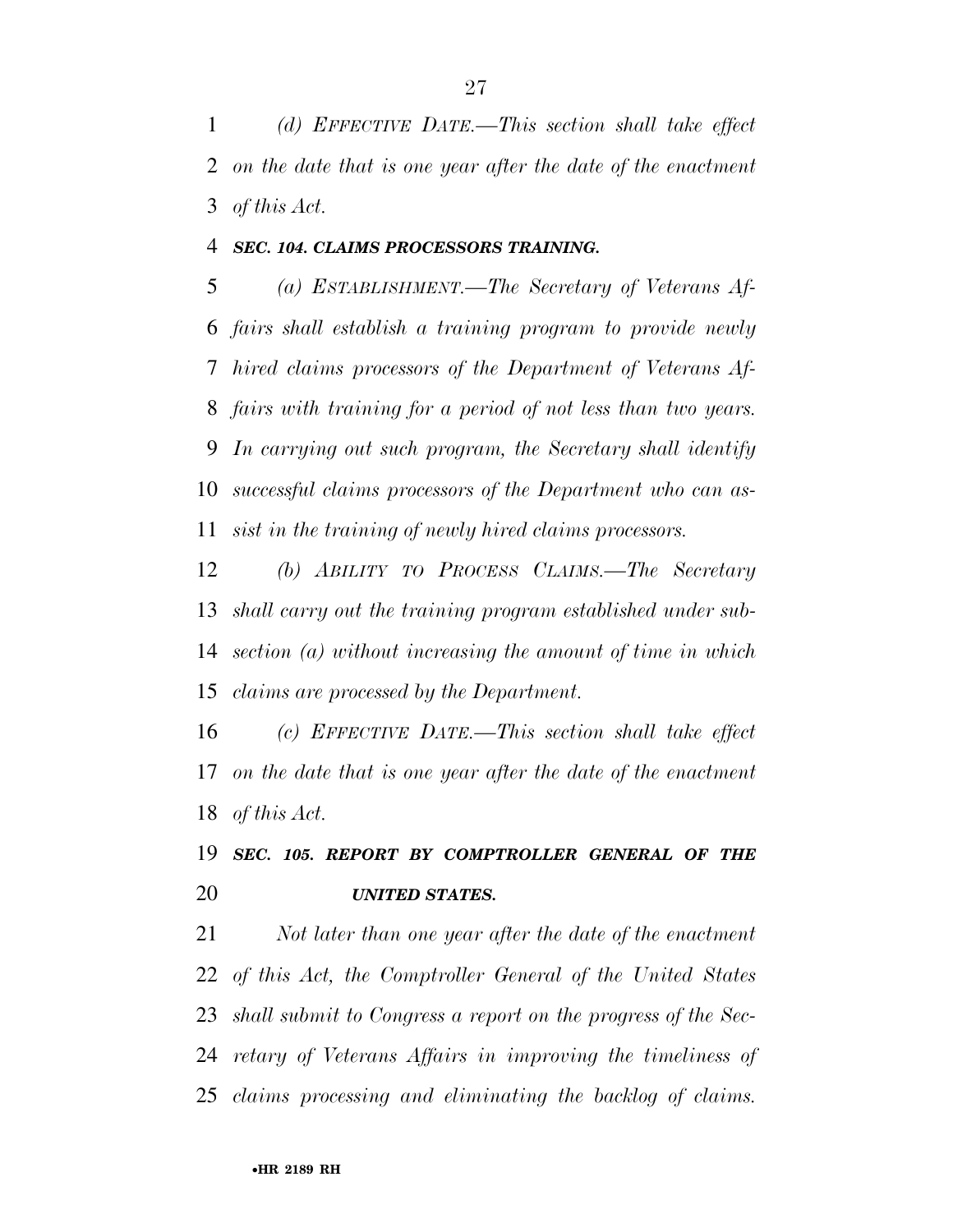| 1  | The report shall include any recommendations of the Comp-     |
|----|---------------------------------------------------------------|
| 2  | troller General with respect to improving the ability of the  |
| 3  | Secretary to make such progress.                              |
| 4  | SEC. 106. PRIORITY FOR PROCESSING CLAIMS OF THE DE-           |
| 5  | PARTMENT OF VETERANS AFFAIRS.                                 |
| 6  | (a) In GENERAL.—Subchapter I of chapter 51 of title           |
| 7  | 38, United States Code, is amended by adding at the end       |
| 8  | the following new section:                                    |
| 9  | "§5109C. Priority for processing claims                       |
| 10 | "(a) PRIORITY.—In processing claims for compensa-             |
| 11 | tion under this chapter, the Secretary shall provide the fol- |
| 12 | lowing claimants with priority over other claimants:          |
| 13 | $\lq(1)$ Veterans who have attained the age of 70.            |
| 14 | $\lq(2)$ Veterans who are terminally ill.                     |
| 15 | $\lq(3)$ Veterans with life-threatening illnesses.            |
| 16 | $\lq(4)$ Homeless veterans (as defined in section)            |
| 17 | $2002$ of this title).                                        |
| 18 | $\lq(5)$ Veterans who were awarded the Medal of               |
| 19 | Honor.                                                        |
| 20 | "(6) Veterans who are former prisoners of war.                |
| 21 | "(7) Veterans whose claims are being reviewed                 |
| 22 | again in relation to a previously denied claim relat-         |
| 23 | ing to military sexual trauma.                                |
|    |                                                               |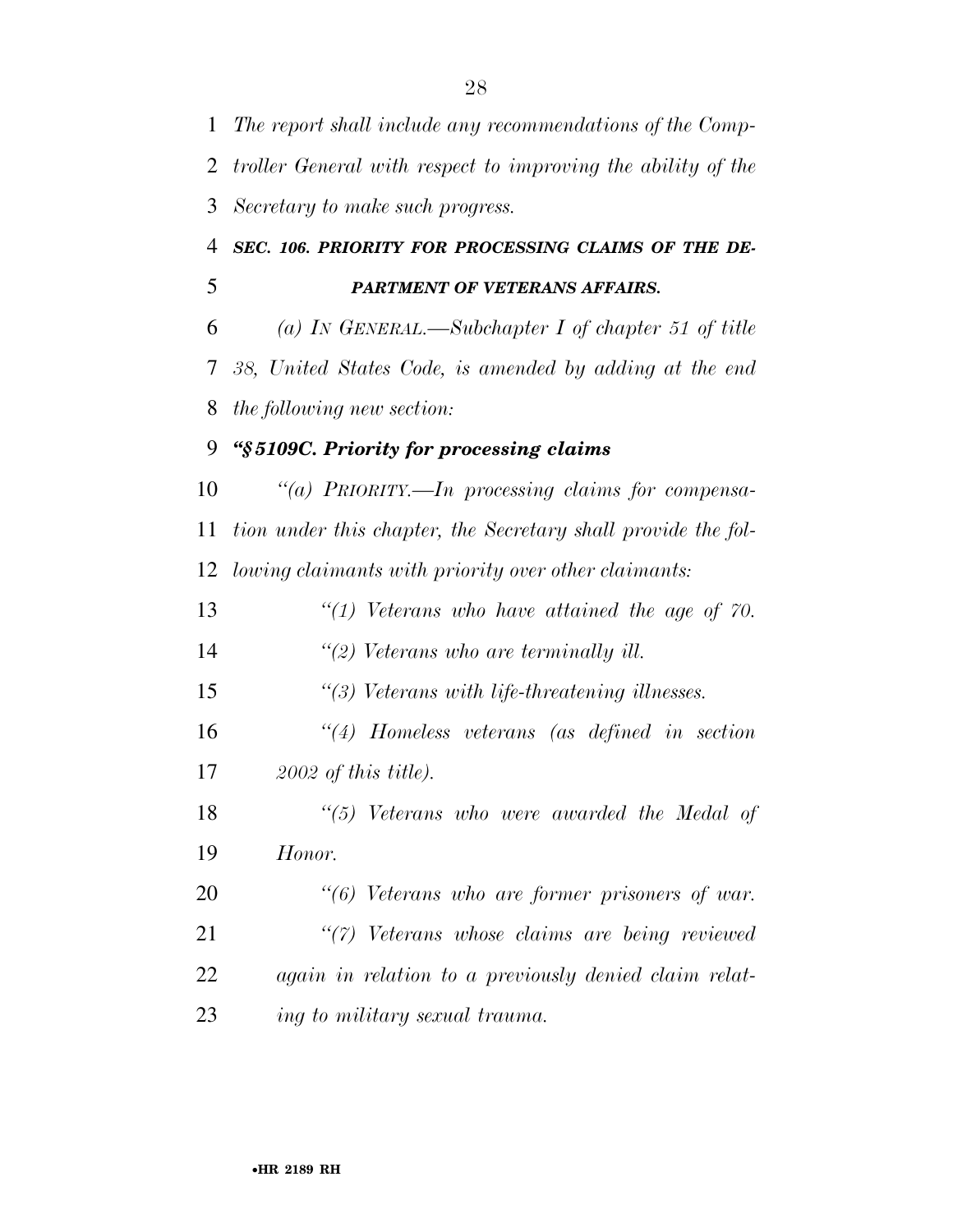| 1               | "(8) Veterans whom the Secretary determines, on               |
|-----------------|---------------------------------------------------------------|
| $\overline{2}$  | a case-by-case basis, are seriously or very seriously         |
| 3               | <i>injured.</i>                                               |
| $\overline{4}$  | $\lq(9)$ Veterans whom the Secretary determines, on           |
| 5               | a case-by-case basis, should be given priority under          |
| 6               | this section based on an application for good cause es-       |
| 7               | tablished by the Secretary.                                   |
| 8               | "(b) REGULATIONS.—The Secretary shall prescribe               |
| 9               | regulations to carry out subsection $(a)$ .".                 |
| 10              | (b) CLERICAL AMENDMENT.—The table of sections at              |
| 11              | the beginning of such chapter is amended by inserting after   |
| 12              | the item relating to section 5109B the following new item:    |
|                 | "5109C. Priority for processing claims.".                     |
| 13              | <b>SEC. 107. PUBLIC AVAILABILITY OF CERTAIN INFORMATION</b>   |
|                 |                                                               |
| 14              | ABOUT PENDING AND COMPLETED CLAIMS                            |
| 15              | FOR COMPENSATION UNDER THE LAWS AD-                           |
| 16              | MINISTERED BY THE SECRETARY OF VET-                           |
| 17              | ERANS AFFAIRS.                                                |
| 18              | (a) IN GENERAL.—Subchapter I of chapter 51 of title           |
| 19              | 38, United States Code, is amended by adding after section    |
| 20              | $5109C$ , as added by section 106, the following new section: |
|                 | "§5109D. Information about pending and completed              |
| 21<br><u>22</u> | claims                                                        |
| 23              | "(a) AVAILABILITY OF INFORMATION.—The Secretary               |
| 24              | shall maintain on the Internet website of the Department      |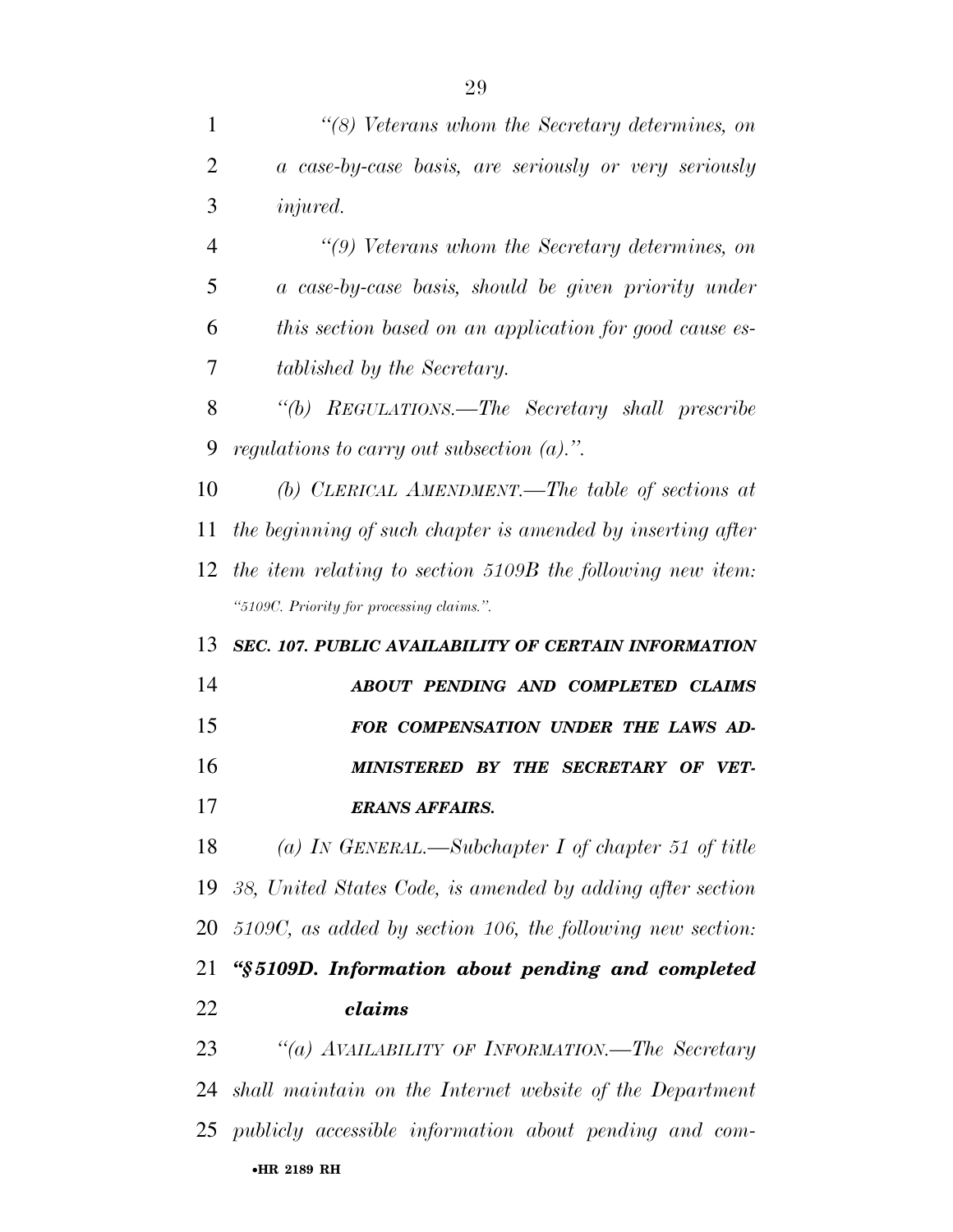| $\mathbf{1}$   | pleted claims for compensation under chapter 11 of this      |
|----------------|--------------------------------------------------------------|
| $\overline{2}$ | title. Such information shall include each of the following: |
| 3              | " $(1)$ For each regional office and for the Depart-         |
| $\overline{4}$ | ment as a whole—                                             |
| 5              | $\lq\lq (A)$ the average number of days between              |
| 6              | the date of the submittal of a claim and the date            |
| 7              | of the decision with respect to the claim for each           |
| 8              | of the preceding three-month and one-year pe-                |
| 9              | riod;                                                        |
| 10             | $\lq\lq(B)$ the average number of days such a                |
| 11             | claim is pending during the preceding three-                 |
| 12             | month and one-year periods;                                  |
| 13             | $\lq\lq$ the quality and accuracy rating of the              |
| 14             | claims adjudication process during the preceding             |
| 15             | three-month and one-year periods;                            |
| 16             | "(D) the number of claims pending;                           |
| 17             | $\lq\lq (E)$ the number of pending claims that               |
| 18             | have been pending for more than 125 days; and                |
| 19             | $\lq (F)$ the number of claims completed dur-                |
| 20             | $ing$ —                                                      |
| 21             | $\lq\lq(i)$ the current month, to date;                      |
| 22             | $"(ii)$ the month preceding the current                      |
| 23             | month;                                                       |
| 24             | $``(iii)$ the current calendar year, to                      |
| 25             | date; and                                                    |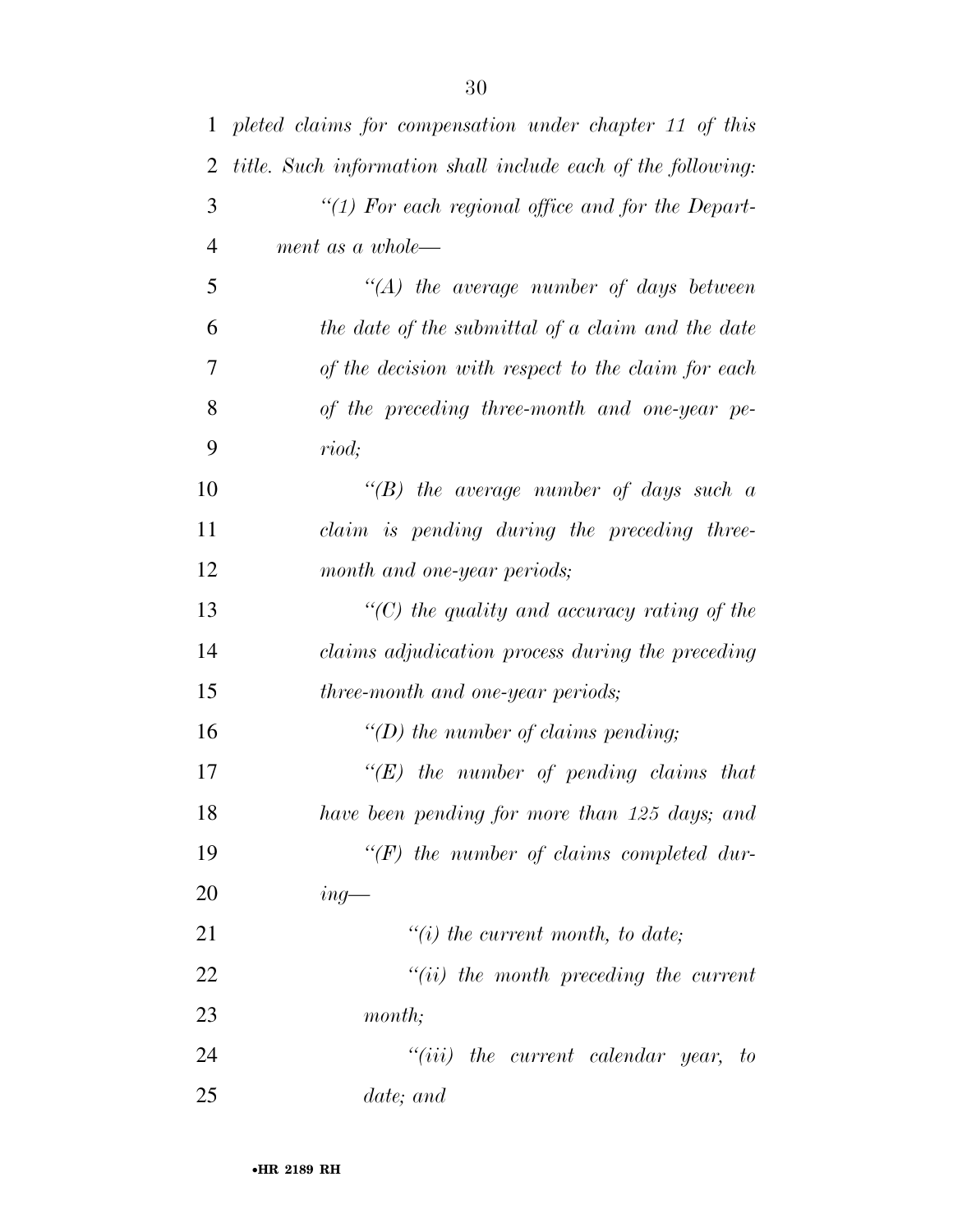| $\mathbf{1}$   | " $(iv)$ the calendar year preceding the               |
|----------------|--------------------------------------------------------|
| $\overline{2}$ | current calendar year.                                 |
| 3              | $"(2)$ For each medical condition for which a          |
| $\overline{4}$ | claim for compensation is submitted, for each regional |
| 5              | office and for the Department as a whole—              |
| 6              | $\lq (A)$ the average number of days between           |
| 7              | the date of the submittal of a claim relating to       |
| 8              | such medical condition and the date of the deci-       |
| 9              | sion with respect to the claim for each of the pre-    |
| 10             | ceding three-month and one-year period;                |
| 11             | "(B) the average number of days such $a$               |
| 12             | claim is pending during the preceding three-           |
| 13             | month and one-year periods;                            |
| 14             | $\lq\lq C$ ) the quality and accuracy rating of the    |
| 15             | claims adjudication process as applied to claims       |
| 16             | relating to such medical condition during the          |
| 17             | preceding three-month and one-year periods;            |
| 18             | $\lq\lq(D)$ the number of pending claims relating      |
| 19             | to such condition;                                     |
| 20             | $\lq\lq (E)$ the number of such pending claims         |
| 21             | that have been pending for more than 125 days;         |
| 22             | and                                                    |
| 23             | $\lq (F)$ the number of claims relating to such        |
| 24             | medical condition completed during—                    |
| 25             | $\lq\lq(i)$ the current month, to date;                |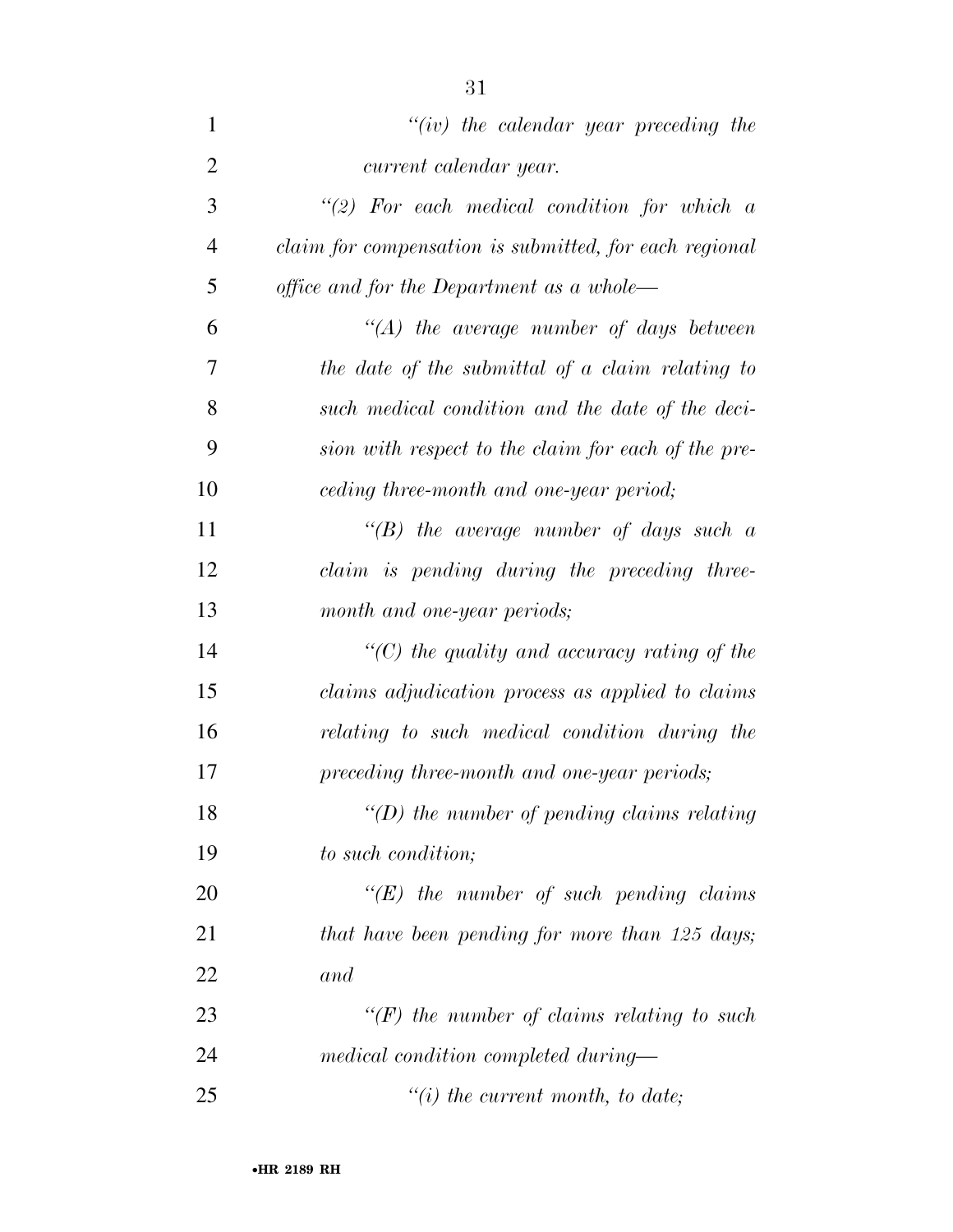| $\mathbf{1}$   | ``(ii)<br>the month preceding current                         |
|----------------|---------------------------------------------------------------|
| $\overline{2}$ | month;                                                        |
| 3              | the current calendar year, to<br>``(iii)                      |
| $\overline{4}$ | date; and                                                     |
| 5              | "(iv) the calendar year preceding the                         |
| 6              | current calendar year.                                        |
| 7              | "(b) UPDATES.—The Secretary shall update the infor-           |
| 8              | mation on the website under subsection $(a)$ not less fre-    |
| 9              | quently than once every seven days.".                         |
| 10             | (b) CLERICAL AMENDMENT.—The table of sections at              |
| 11             | the beginning of such chapter is amended by adding after      |
| 12             | the item relating to section 5109C, as added by section 106,  |
| 13             | the following new item:                                       |
|                | "5109D. Information about pending and completed claims.".     |
| 14             | SEC. 108. ANNUAL REPORT ON PROCESSING OF CLAIMS.              |
| 15             | (a) IN GENERAL.—Subchapter I of chapter 51 of title           |
| 16             | 38, United States Code, is amended by adding after section    |
|                | 17 5109D, as added by section 107, the following new section: |
| 18             | "§5109E. Annual report on processing of claims                |
| 19             | "(a) ANNUAL REPORT.—The Secretary shall include               |
| 20             | in the annual report to Congress required under section 529   |
| 21             | of this title information on the following:                   |
| 22             | $\lq (1)$ The automatic processing of claims for com-         |
| 23             | <i>pensation.</i>                                             |
| 24             | $\lq(2)$ The performance of any regional office that          |
| 25             |                                                               |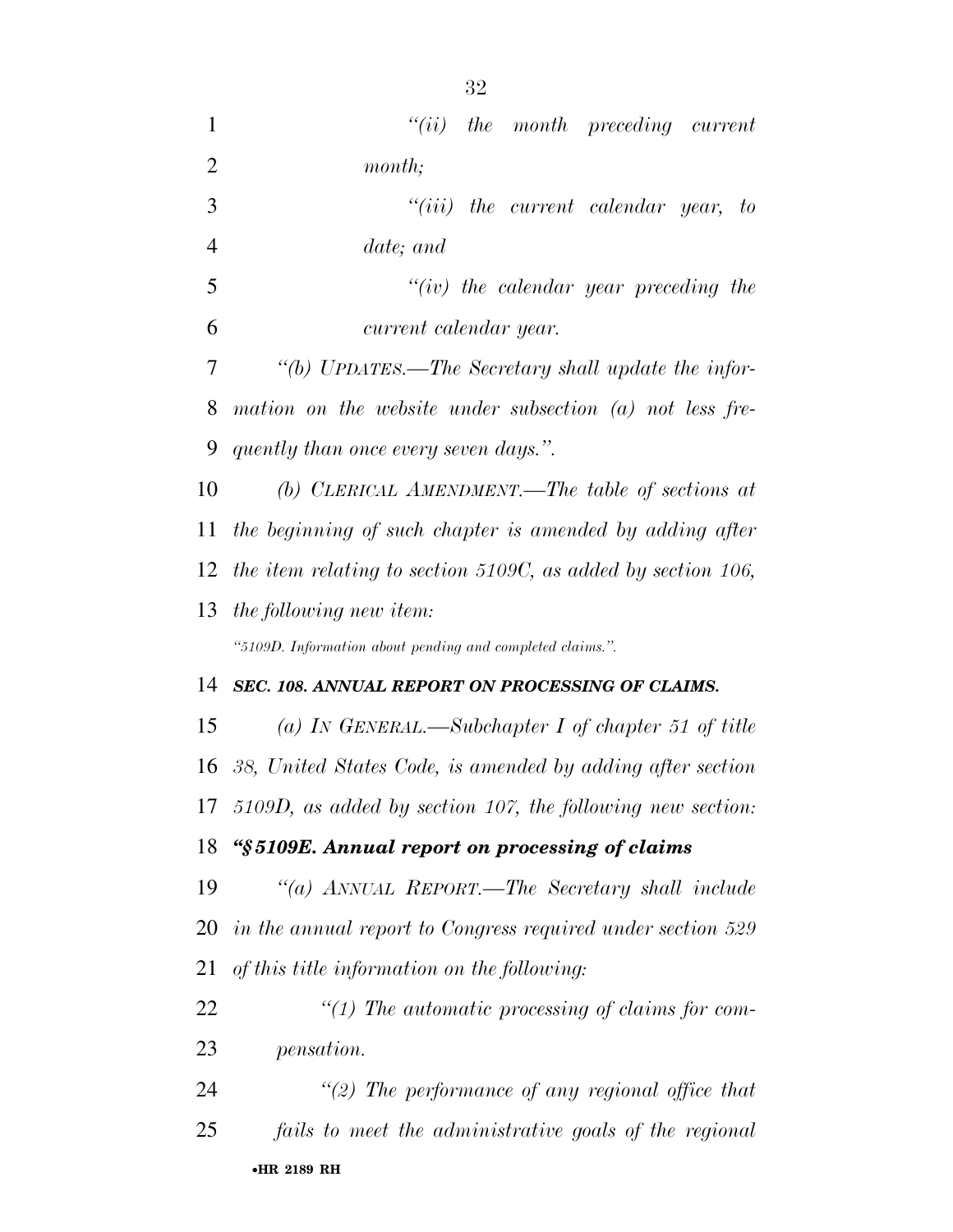| $\mathbf{1}$   | office with respect to timeliness and accuracy in proc-        |
|----------------|----------------------------------------------------------------|
| $\overline{2}$ | essing claims for compensation.                                |
| 3              | $\lq(3)$ The timeliness of receiving information pur-          |
| $\overline{4}$ | suant to a request by the Secretary to the head of an-         |
| 5              | other department or agency of the United States for            |
| 6              | information required by the Secretary in adjudi-               |
| 7              | cating a claim for compensation under chapter 11 of            |
| 8              | this title.                                                    |
| 9              | "(b) MATTERS INCLUDED.—In carrying out subsection              |
| 10             | $(a)$ to include information in the report required under sec- |
| 11             | tion 529 of this title, the Secretary shall include the fol-   |
| 12             | lowing:                                                        |
| 13             | $\lq(1)$ With respect to the information required by           |
| 14             | subsection $(a)(1)$ —                                          |
| 15             | $\lq\lq (A)$ each medical condition for which                  |
| 16             | claims relating to such condition were processed               |
| 17             | in an electronic automated fashion during the                  |
| 18             | <i>fiscal year covered by the report;</i>                      |
| 19             | "(B) the feasibility of processing any addi-                   |
| 20             | tional medical conditions in an electronic auto-               |
| 21             | mated fashion and any barriers to such proc-                   |
| 22             | essing, including any such barriers relating to                |
| 23             | the schedule for rating disabilities under section             |
| 24             | 1155 of this title;                                            |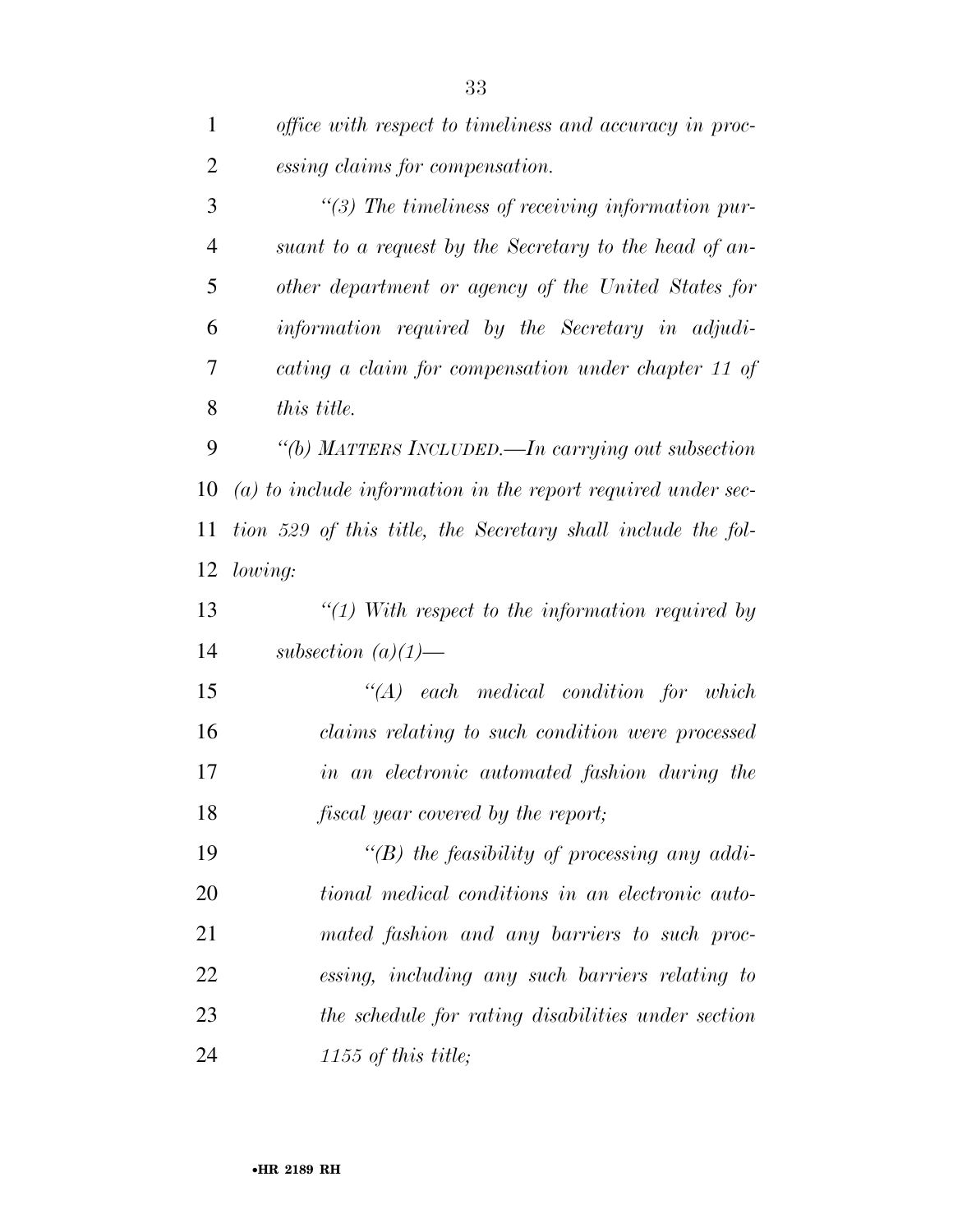| $\mathbf{1}$   | $\lq\lq$ the number of claims for compensation           |
|----------------|----------------------------------------------------------|
| $\overline{2}$ | relating to each medical condition submitted             |
| 3              | during such fiscal year; and                             |
| $\overline{4}$ | $\lq (D)$ for each medical condition, the per-           |
| 5              | centage of claims denied and the percentage of           |
| 6              | claims approved during such fiscal year.                 |
| 7              | $\lq(2)$ With respect to the information required by     |
| 8              | subsection $(a)(2)$ , in the case of any regional office |
| 9              | that, for the fiscal year covered by the report, did not |
| 10             | meet the administrative goal of having no claim          |
| 11             | pending for more than 125 days and achieving an ac-      |
| 12             | curacy rating of 98 percent—                             |
| 13             | $\lq (A)$ a signed statement prepared by the in-         |
| 14             | dividual serving as director of the regional office      |
| 15             | as of the date of the submittal of the report con-       |
| 16             | $taining-$                                               |
| 17             | $\lq\lq(i)$ an explanation for why the re-               |
| 18             | gional office did not meet the goal;                     |
| 19             | $``(ii)$ a description of the additional re-             |
| 20             | sources needed to enable the regional office             |
| 21             | to reach the goal; and                                   |
| 22             | $``(iii)$ a description of any additional                |
| 23             | actions planned for the subsequent fiscal                |
| 24             | year that are proposed to enable the re-                 |
| 25             | gional office to meet the goal; and                      |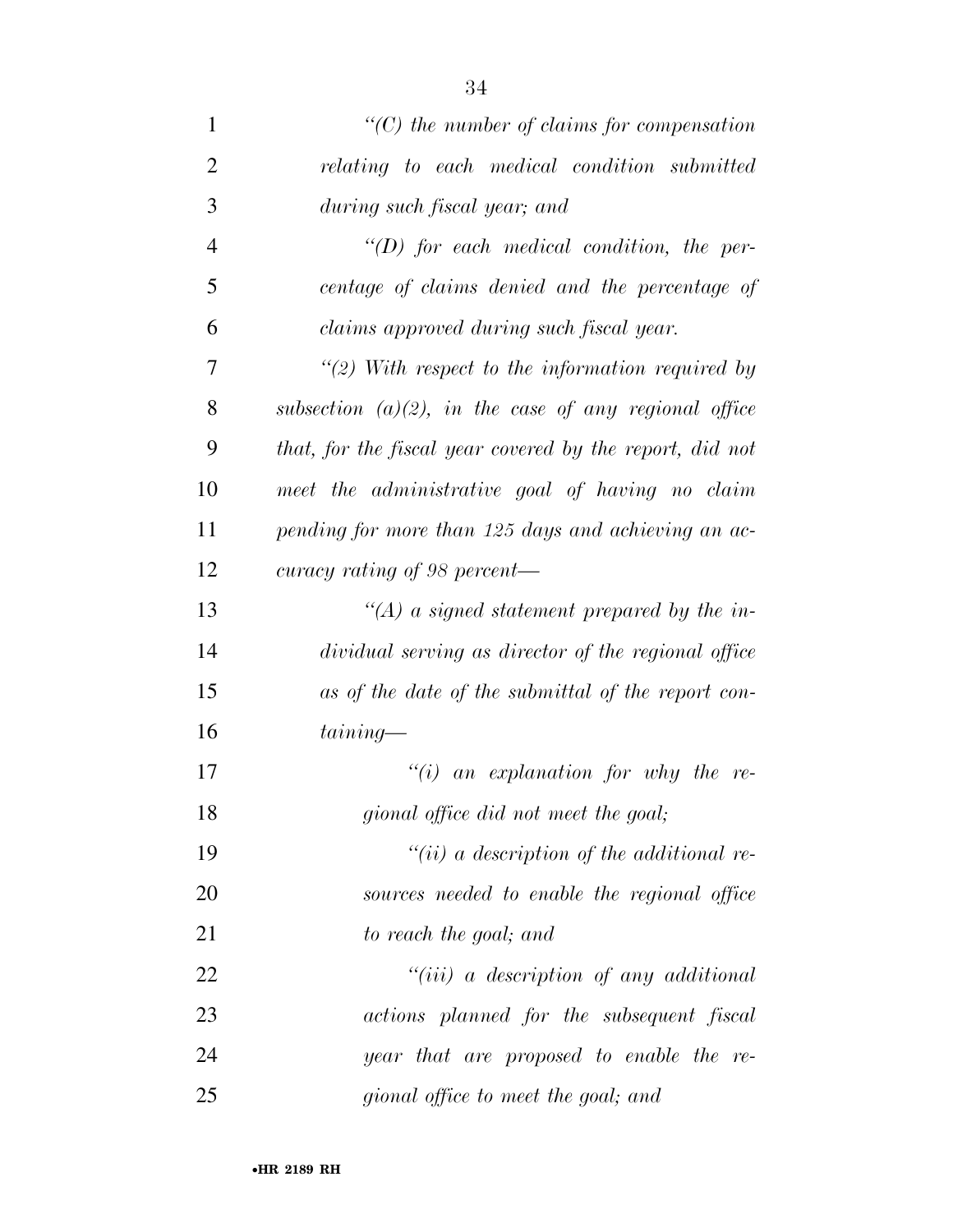| $\mathbf{1}$   | $\lq\lq(B)$ a statement prepared by the Under                    |
|----------------|------------------------------------------------------------------|
| $\overline{2}$ | Secretary for Benefits explaining how the failure                |
| 3              | of the regional office to meet the goal affected the             |
| $\overline{4}$ | performance evaluation of the director of the re-                |
| 5              | gional office.                                                   |
| 6              | $\lq(3)$ With respect to the information required by             |
| 7              | subsection $(a)(3)$ —                                            |
| 8              | $\lq (A)$ the number of requests described in                    |
| 9              | such paragraph made during the fiscal year cov-                  |
| 10             | ered by the report; and                                          |
| 11             | $\lq\lq(B)$ the average response time for such re-               |
| 12             | quests made during each month of such fiscal                     |
| 13             | year, as determined based on the period begin-                   |
| 14             | ning on the date on which the Secretary made                     |
| 15             | the request and ending on the date on which the                  |
| 16             | Secretary determines that the request is com-                    |
| 17             | $pleted.$ ".                                                     |
| 18             | (b) CLERICAL AMENDMENT.—The table of sections at                 |
| 19             | the beginning of such chapter is amended by adding after         |
| 20             | the item relating to section 5109D, as added by section 107,     |
| 21             | the following new item:                                          |
|                | "5109E. Annual report on processing of claims.".                 |
| 22             | (c) EFFECTIVE DATE.—Section 5109E of title 38,                   |
| 23             | United States Code, as added by subsection $(a)$ shall take      |
| 24             | effect on the date that is one year after the date of the enact- |
| 25             | ment of this Act.                                                |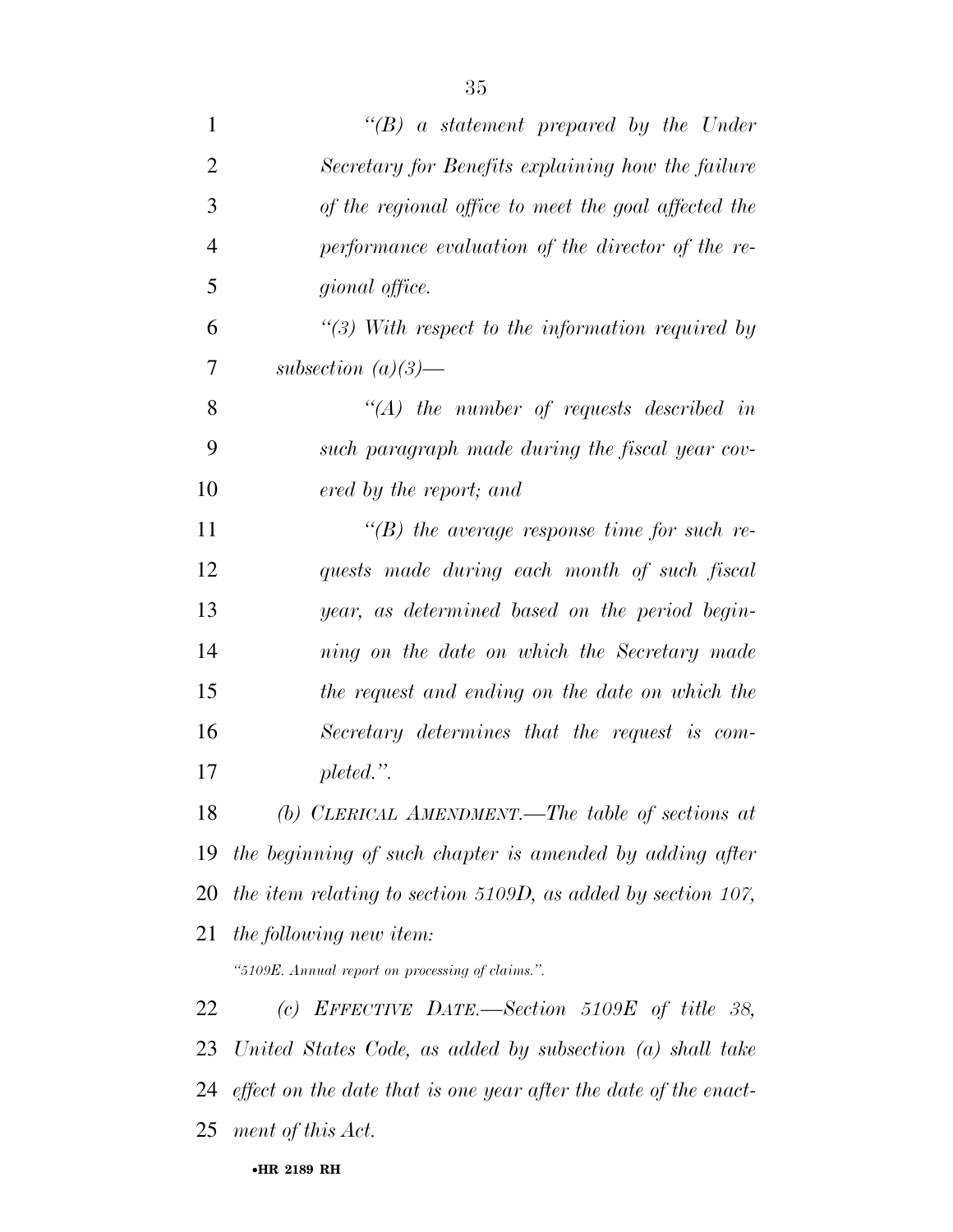| 1              | <b>SEC. 109. DEPARTMENT OF VETERANS AFFAIRS NOTICE OF</b> |
|----------------|-----------------------------------------------------------|
| $\overline{2}$ | AVERAGE TIMES FOR PROCESSING CLAIMS                       |
| 3              | AND PERCENTAGE OF CLAIMS APPROVED.                        |
| $\overline{4}$ | (a) PUBLIC NOTICE.-The Secretary of Veterans Af-          |
| 5              | fairs shall post the information described in subsection  |
| 6              | $(c)$ —                                                   |
| 7              | $(1)$ in a conspicuous place in each regional office      |
| 8              | and claims intake facilities of the Department of Vet-    |
| 9              | erans Affairs; and                                        |
| 10             | $(2)$ on the Internet website of the Department.          |
| 11             | (b) NOTICE TO APPLICANTS.—                                |
| 12             | $(1)$ In GENERAL.—The Secretary shall provide to          |
| 13             | each person who submits a claim for benefits under        |
| 14             | the laws administered by the Secretary before the per-    |
| 15             | son submits such claim—                                   |
| 16             | $(A)$ notice of the information described in              |
| 17             | subsection $(c)$ ; and                                    |
| 18             | $(B)$ notice that, during the period ending on            |
| 19             | August 6, 2015, the person is eligible to receive         |
| 20             | up to an extra year of benefits payments if the           |
| 21             | person files an original claim that is fully devel-       |
| 22             | oped.                                                     |
| 23             | (2) ACKNOWLEDGMENT OF RECEIPT OF<br>$NO-$                 |
| 24             | TICE.—Each person who submits a claim for benefits        |
| 25             | under the laws administered by the Secretary shall        |
| 26             | include in such application a signed form acknowl-        |
|                | •HR 2189 RH                                               |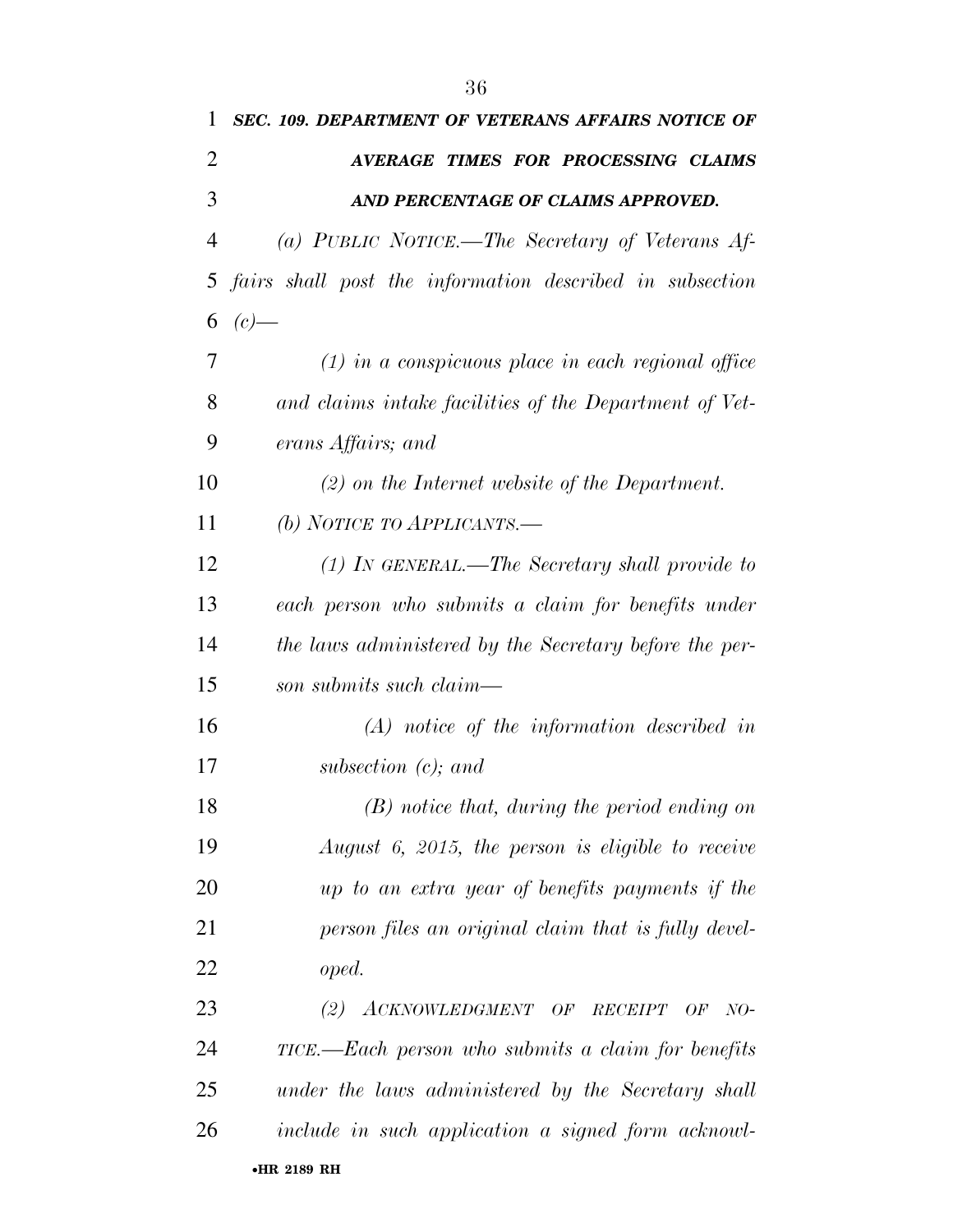| $\mathbf{1}$   | edging that the person received the information de- |
|----------------|-----------------------------------------------------|
| $\overline{2}$ | scribed in subsection $(c)$ .                       |
| 3              | (c) INFORMATION DESCRIBED.                          |
| $\overline{4}$ | $(1)$ IN GENERAL.—The information described in      |
| 5              | this subsection is the following:                   |
| 6              | $(A)$ The average processing time of the            |
| 7              | claims described in paragraph (2) and the per-      |
| 8              | centage of such submitted claims for which bene-    |
| 9              | <i>fits are awarded.</i>                            |
| 10             | $(B)$ The percentage of each of the following       |
| 11             | types of submitted claims for benefits under the    |
| 12             | laws administered by the Secretary of Veterans      |
| 13             | Affairs for which benefits are awarded:             |
| 14             | $(i)$ Claims filed by veterans who au-              |
| 15             | thorized a veterans service organization to         |
| 16             | act on the veterans' behalf under a durable         |
| 17             | power of attorney.                                  |
| 18             | $(ii)$ Claims filed by veterans who au-             |
| 19             | thorized a person other than a veterans             |
| 20             | service organization to act on the veterans'        |
| 21             | behalf under a durable power of attorney.           |
| 22             | ( <i>iii</i> ) Claims filed by veterans who did     |
| 23             | not authorize a person to act on the vet-           |
| 24             | erans' behalf under a durable power of at-          |
| 25             | torney.                                             |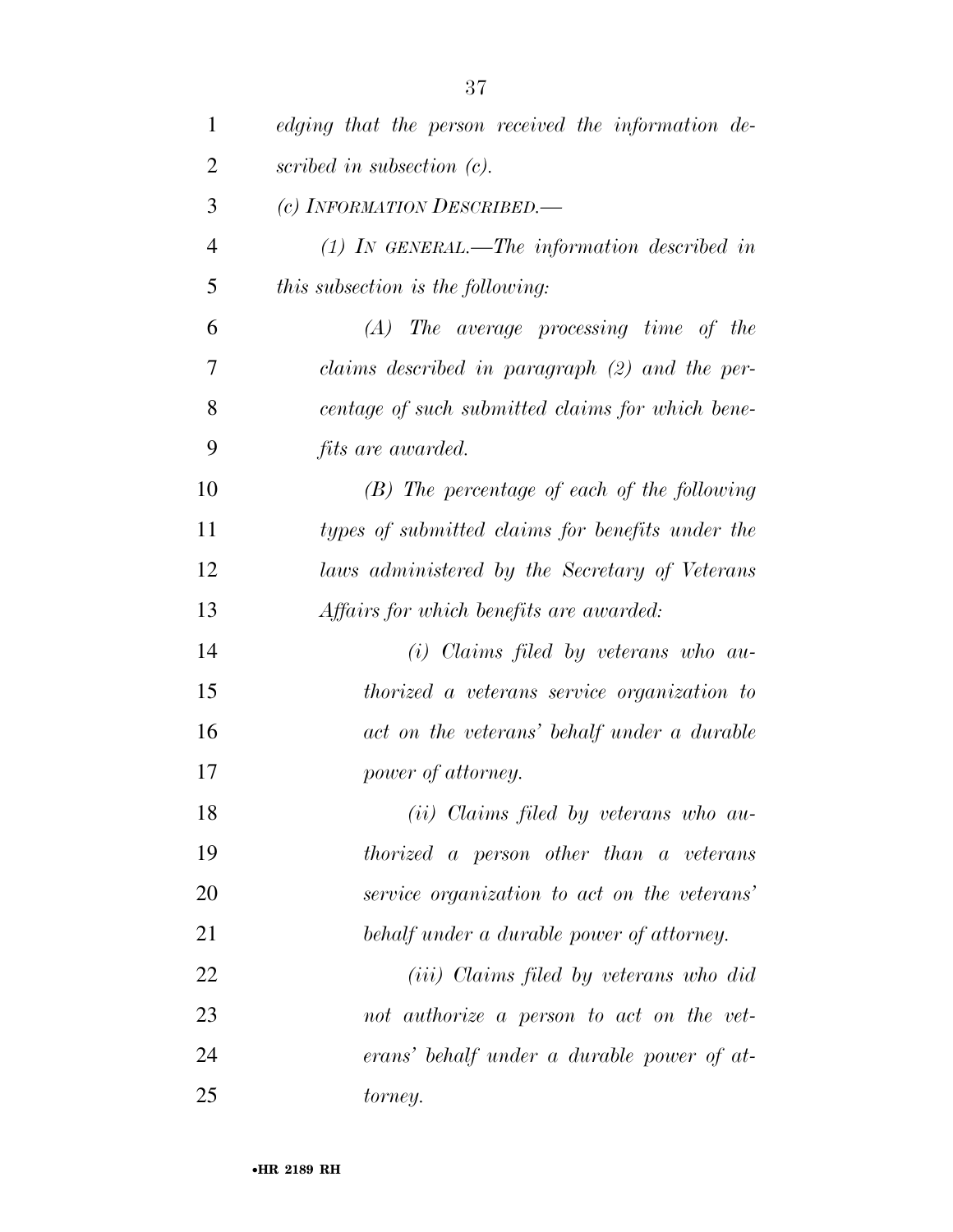| $\mathbf{1}$   | $(2)$ CLAIMS DESCRIBED. The claims described                 |
|----------------|--------------------------------------------------------------|
| 2              | in this paragraph are each of the following types of         |
| 3              | claims for benefits under the laws administered by the       |
| $\overline{4}$ | Secretary of Veterans Affairs:                               |
| 5              | $(A)$ A fully developed claim that is sub-                   |
| 6              | mitted in standard electronic form.                          |
| 7              | $(B)$ A fully developed claim that is sub-                   |
| 8              | mitted in standard paper form.                               |
| 9              | $(C)$ A claim that is not fully developed that               |
| 10             | is submitted in standard electronic form.                    |
| 11             | $(D)$ A claim that is not fully developed that               |
| 12             | is submitted in standard paper form.                         |
| 13             | $(E)$ A claim that is not fully developed that               |
| 14             | is submitted in nonstandard paper form.                      |
| 15             | $(3)$ UPDATE OF INFORMATION.—The information                 |
| 16             | described in this subsection shall be updated not less       |
| 17             | frequently than once each fiscal quarter.                    |
| 18             | (d) EFFECTIVE DATE.—This section shall take effect           |
| 19             | on the date that is one year after the date of the enactment |
| 20             | of this Act.                                                 |
| 21             | SEC. 110. CLAIM DEFINED.                                     |
| <u>22</u>      | Except as otherwise provided, in this title, the term        |
|                | 23 "claim" means a claim for disability compensation under   |

*the laws administered by the Secretary of Veterans Affairs.*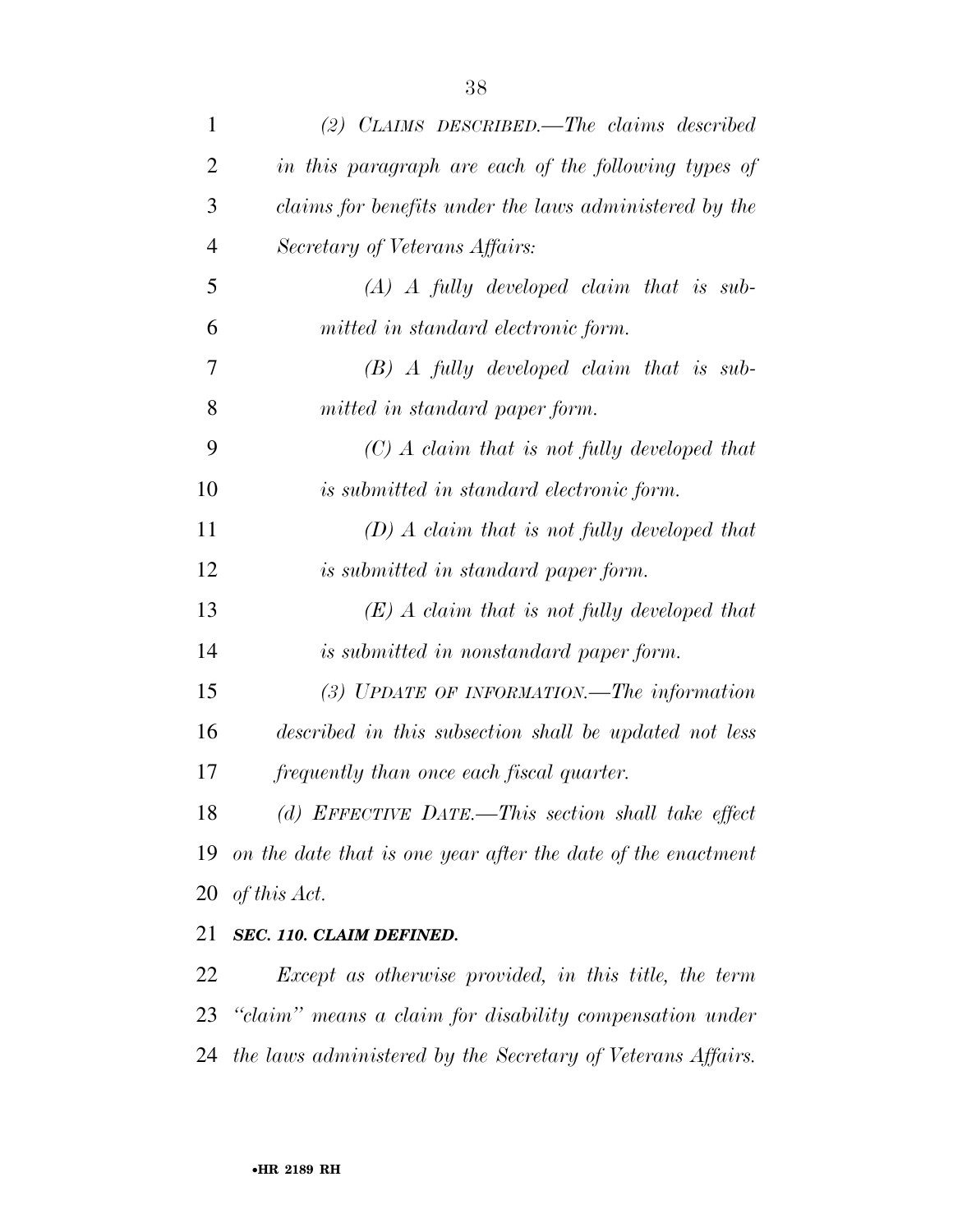## *TITLE II—COMPENSATION AND PENSIONS*

 *SEC. 201. IMPROVEMENTS TO AUTHORITY FOR PERFORM- ANCE OF MEDICAL DISABILITIES EXAMINA- TIONS BY CONTRACT PHYSICIANS. (a) EXTENSION OF TEMPORARY AUTHORITY.—Sub- section (c) of section 704 of the Veterans Benefits Act of 2003 (38 U.S.C. 5101 note) is amended by striking ''Decem- ber 31, 2013'' and inserting ''December 31, 2016''. (b) LICENSURE OF CONTRACT PHYSICIANS.— (1) TEMPORARY AUTHORITY.—Such section 704 is further amended— (A) by redesignating subsection (d) as sub- section (e); and (B) by inserting after subsection (c) the fol- lowing new subsection (d): ''(d) LICENSURE OF CONTRACT PHYSICIANS.— ''(1) IN GENERAL.—Notwithstanding any law re- garding the licensure of physicians, a physician de- scribed in paragraph (2) may conduct an examina- tion pursuant to a contract entered into under sub- section (b) at any location in any State, the District of Columbia, or a Commonwealth, territory, or posses-sion of the United States, so long as the examination*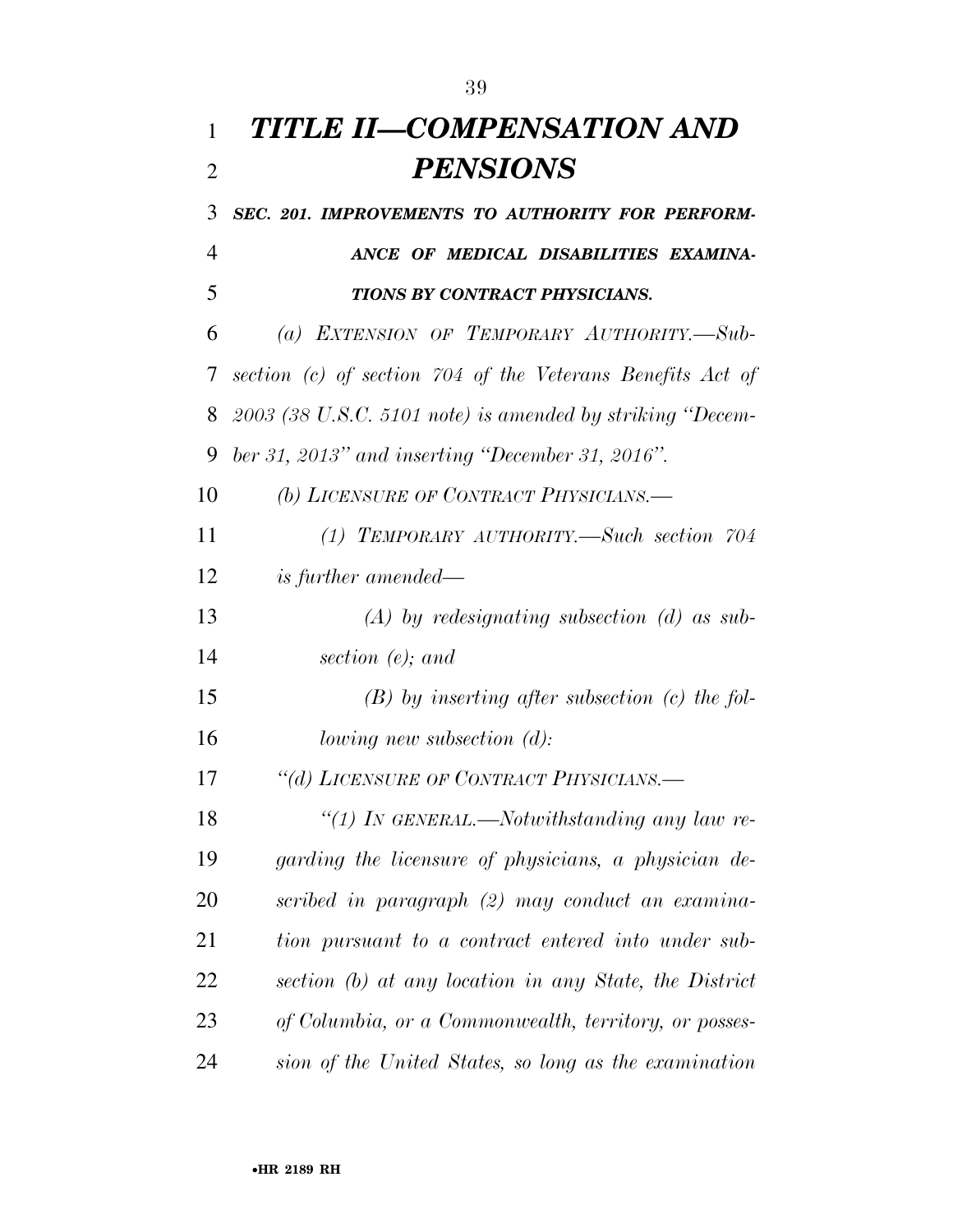| is within the scope of the authorized duties under              |
|-----------------------------------------------------------------|
| such contract.                                                  |
| "(2) PHYSICIAN DESCRIBED.—A physician de-                       |
| scribed in this paragraph is a physician who-                   |
| $\lq\lq (A)$ has a current license to practice the              |
| health care profession of the physician; and                    |
| $\lq\lq(B)$ is performing authorized duties for the             |
| Department of Veterans Affairs pursuant to a                    |
| $contract\,\,entered\,\,into\,\,under\,\,subsection\,\, (b).".$ |
| (2) PILOT PROGRAM.—Section 504 of the Vet-                      |
| erans' Benefits Improvement Act of 1996 (38 U.S.C.              |
| $5101$ note) is amended—                                        |
| $(A)$ by redesignating subsections $(c)$ and $(d)$              |
| as subsections $(d)$ and $(e)$ , respectively; and              |
| $(B)$ by inserting after subsection (b) the fol-                |
| <i>lowing new subsection <math>(c)</math>:</i>                  |
| "(c) LICENSURE OF CONTRACT PHYSICIANS.-                         |
| "(1) In GENERAL.—Notwithstanding any law re-                    |
| garding the licensure of physicians, a physician de-            |
| scribed in paragraph (2) may conduct an examina-                |
| tion pursuant to a contract entered into under sub-             |
| section $(a)$ at any location in any State, the District        |
| of Columbia, or a Commonwealth, territory, or posses-           |
| sion of the United States, so long as the examination           |
|                                                                 |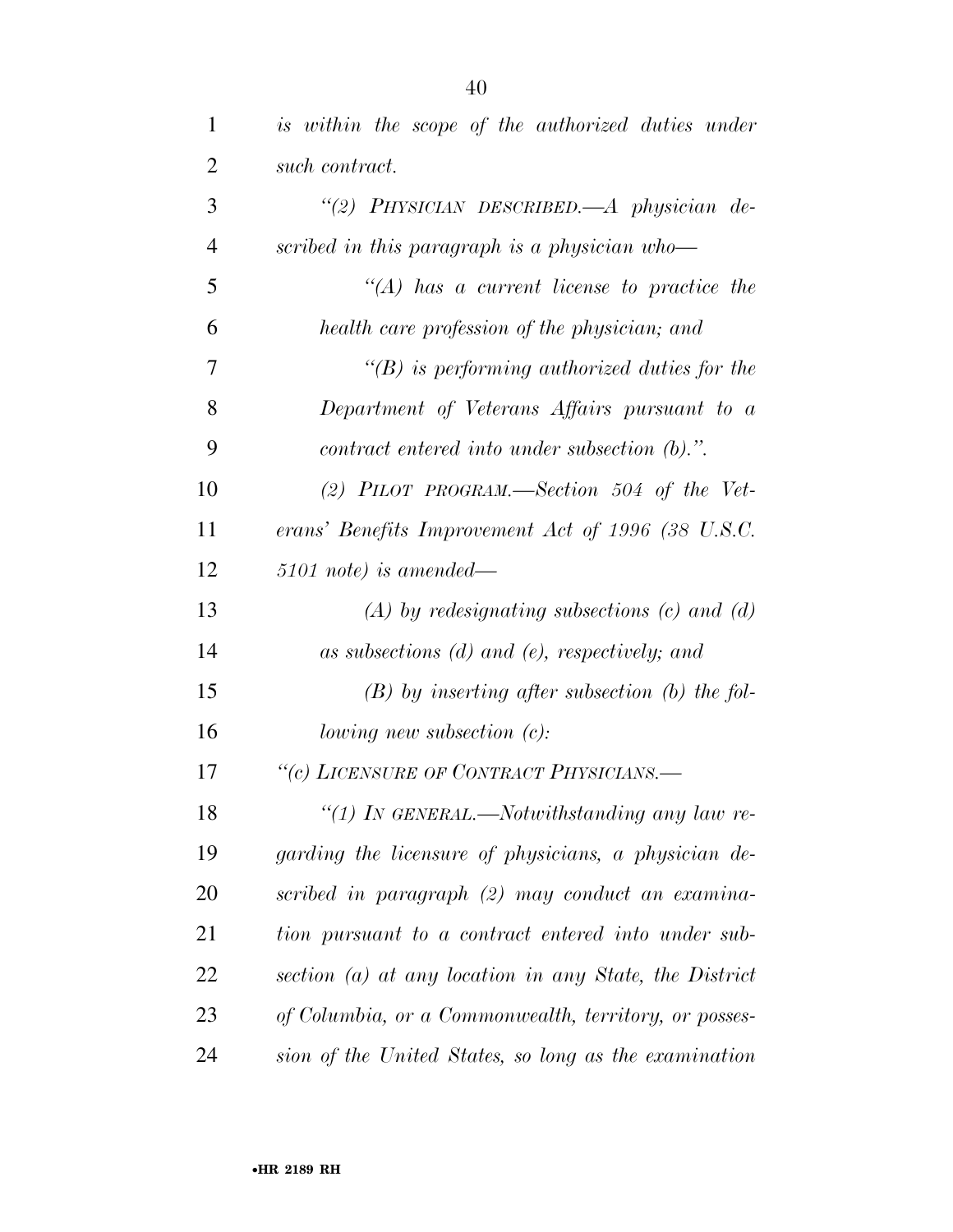| 1              | is within the scope of the authorized duties under              |
|----------------|-----------------------------------------------------------------|
| $\overline{2}$ | such contract.                                                  |
| 3              | "(2) PHYSICIAN DESCRIBED.—A physician de-                       |
| $\overline{4}$ | scribed in this paragraph is a physician who-                   |
| 5              | $\lq\lq (A)$ has a current license to practice the              |
| 6              | health care profession of the physician; and                    |
| 7              | $\lq\lq(B)$ is performing authorized duties for the             |
| 8              | Department of Veterans Affairs pursuant to a                    |
| 9              | $contract\,\,entered\,\,into\,\,under\,\,subsection\,\, (a).".$ |
| 10             | (c) EXPANSION OF PILOT PROGRAM.—Subsection $(b)$                |
| 11             | of such section 504 is amended to read as follows:              |
| 12             | "(b) LOCATIONS.—                                                |
| 13             | "(1) NUMBER.—The Secretary may carry out                        |
| 14             | the pilot program under this section through not more           |
| 15             | than 15 regional offices of the Department of Veterans          |
| 16             | Affairs.                                                        |
| 17             | "(2) SELECTION.—The Secretary shall select the                  |
| 18             | regional offices under paragraph (1) by analyzing ap-           |
| 19             | propriate data to determine the regional offices that           |
| 20             | require support. Such appropriate data shall in-                |
| 21             | clude                                                           |
| 22             | "(A) the number of backlogged claims;                           |
| 23             | "(B) the total pending case workload;                           |
| 24             | $\lq\lq C$ the length of time cases have been                   |
| 25             | pending;                                                        |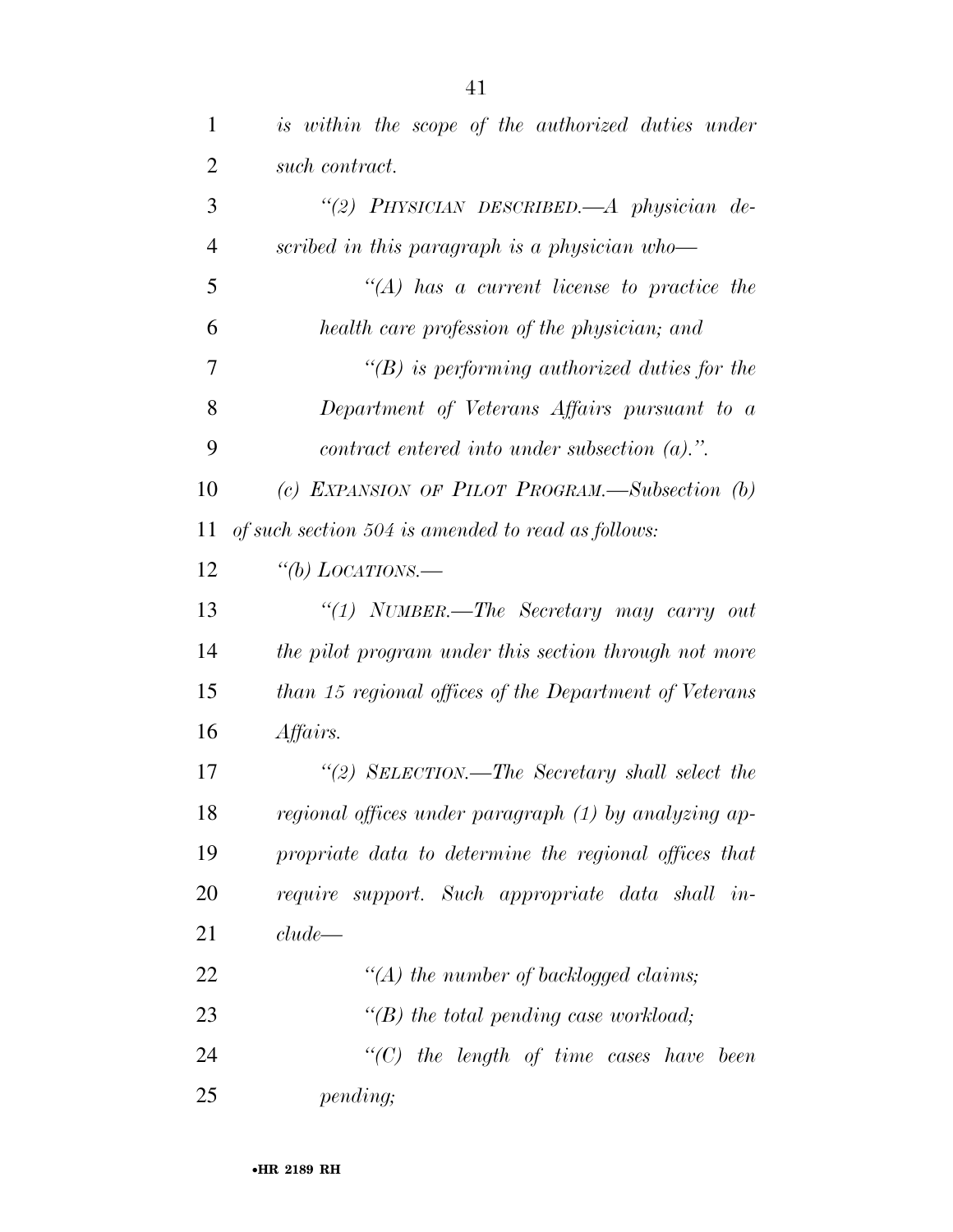| $\mathbf{1}$   | "(D) the accuracy of completed cases;                        |
|----------------|--------------------------------------------------------------|
| $\overline{2}$ | $\lq\lq E$ the overall timeliness of completed               |
| 3              | cases;                                                       |
| $\overline{4}$ | $\lq\lq(F)$ the availability and workload of the             |
| 5              | examination units and physicians of the medical              |
| 6              | centers in the regional office; and                          |
| 7              | $\lq\lq(G)$ any other data the Secretary deter-              |
| 8              | mines appropriate.                                           |
| 9              | "(3) ANNUAL ANALYSIS.—The Secretary shall                    |
| 10             | carry out the data analysis of the regional offices          |
| 11             | under paragraph $(2)$ during each year in which the          |
| 12             | program under this section is carried out to deter-          |
| 13             | mine the regional offices selected under paragraph $(1)$     |
| 14             | for such year.".                                             |
| 15             | (d) EFFECTIVE DATE.—This section and the amend-              |
| 16             | ment made by this section shall take effect on the date that |
|                | 17 is one year after the date of the enactment of this Act.  |
| 18             | SEC. 202. CONSIDERATION BY SECRETARY OF VETERANS             |
| 19             | AFFAIRS OF RESOURCES DISPOSED OF FOR                         |
| 20             | LESS THAN FAIR MARKET VALUE BY INDIVID-                      |
| 21             | <b>UALS APPLYING FOR PENSION.</b>                            |
| 22             | (a) VETERANS.—Section $1522$ of title 38, United             |
|                | 23 States Code, is amended—                                  |
| 24             | $(1)$ in subsection $(a)$ —                                  |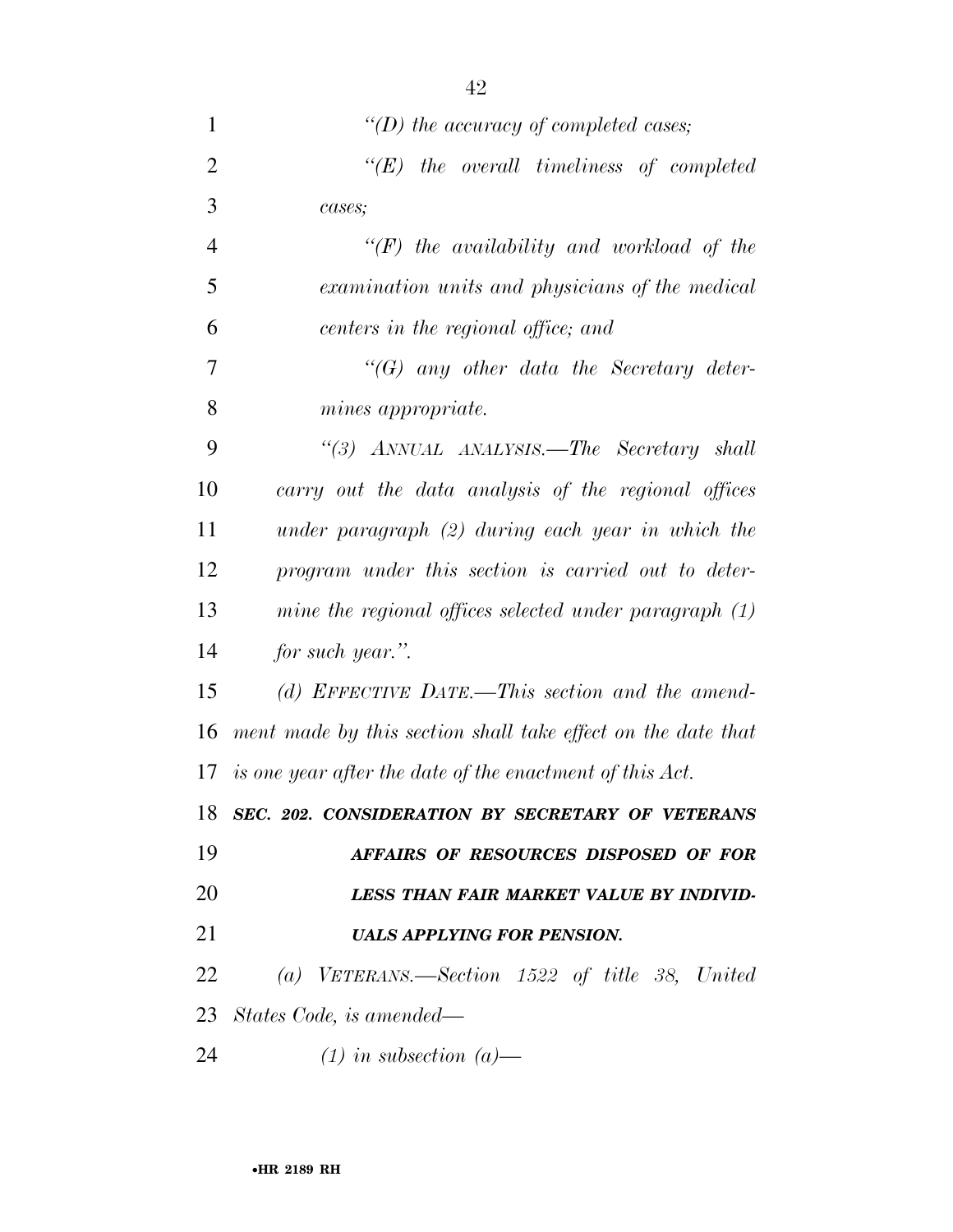|              | (A) by inserting " $(1)$ " before "The Sec- |  |  |
|--------------|---------------------------------------------|--|--|
| retary"; and |                                             |  |  |

 *(B) by adding at the end the following new paragraph:* 

 *''(2)(A) If a veteran otherwise eligible for payment of pension under section 1513 or 1521 of this title or the spouse of such veteran disposes of covered resources for less than fair market value on or after the look-back date de- scribed in subparagraph (C)(i), the Secretary shall deny or discontinue the payment of pension to such veteran under section 1513 or 1521 of this title, as the case may be, for months during the period beginning on the date described in subparagraph (D) and equal to the number of months calculated as provided in subparagraph (E).* 

 *''(B)(i) For purposes of this paragraph, a covered re- source is any resource that was a part of the corpus of the estate of the veteran or, if the veteran has a spouse, the cor- pus of the estates of the veteran and of the veteran's spouse, that the Secretary considers that under all the cir- cumstances, if the veteran or spouse had not disposed of such resource, it would be reasonable that the resource (or some portion of the resource) be consumed for the veteran's maintenance.* 

 *''(ii) For purposes of this paragraph, the Secretary may consider, in accordance with regulations the Secretary*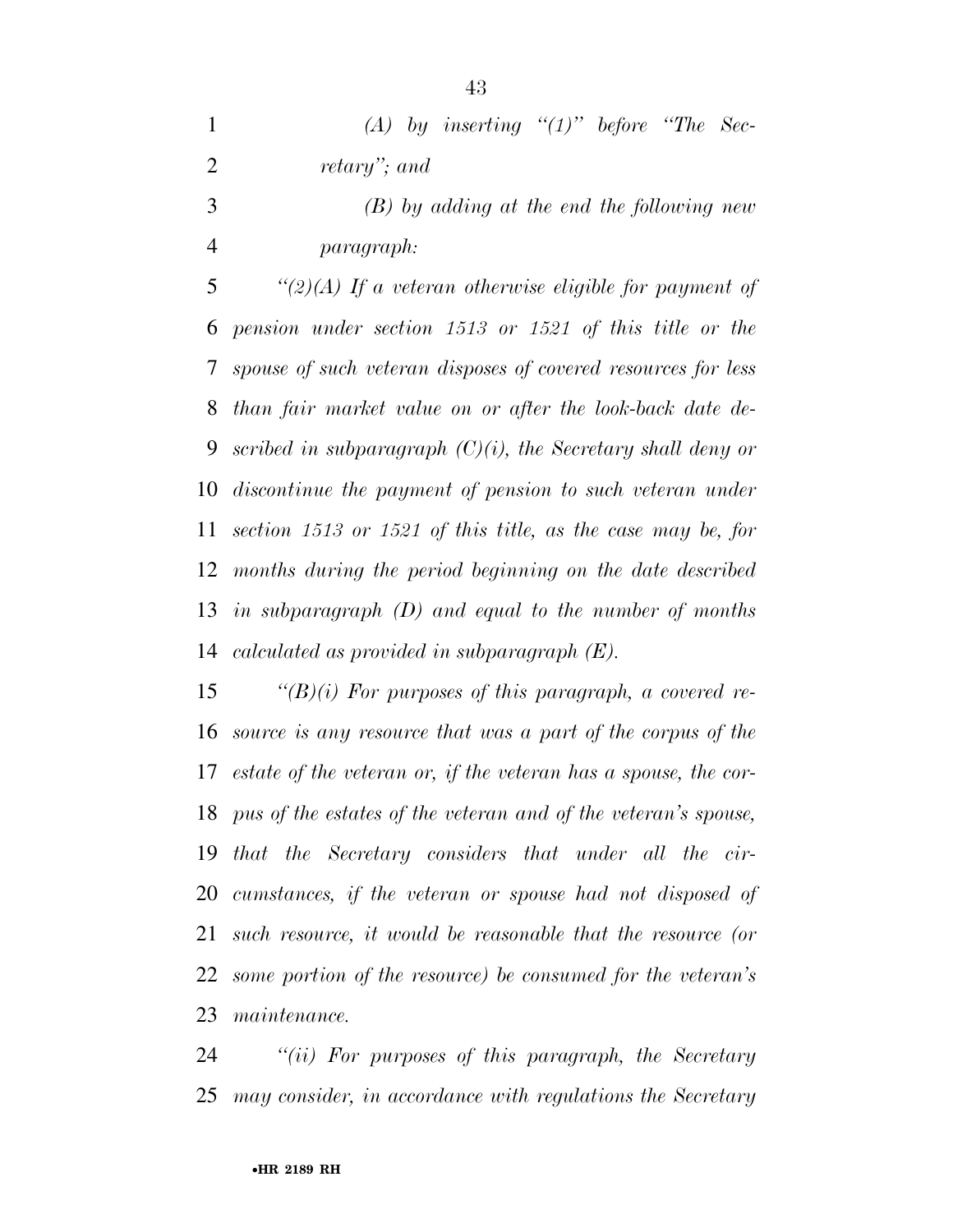*shall prescribe, a transfer of an asset (including a transfer of an asset to an annuity, trust, or other financial instru- ment or investment) a disposal of a covered resource for less than fair market value if such transfer reduces the amount in the corpus of the estate of the veteran or, if the veteran has a spouse, the corpus of the estates of the veteran and of the veteran's spouse, that the Secretary considers, under all the circumstances, would be reasonable to be con-sumed for the veteran's maintenance.* 

 *''(C)(i) The look-back date described in this clause is a date that is 36 months before the date described in clause (ii).* 

 *''(ii) The date described in this clause is the date on which the veteran applies for pension under section 1513 or 1521 of this title or, if later, the date on which the vet- eran (or the spouse of the veteran) disposes of covered re-sources for less than fair market value.* 

 *''(D) The date described in this subparagraph is the first day of the first month in or after which covered re- sources were disposed of for less than fair market value and which does not occur in any other period of ineligibility under this paragraph.* 

 *''(E) The number of months calculated under this sub-paragraph shall be equal to—*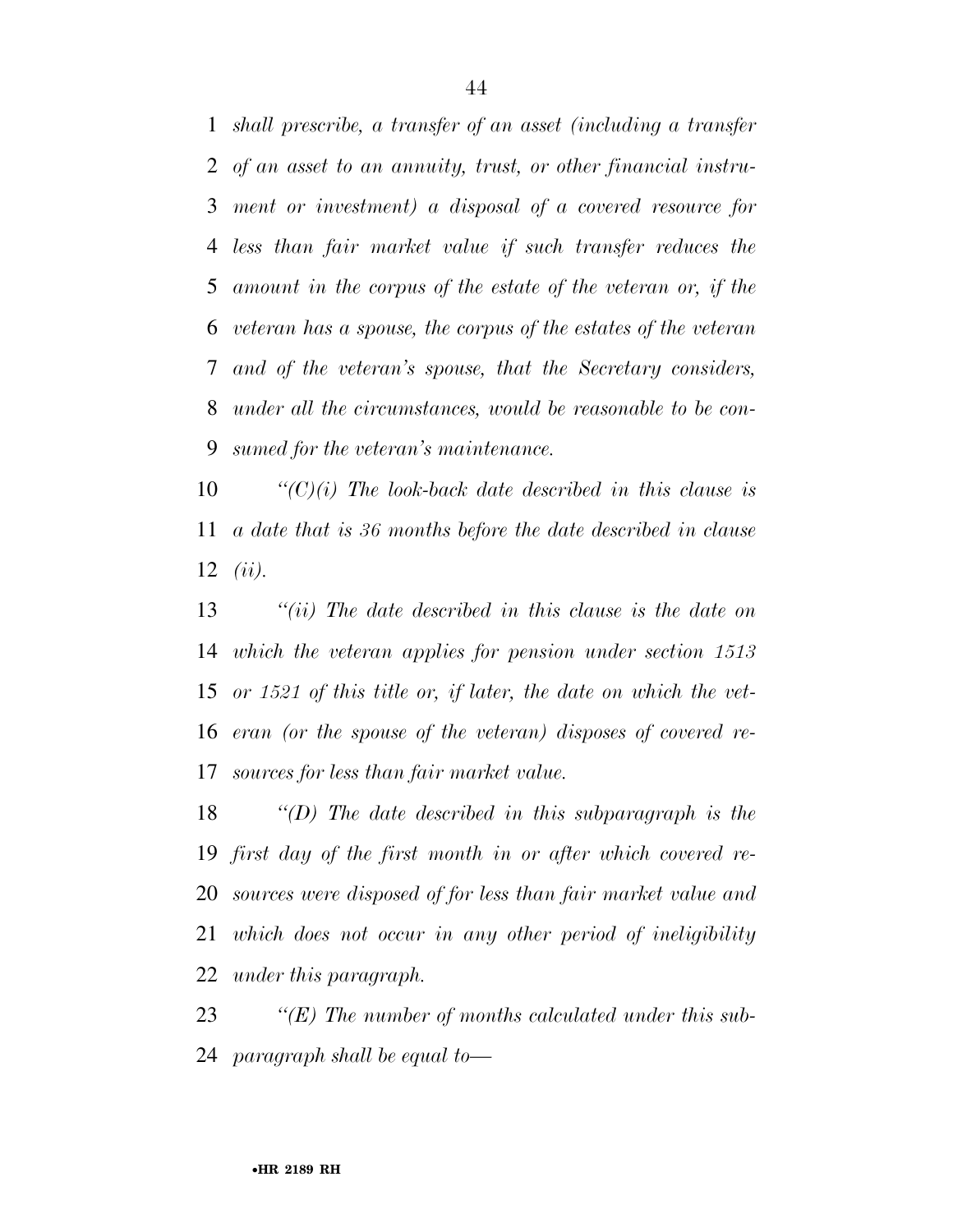| $\mathbf{1}$   | $\lq\lq(i)$ the total, cumulative uncompensated value                  |
|----------------|------------------------------------------------------------------------|
| $\overline{2}$ | of the portion of covered resources so disposed of by                  |
| 3              | the veteran (or the spouse of the veteran) on or after                 |
| $\overline{4}$ | the look-back date described in subparagraph $(C)(i)$                  |
| 5              | that the Secretary determines would reasonably have                    |
| 6              | been consumed for the veteran's maintenance; divided                   |
| 7              | by                                                                     |
| 8              | $``(ii)$ the maximum amount of monthly pension                         |
| 9              | that is payable to a veteran under section 1513 or                     |
| 10             | 1521 of this title, including the maximum amount of                    |
| 11             | increased pension payable under such sections on ac-                   |
| 12             | count of family members, but not including any                         |
| 13             | amount of pension payable under such sections be-                      |
| 14             | cause a veteran is in need of regular aid and attend-                  |
| 15             | ance or is permanently housebound,                                     |
| 16             | rounded, in the case of any fraction, to the nearest whole             |
| 17             | number, but shall not in any case exceed 36 months.";                  |
| 18             | $(2)$ in subsection $(b)$ —                                            |
| 19             | (A) by inserting " $(1)$ " before "The Sec-                            |
| 20             | retary"; and                                                           |
| 21             | $(B)$ by adding at the end the following new                           |
| 22             | <i>paragraph:</i>                                                      |
| 23             | "(2)(A) If a veteran otherwise eligible for payment of                 |
| 24             | increased pension under subsection $(c)$ , $(d)$ , $(e)$ , or $(f)$ of |
|                | 25 section $1521$ of this title on account of a child, the spouse      |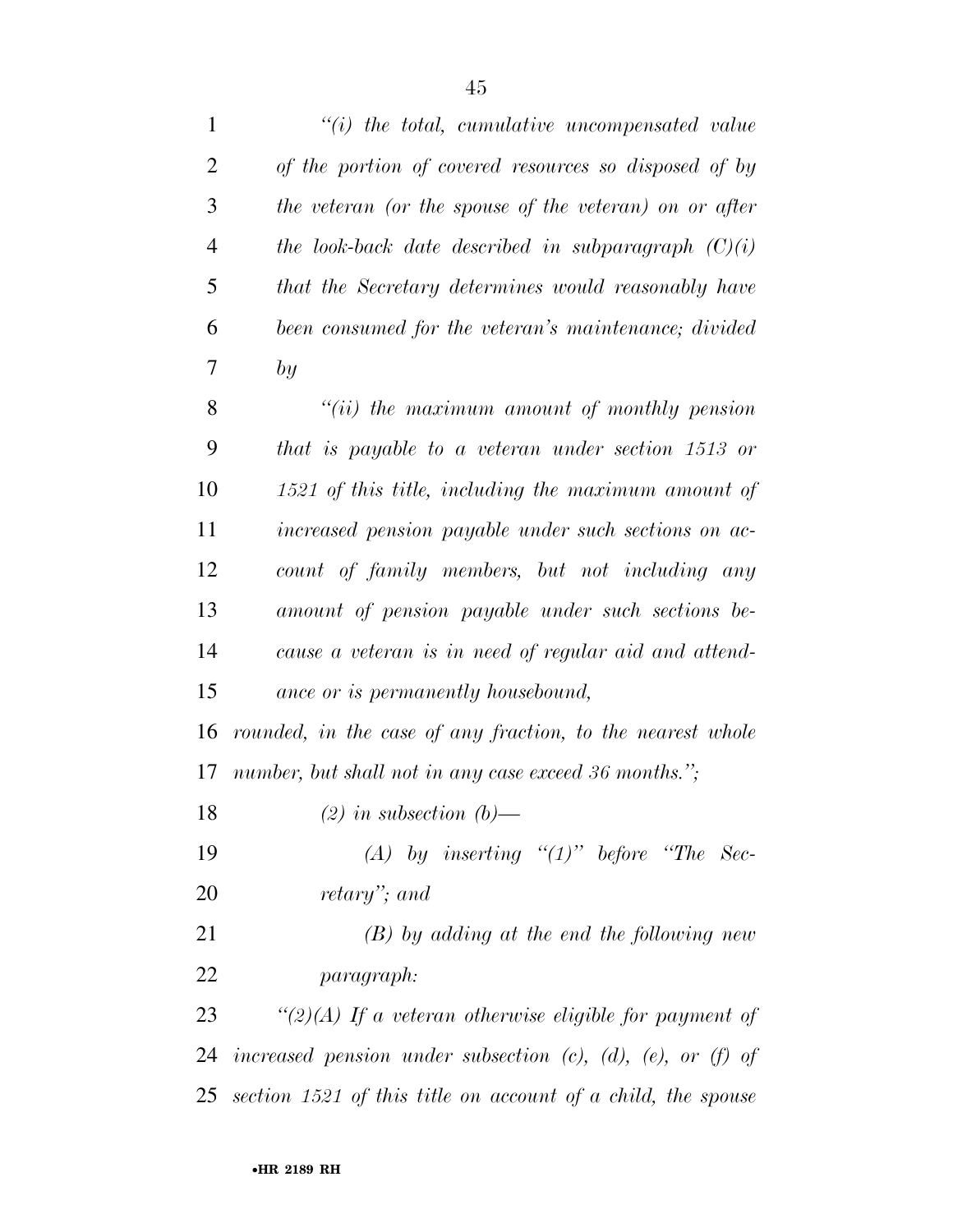*of the veteran, or the child disposes of covered resources for less than fair market value on or after the look-back date described in subparagraph (C)(i), the Secretary shall deny or discontinue payment of such increased pension for months during the period beginning on the date described in subparagraph (D) and equal to the number of months calculated as provided in subparagraph (E).* 

 *''(B)(i) For purposes of this paragraph, a covered re- source is any resource that was a part of the corpus of the estate of the child that the Secretary considers that under all the circumstances, if the veteran, the spouse of the vet- eran, or the child had not disposed of such resource, it would be reasonable that the resource (or some portion of the re-source) be consumed for the child's maintenance.* 

 *''(ii) For purposes of this paragraph, the Secretary may consider, in accordance with regulations the Secretary shall prescribe, a transfer of an asset (including a transfer of an asset to an annuity, trust, or other financial instru- ment or investment) a disposal of a covered resource for less than fair market value if such transfer reduces the amount in the corpus of the estate of the child that the Sec- retary considers, under all the circumstances, would be rea-sonable to be consumed for the child's maintenance.*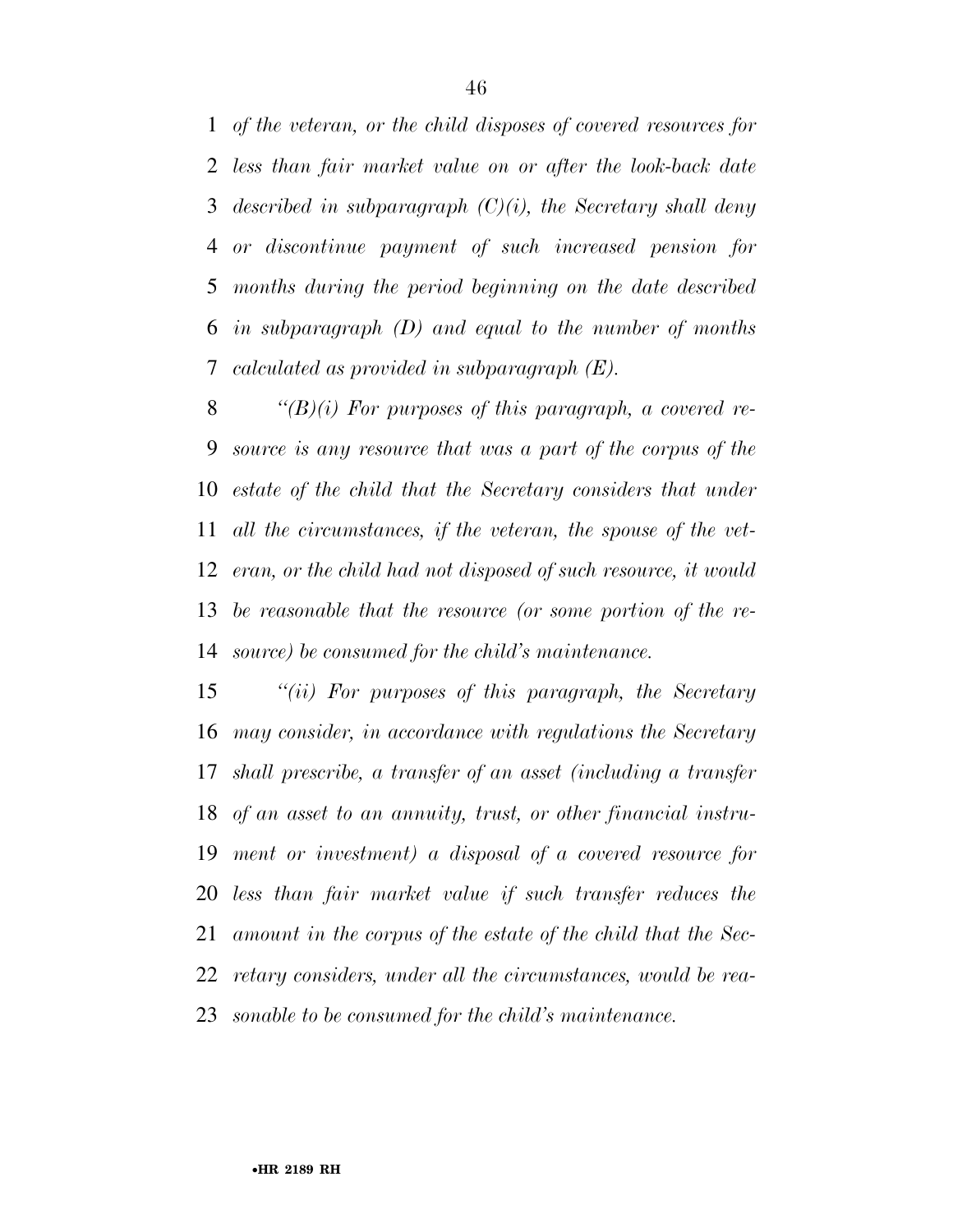*''(C)(i) The look-back date described in this clause is a date that is 36 months before the date described in clause (ii).* 

 *''(ii) The date described in this clause is the date on which the veteran applies for payment of increased pension under subsection (c), (d), (e), or (f) of section 1521 of this title on account of a child or, if later, the date on which the veteran, the spouse of the veteran, or the child disposes of covered resources for less than fair market value.* 

 *''(D) The date described in this subparagraph is the first day of the first month in or after which covered re- sources were disposed of for less than fair market value and which does not occur in any other period of ineligibility under this paragraph.* 

 *''(E) The number of months calculated under this sub-paragraph shall be equal to—* 

 *''(i) the total, cumulative uncompensated value of the portion of covered resources so disposed of by the veteran, the spouse of the veteran, or the child on or after the look-back date described in subparagraph (C)(i) that the Secretary determines would reasonably have been consumed for the child's maintenance; di-vided by* 

 *''(ii) the maximum amount of increased monthly pension that is payable to a veteran under subsection*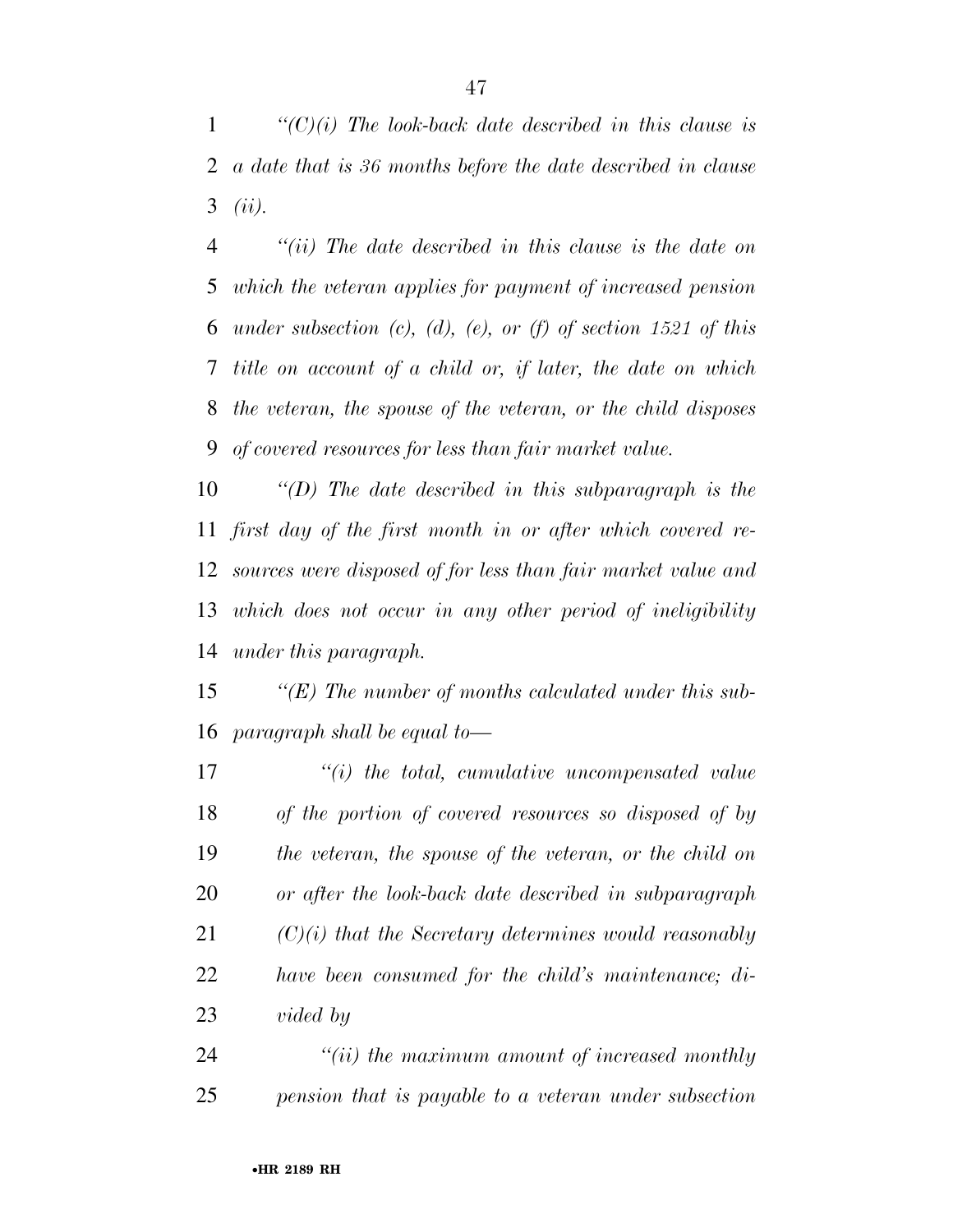*(c), (d), (e), or (f) of section 1521 of this title on ac-count of a child,* 

 *rounded, in the case of any fraction, to the nearest whole number, but shall not in any case exceed 36 months.''; and (3) by adding at the end the following new sub-sections:* 

 *''(c)(1) The Secretary shall not deny or discontinue payment of pension under section 1513 or 1521 of this title or payment of increased pension under subsection (c), (d), (e), or (f) of section 1521 of this title on account of a child by reason of the application of subsection (a)(2) or (b)(2) of this section to the disposal of resources by an individual to the extent that—* 

 *''(A) a satisfactory showing is made to the Sec- retary (in accordance with regulations promulgated by the Secretary) that all resources disposed of for less than fair market value have been returned to the indi-vidual who disposed of the resources; or* 

 *''(B) the Secretary determines, under procedures established by the Secretary, that the denial or dis- continuance of payment would work an undue hard- ship as determined on the basis of criteria established by the Secretary.* 

 *''(2) At the time a veteran applies for pension under section 1513 or 1521 of this title or increased pension under*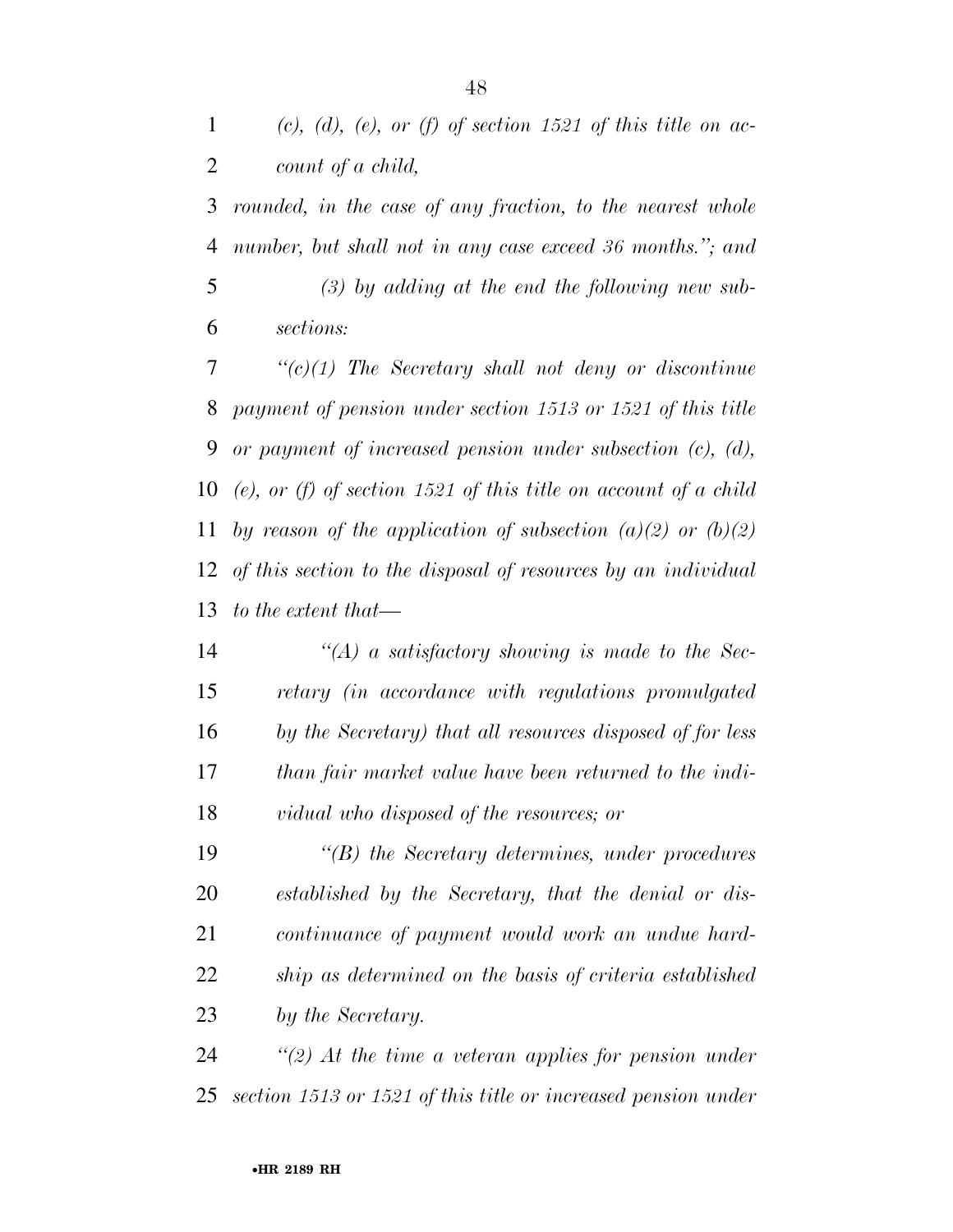|           | 1 subsection (c), (d), (e), or (f) of section 1521 of this title |
|-----------|------------------------------------------------------------------|
|           | 2 on account of a child, and at such other times as the Sec-     |
|           | 3 retary considers appropriate, the Secretary shall—             |
| $\Lambda$ | $H_0$ informational uptorous of the provisions of                |

| $\rightarrow$ | (A) inform such veteran of the provisions of            |
|---------------|---------------------------------------------------------|
| 5             | subsections (a)(2) and (b)(2) providing for a period    |
| 6             | of ineligibility for payment of pension under such sec- |
| 7             | tions for individuals who make certain dispositions of  |
| 8             | resources for less than fair market value; and          |

 *''(B) obtain from such veteran information which may be used in determining whether or not a period of ineligibility for such payments would be re-quired by reason of such subsections.* 

 *''(d) Subsections (a)(2) and (b)(2) shall not apply with respect to the disposal of resources or the transfer of an asset if such disposal or transfer is to a trust described in section 1917(d)(4) of the Social Security Act (42 U.S.C. 1396p(d)(4)) that is established for the benefit of a child of the veteran.''.* 

 *(b) SURVIVING SPOUSES AND CHILDREN.—Section 1543 of such title is amended—* 

*(1) in subsection (a)—* 

- *(A) by redesignating paragraph (2) as paragraph (3);*
- *(B) by inserting after paragraph (1) the fol-lowing new paragraph (2):*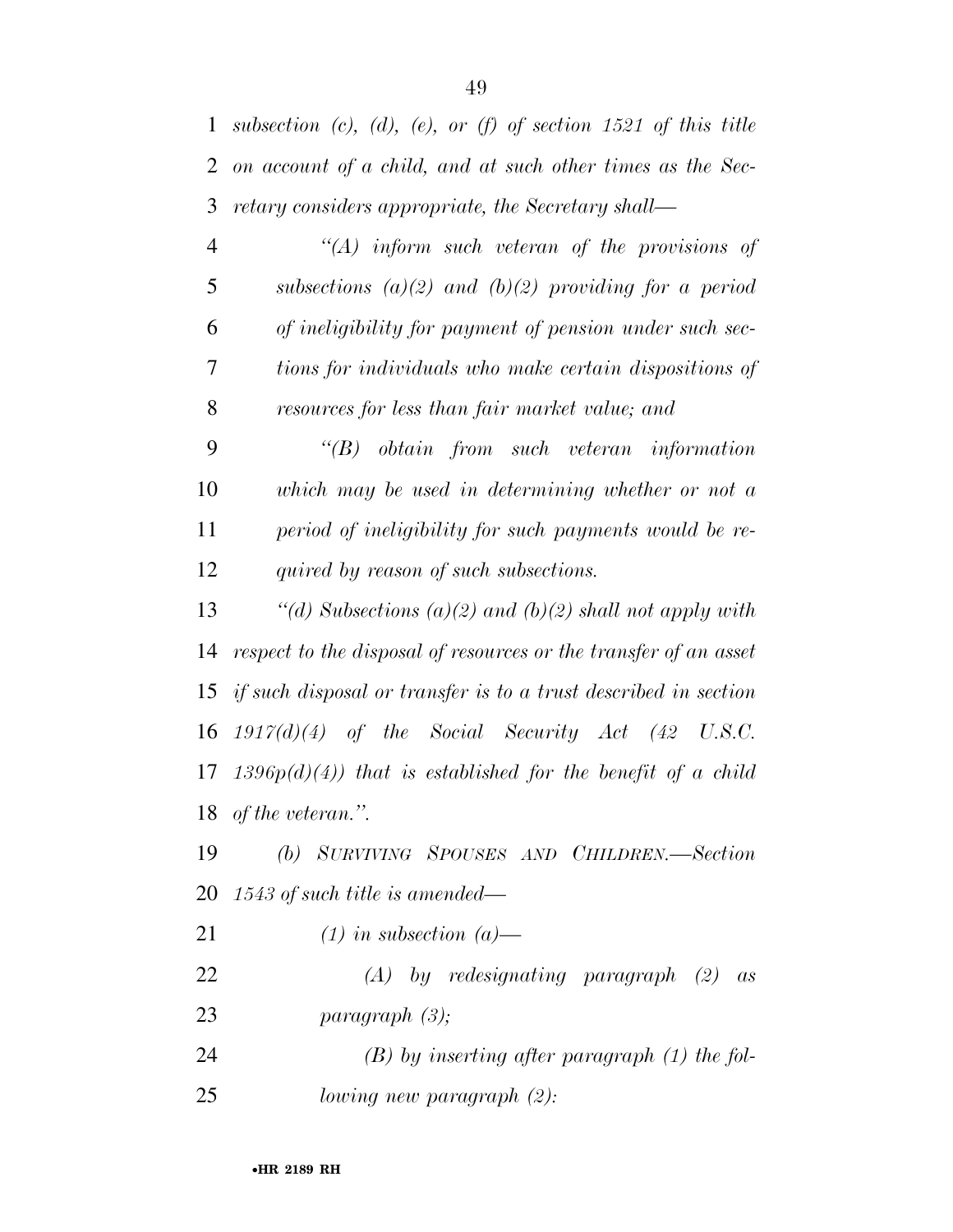*''(2)(A) If a surviving spouse otherwise eligible for payment of pension under section 1541 of this title disposes of covered resources for less than fair market value on or after the look-back date described in subparagraph (C)(i), the Secretary shall deny or discontinue the payment of pen- sion to such surviving spouse under section 1541 of this title for months during the period beginning on the date described in subparagraph (D) and equal to the number of months calculated as provided in subparagraph (E).* 

 *''(B)(i) For purposes of this paragraph, a covered re- source is any resource that was a part of the corpus of the estate of the surviving spouse that the Secretary considers that under all the circumstances, if the surviving spouse had not disposed of such resource, it would be reasonable that the resource (or some portion of the resource) be con-sumed for the surviving spouse's maintenance.* 

 *''(ii) For purposes of this paragraph, the Secretary may consider, in accordance with regulations the Secretary shall prescribe, a transfer of an asset (including a transfer of an asset to an annuity, trust, or other financial instru- ment or investment) a disposal of a covered resource for less than fair market value if such transfer reduces the amount in the corpus of the estate of the surviving spouse that the Secretary considers, under all the circumstances,*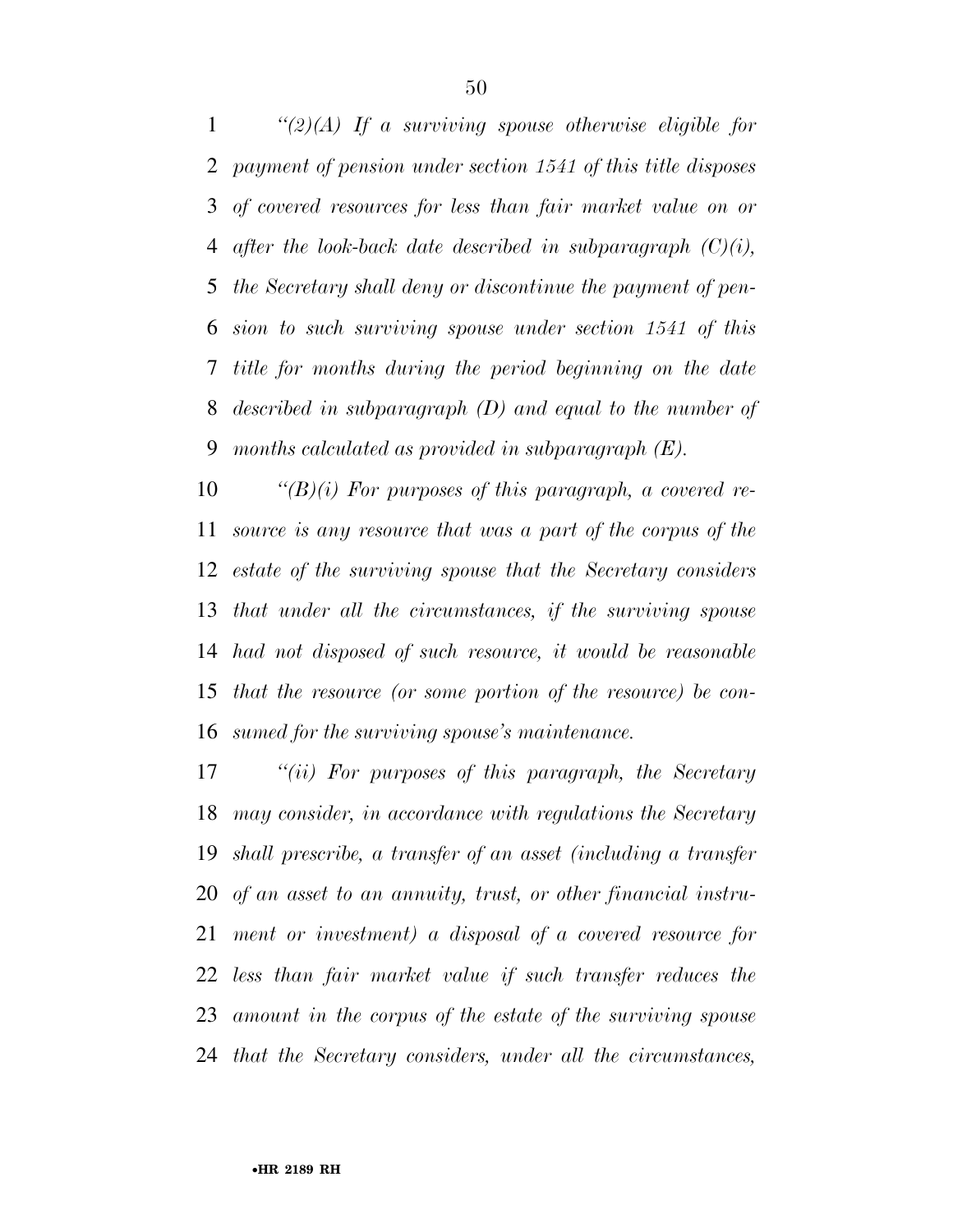*would be reasonable to be consumed for the surviving spouse's maintenance.* 

 *''(C)(i) The look-back date described in this clause is a date that is 36 months before the date described in clause (ii).* 

 *''(ii) The date described in this clause is the date on which the surviving spouse applies for pension under sec- tion 1541 of this title or, if later, the date on which the surviving spouse disposes of covered resources for less than fair market value.* 

 *''(D) The date described in this subparagraph is the first day of the first month in or after which covered re- sources were disposed of for less than fair market value and which does not occur in any other period of ineligibility under this paragraph.* 

 *''(E) The number of months calculated under this sub-paragraph shall be equal to—* 

 *''(i) the total, cumulative uncompensated value of the portion of covered resources so disposed of by the surviving spouse on or after the look-back date de- scribed in subparagraph (C)(i) that the Secretary de- termines would reasonably have been consumed for the surviving spouse's maintenance; divided by* 

 *''(ii) the maximum amount of monthly pension that is payable to a surviving spouse under section*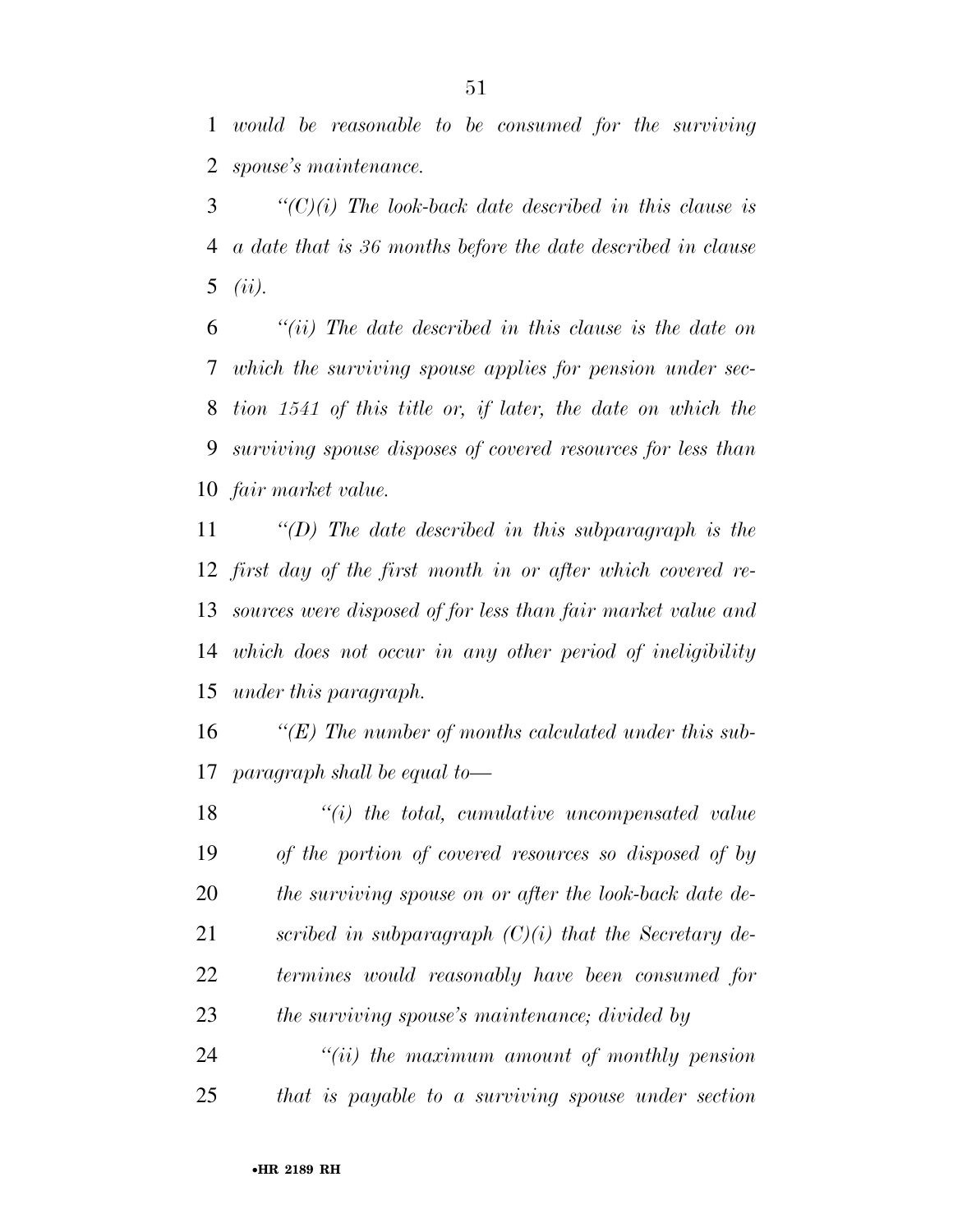*1541 of this title, including the maximum amount of increased pension payable under such section on ac- count of a child, but not including any amount of pension payable under such section because a sur- viving spouse is in need of regular aid and attend- ance or is permanently housebound, rounded, in the case of any fraction, to the nearest whole number, but shall not in any case exceed 36 months. ''(F) In the case of a transfer by the surviving spouse during the veteran's lifetime that resulted in a period of ineligibility for the veteran under section 1522 of this title, the Secretary shall apply to the surviving spouse any re- maining ineligibility for that period.''; and (C) by adding at the end the following new paragraph: ''(4)(A) If a surviving spouse otherwise eligible for payment of increased pension under subsection (c), (d), or (e) of section 1541 of this title on account of a child or the child disposes of covered resources for less than fair mar- ket value on or after the look-back date described in sub- paragraph (C)(i), the Secretary shall deny or discontinue payment of such increased pension for months during the period beginning on the date described in subparagraph (D) and equal to the number of months calculated as provided in subparagraph (E).*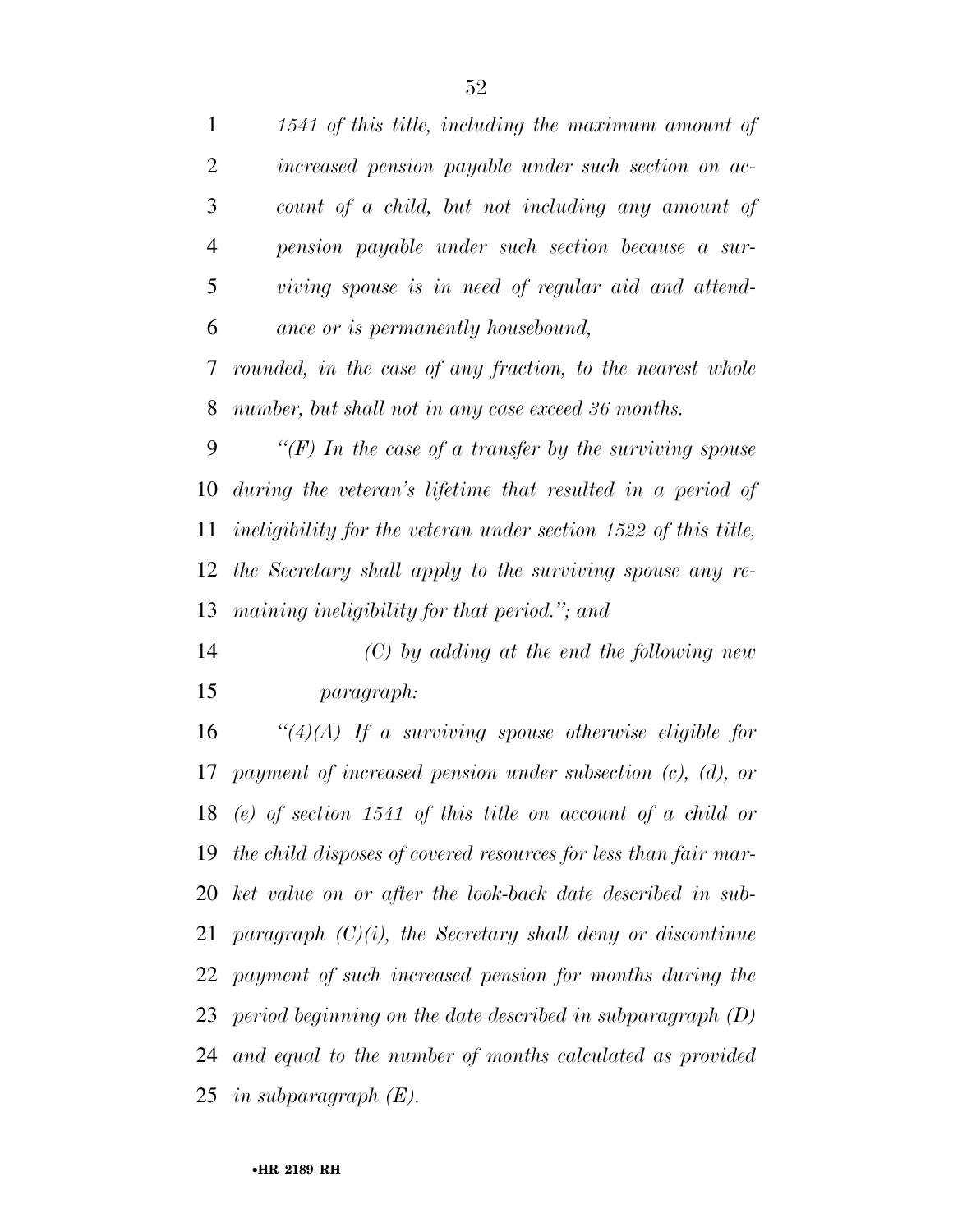*''(B)(i) For purposes of this paragraph, a covered re- source is any resource that was a part of the corpus of the estate of the child that the Secretary considers that under all the circumstances, if the surviving spouse or the child had not disposed of such resource, it would be reasonable that the resource (or some portion of the resource) be con-sumed for the child's maintenance.* 

 *''(ii) For purposes of this paragraph, the Secretary may consider, in accordance with regulations the Secretary shall prescribe, a transfer of an asset (including a transfer of an asset to an annuity, trust, or other financial instru- ment or investment) a disposal of a covered resource for less than fair market value if such transfer reduces the amount in the corpus of the estate of the child that the Sec- retary considers, under all the circumstances, would be rea-sonable to be consumed for the child's maintenance.* 

 *''(C)(i) The look-back date described in this clause is a date that is 36 months before the date described in clause (ii).* 

 *''(ii) The date described in this clause is the date on which the surviving spouse applies for payment of increased pension under subsection (c), (d), or (e) of section 1541 of this title on account of a child or, if later, the date on which the surviving spouse (or the child) disposes of covered re-sources for less than fair market value.*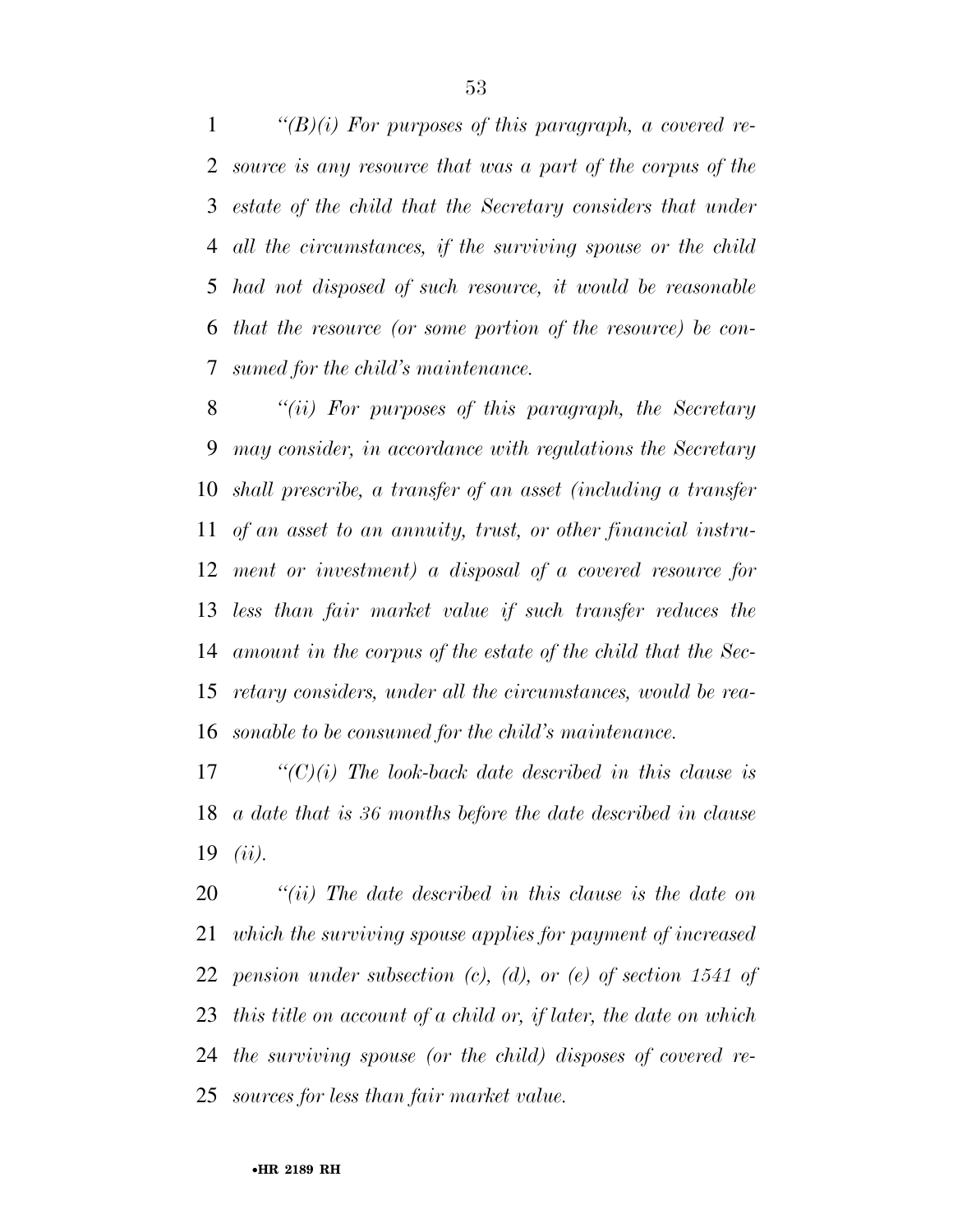*first day of the first month in or after which covered re- sources were disposed of for less than fair market value and which does not occur in any other period of ineligibility under this paragraph.* 

 *''(E) The number of months calculated under this clause shall be equal to—* 

 *''(i) the total, cumulative uncompensated value of the portion of covered resources so disposed of by surviving spouse (or the child) on or after the look- back date described in subparagraph (C)(i) that the Secretary determines would reasonably have been con-sumed for the child's maintenance; divided by* 

 *''(ii) the maximum amount of increased monthly pension that is payable to a surviving spouse under subsection (c), (d), or (e) of section 1541 of this title on account of a child,* 

 *rounded, in the case of any fraction, to the nearest whole number, but shall not in any case exceed 36 months.'';* 

*(2) in subsection (b)—* 

 *(A) by inserting ''(1)'' before ''The Sec-retary''; and* 

 *(B) by adding at the end the following new paragraph:*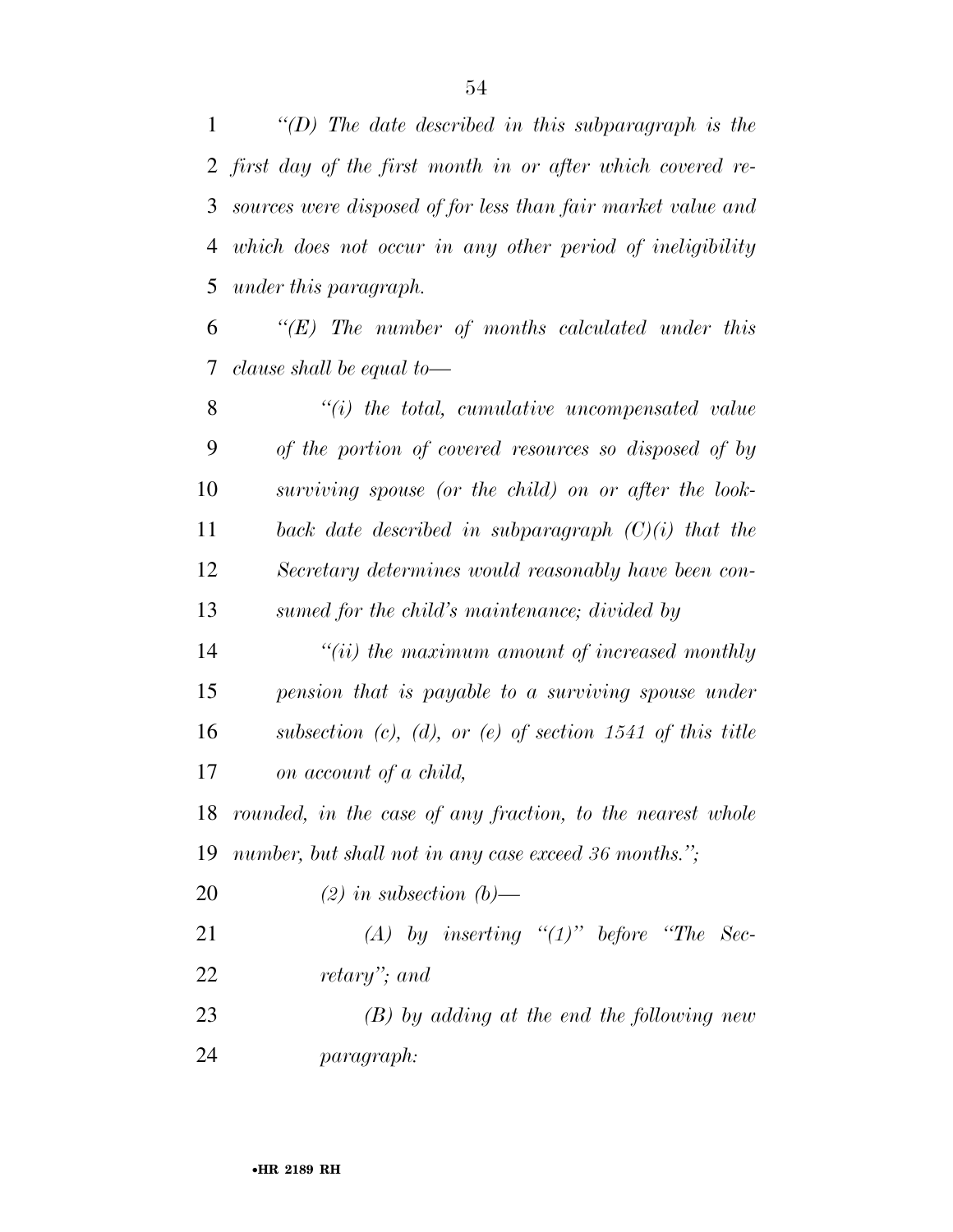*''(2)(A) If a child otherwise eligible for payment of pension under section 1542 of this title or any person with whom such child is residing who is legally responsible for such child's support disposes of covered resources for less than fair market value on or after the look-back date de- scribed in subparagraph (C)(i), the Secretary shall deny or discontinue the payment of pension to such child under sec- tion 1542 of this title for months during the period begin- ning on the date described in subparagraph (D) and equal to the number of months calculated as provided in subpara-graph (E).* 

 *''(B)(i) For purposes of this paragraph, a covered re- source is any resource that was a part of the corpus of the estate of the child or the corpus of the estate of any person with whom such child is residing who is legally responsible for such child's support that the Secretary considers that under all the circumstances, if the child or person had not disposed of such resource, it would be reasonable that the resource (or some portion of the resource) be consumed for the child's maintenance.* 

 *''(ii) For purposes of this paragraph, the Secretary may consider, in accordance with regulations the Secretary shall prescribe, a transfer of an asset (including a transfer of an asset to an annuity, trust, or other financial instru-ment or investment) a disposal of a covered resource for*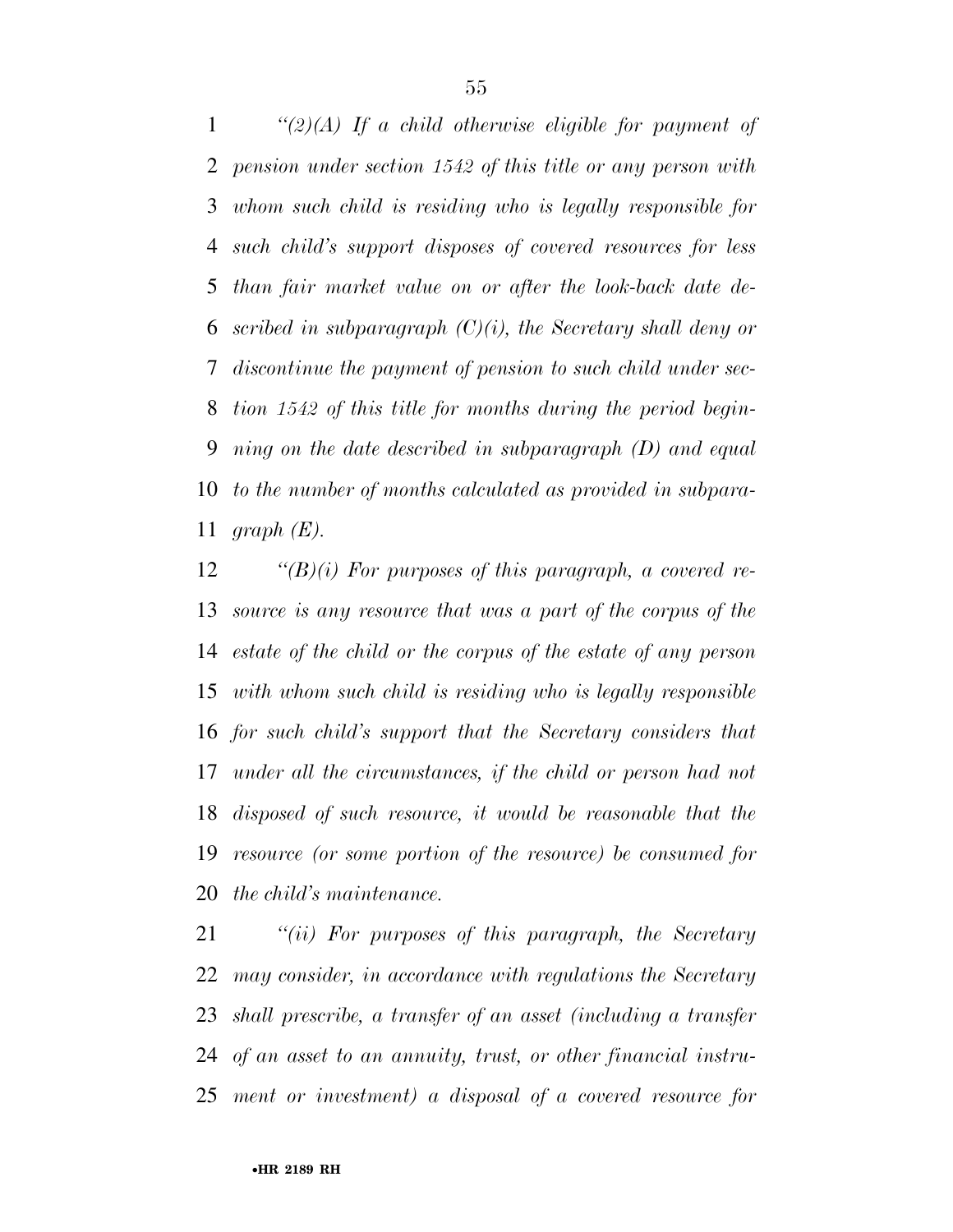*less than fair market value if such transfer reduces the amount in the corpus of the estate described in clause (i) that the Secretary considers, under all the circumstances, would be reasonable to be consumed for the child's mainte-nance.* 

 *''(C)(i) The look-back date described in this clause is a date that is 36 months before the date described in clause (ii).* 

 *''(ii) The date described in this clause is the date on which the child applies for pension under section 1542 of this title or, if later, the date on which the child (or person described in subparagraph (B)) disposes of covered resources for less than fair market value.* 

 *''(D) The date described in this clause is the first day of the first month in or after which covered resources were disposed of for less than fair market value and which does not occur in any other period of ineligibility under this paragraph.* 

 *''(E) The number of months calculated under this clause shall be equal to—* 

 *''(i) the total, cumulative uncompensated value of the portion of covered resources so disposed of by the child (or person described in subparagraph (B)) on or after the look-back date described in subpara-graph (C)(i) that the Secretary determines would rea-*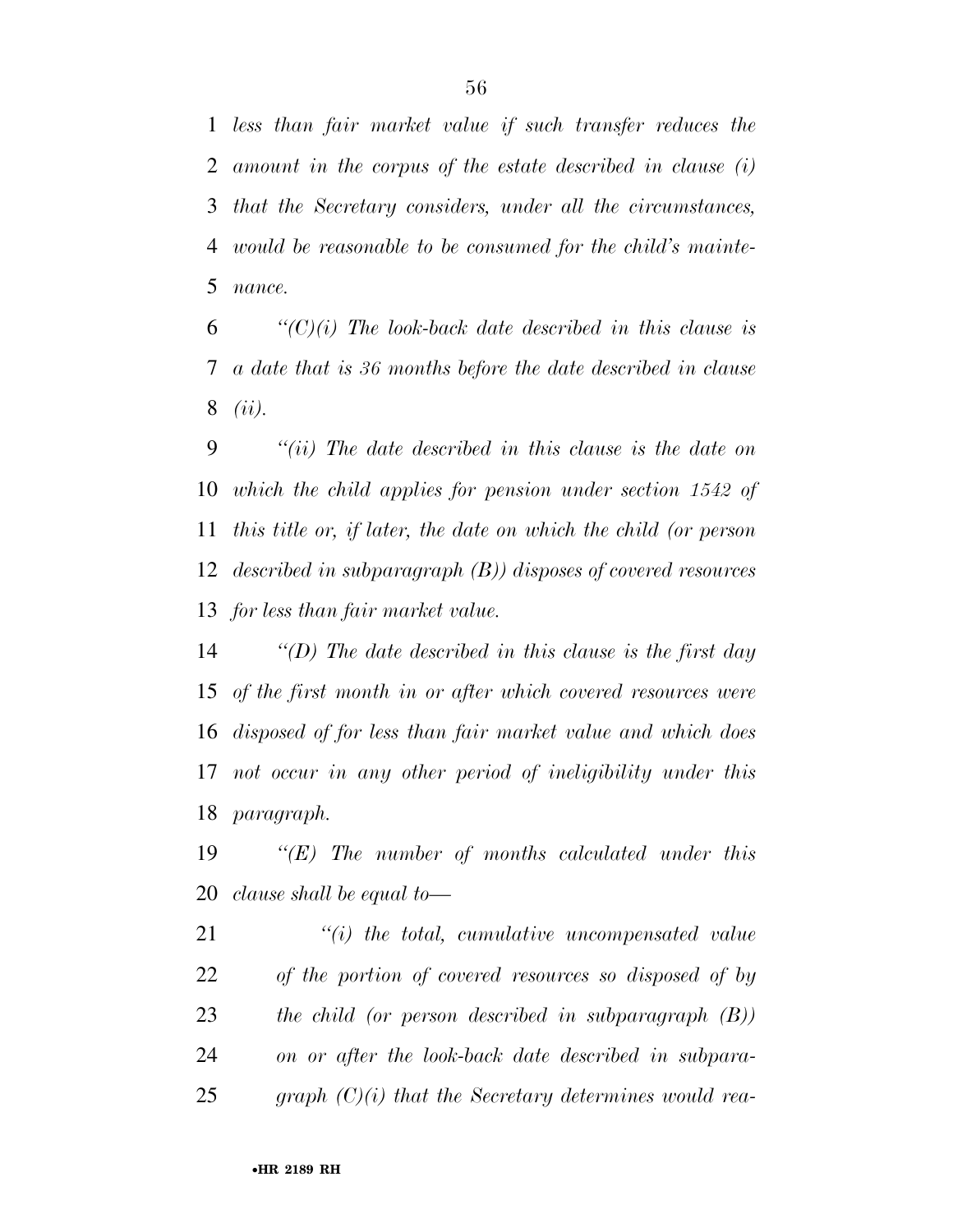| $\mathbf{1}$   | sonably have been consumed for the child's mainte-                  |
|----------------|---------------------------------------------------------------------|
| $\overline{2}$ | nance; divided by                                                   |
| 3              | $``(ii)$ the maximum amount of monthly pension                      |
| 4              | that is payable to a child under section $1542$ of this             |
| 5              | title,                                                              |
| 6              | rounded, in the case of any fraction, to the nearest whole          |
| $\tau$         | number, but shall not in any case exceed 36 months."; and           |
| 8              | $(3)$ by adding at the end the following new sub-                   |
| 9              | sections:                                                           |
| 10             | $\lq\lq (c)(1)$ The Secretary shall not deny or discontinue         |
| 11             | payment of pension under section 1541 or 1542 of this title         |
|                | 12 or payment of increased pension under subsection $(c)$ , $(d)$ , |

 *or (e) of section 1541 of this title on account of a child by reason of the application of subsection (a)(2), (a)(4), or (b)(2) of this section to the disposal of resources by an indi-vidual to the extent that—* 

 *''(A) a satisfactory showing is made to the Sec- retary (in accordance with regulations promulgated by the Secretary) that all resources disposed of for less than fair market value have been returned to the indi-vidual who disposed of the resources; or* 

 *''(B) the Secretary determines, under procedures established by the Secretary, that the denial or dis-continuance of payment would work an undue hard-*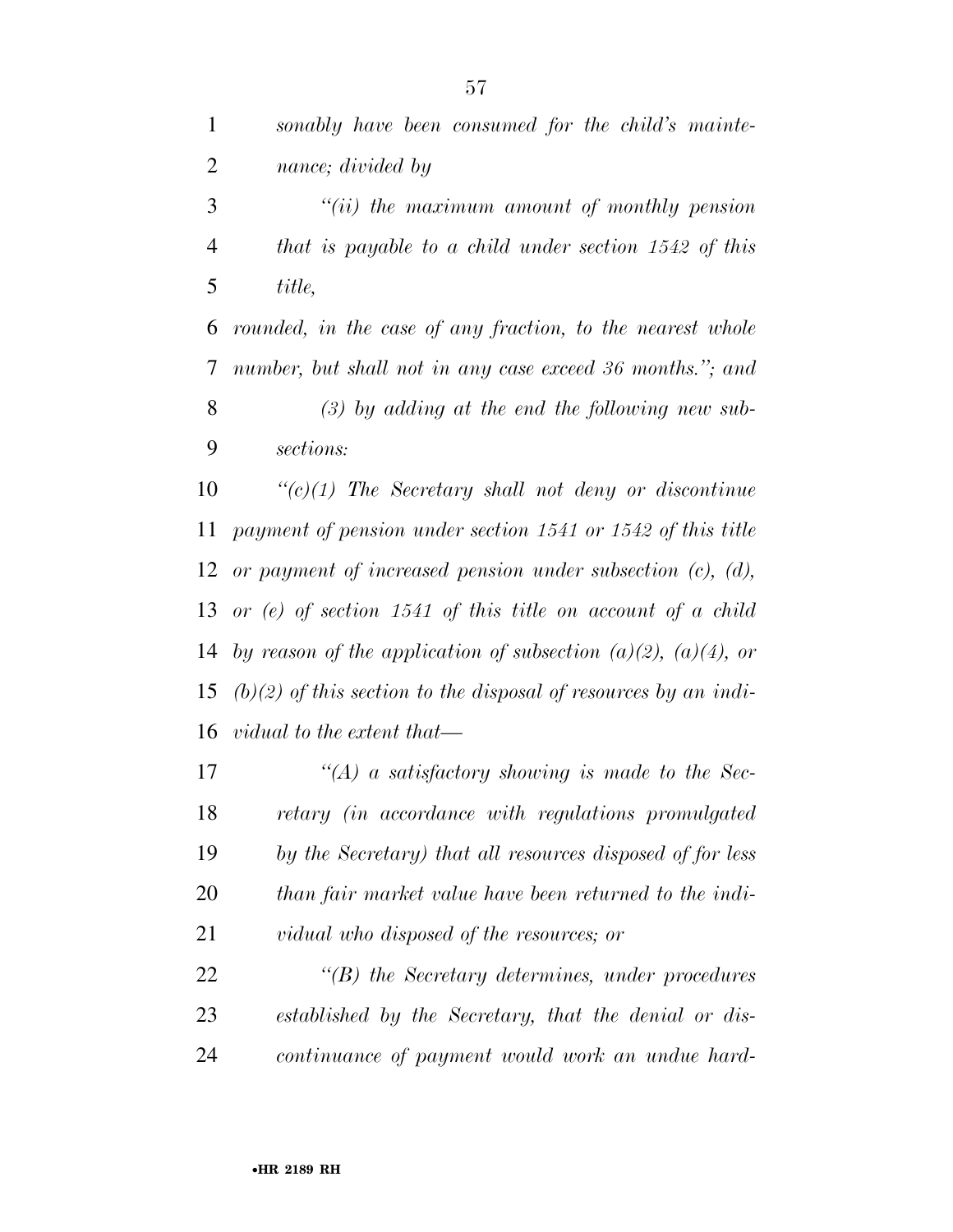*ship as determined on the basis of criteria established by the Secretary.* 

 *''(2) At the time a surviving spouse or child applies for pension under section 1541 or 1542 of this title or in- creased pension under subsection (c), (d), or (e) of section 1541 of this title on account of a child, and at such other times as the Secretary considers appropriate, the Secretary shall—* 

 *''(A) inform such surviving spouse or child of the provisions of subsections (a)(2), (a)(4), and (b)(2), as applicable, providing for a period of ineligibility for payment of pension or increased pension under such sections for individuals who make certain dispositions of resources for less than fair market value; and* 

 *''(B) obtain from such surviving spouse or child information which may be used in determining whether or not a period of ineligibility for such pay- ments would be required by reason of such sub-sections.* 

 *''(d) Paragraphs (2) and (4) of subsection (a) and sub- section (b)(2) shall not apply with respect to the disposal of resources or the transfer of an asset if such disposal or transfer is to a trust described in section 1917(d)(4) of the Social Security Act (42 U.S.C. 1396p(d)(4)) that is estab-*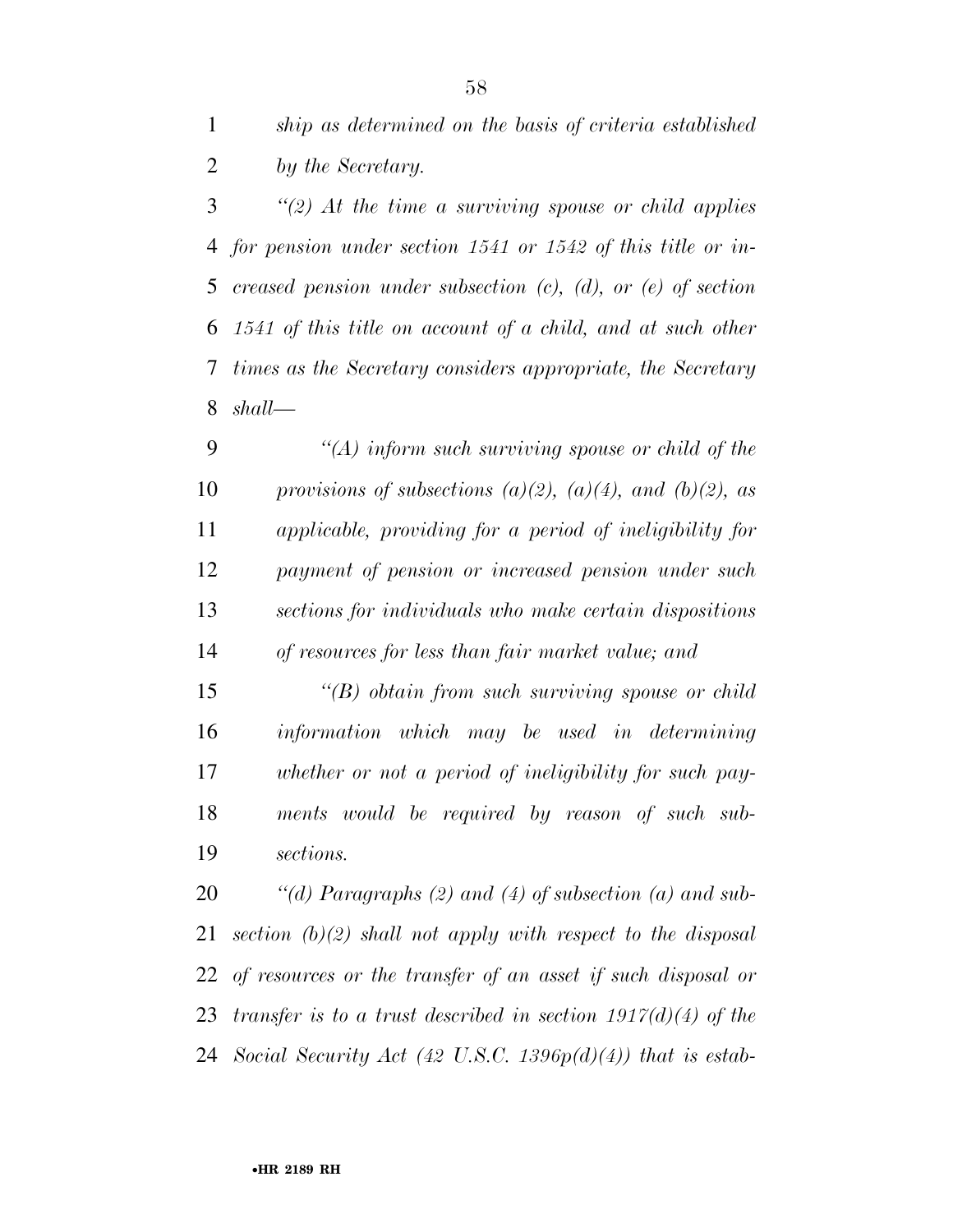*lished for the benefit of a child of the veteran or surviving spouse.''.* 

 *(c) EFFECTIVE DATE.—Subsections (a)(2), (b)(2), and (c) of section 1522 of title 38, United States Code, as added by subsection (a), and subsections (a)(2), (a)(4), (b)(2), and (c) of section 1543 of such title, as added by subsection (b), shall take effect on the date that is one year after the date of the enactment of this Act and shall apply with respect to payments of pension and increased pension applied for after such date and to payments of pension and increased pension for which eligibility is redetermined after such date, except that no reduction in pension shall be made under such subsections because of any disposal of covered resources made before such date.* 

*(d) ANNUAL REPORTS.—* 

 *(1) IN GENERAL.—Not later than two years after the date of the enactment of this Act and not less fre- quently than once each year thereafter through 2018, the Secretary of Veterans Affairs shall submit to the appropriate committees of Congress a report on the administration of subsections (a)(2), (b)(2), and (c) of section 1522 of title 38, United States Code, as added by subsection (a), and subsections (a)(2), (a)(4), (b)(2), and (c) of section 1543 of such title, as added*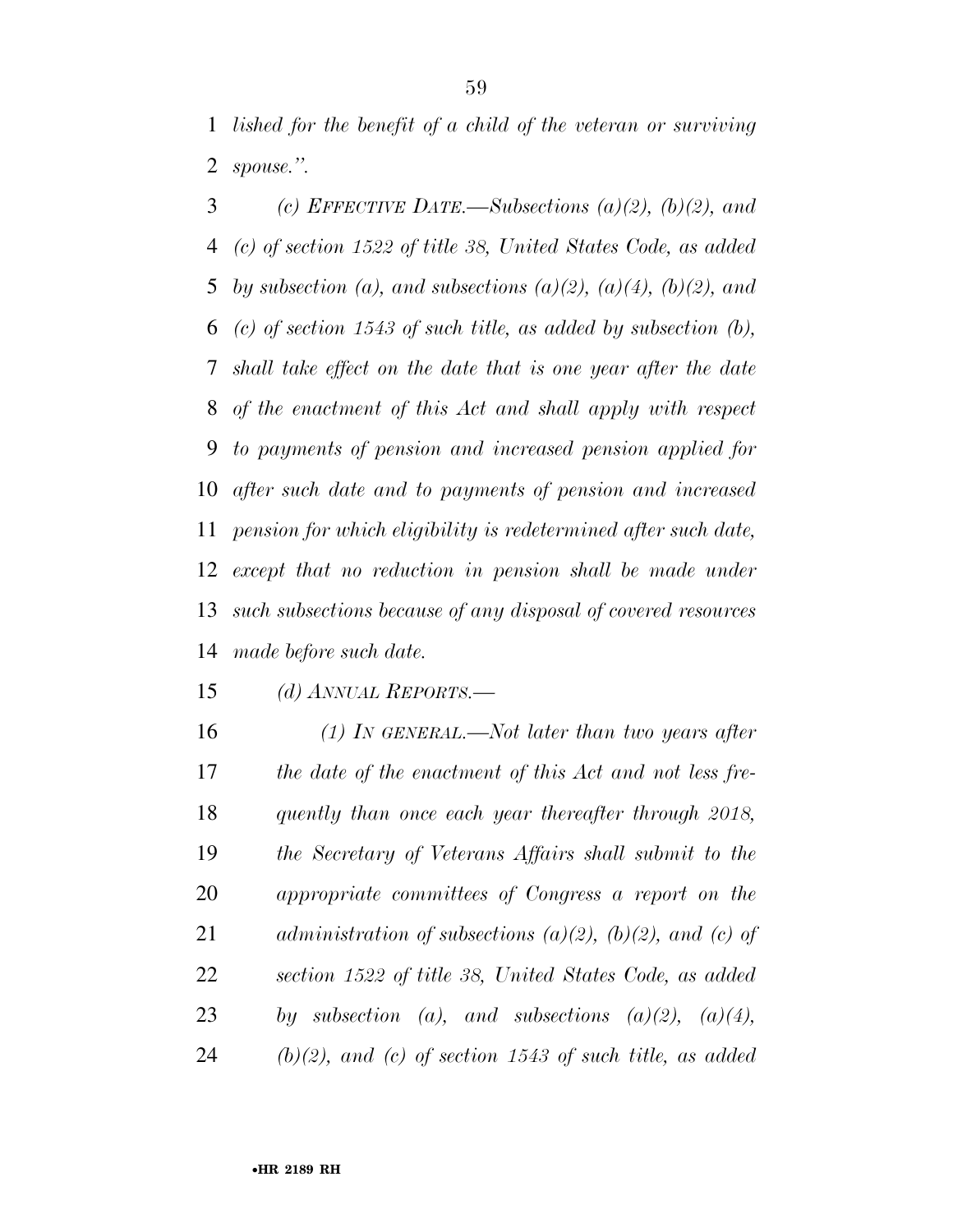| 1              | by subsection $(b)$ , during the most recent 12-month  |
|----------------|--------------------------------------------------------|
| $\overline{2}$ | period.                                                |
| 3              | $(2)$ ELEMENTS.—Each report submitted under            |
| $\overline{4}$ | paragraph (1) shall include the following, for the pe- |
| 5              | riod covered by the report:                            |
| 6              | $(A)$ The number of individuals who applied            |
| 7              | for pension under chapter 15 of such title.            |
| 8              | $(B)$ The number of individuals who received           |
| 9              | pension under such chapter.                            |
| 10             | $(C)$ The number of individuals with respect           |
| 11             | to whom the Secretary denied or discontinued           |
| 12             | payment of pension under the subsections re-           |
| 13             | ferred to in paragraph (1).                            |
| 14             | $(D)$ A description of any trends identified           |
| 15             | by the Secretary regarding pension payments            |
| 16             | that have occurred as a result of the amendments       |
| 17             | made by this section.                                  |
| 18             | $(E)$ Such other information as the Secretary          |
| 19             | <i>considers appropriate.</i>                          |
| 20             | (3) APPROPRIATE COMMITTEES OF CONGRESS                 |
| 21             | DEFINED.—In this subsection, the term "appropriate"    |
| 22             | committees of Congress" means-                         |
| 23             | $(A)$ the Committee on Veterans' Affairs and           |
| 24             | the Select Committee on Aging of the Senate;           |
| 25             | and                                                    |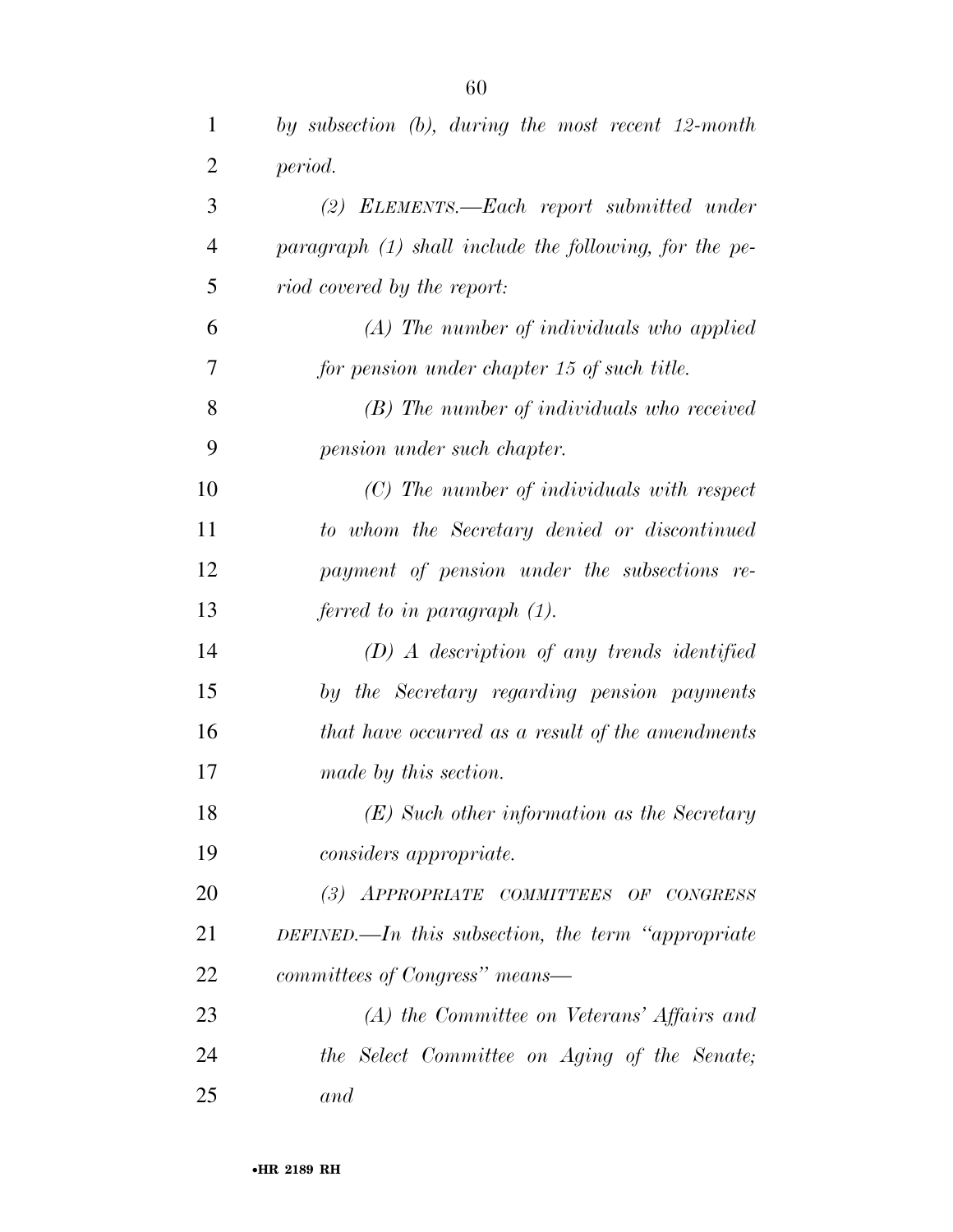| $\mathbf{1}$   | (B) the Committee on Veterans' Affairs of                        |
|----------------|------------------------------------------------------------------|
| $\overline{2}$ | the House of Representatives.                                    |
| 3              | SEC. 203. BIFURCATED PAYMENTS OF COMPENSATION BEN-               |
| $\overline{4}$ | EFITS UNDER LAWS ADMINISTERED BY THE                             |
| 5              | <b>SECRETARY OF VETERANS AFFAIRS.</b>                            |
| 6              | (a) IN GENERAL.—Subchapter III of chapter 51 of                  |
| 7              | title 38, United States Code, is amended by adding at the        |
| 8              | end the following new section:                                   |
| 9              | "§5127. Bifurcated payments of compensation benefits             |
| 10             | "(a) In GENERAL.—During the eight-year period be-                |
| 11             | ginning on the date of the enactment of this section, in the     |
| 12             | case of a claim described in subsection $(b)$ , prior to adjudi- |
| 13             | cating the claim, the Secretary shall make payments of           |
| 14             | monetary benefits to the claimant based on any disability        |
| 15             | for which the Secretary has made a decision. Upon the ad-        |
| 16             | judication of the claim, the Secretary shall pay to the          |
| 17             | claimant any monetary benefits awarded to the claimant           |
| 18             | for the period of payment under section 5111 of this title       |
| 19             | less the amount of such benefits paid to the claimant under      |
|                | 20 this section.                                                 |

 *''(b) CLAIM DESCRIBED.—A claim described in this subsection is a claim for disability compensation under chapter 11 of this title—*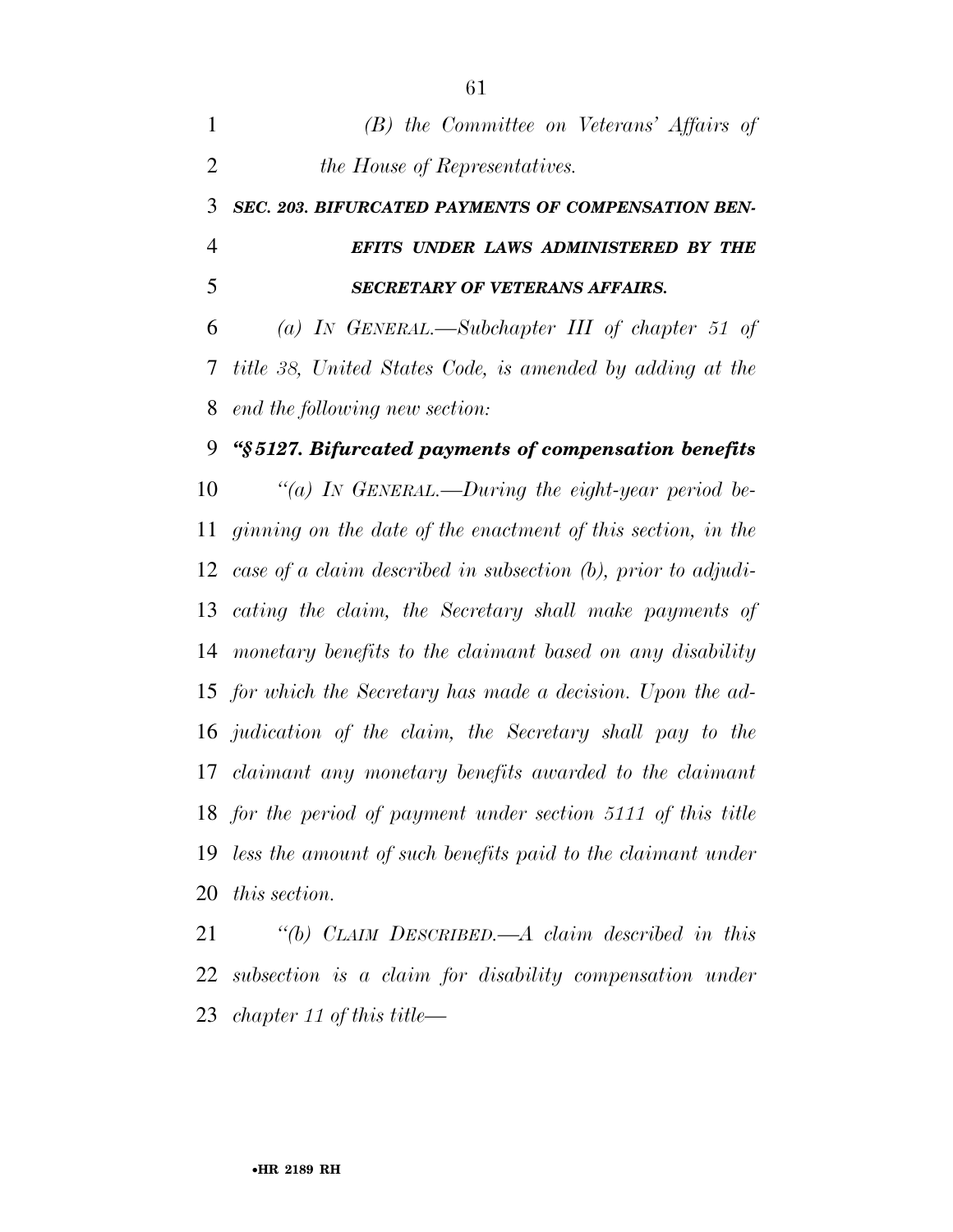*''(2) for which, before completing the adjudica- tion of the claim, the Secretary makes a decision with respect to a disability that would result in the pay- ment of monetary benefits to the claimant upon the adjudication of the claim.''.* 

 *(b) CLERICAL AMENDMENT.—The table of sections at the beginning of such chapter is amended by adding at the end of the items relating to such subchapter the following new item:* 

*''5127. Bifurcated payments of compensation benefits.''.* 

 *(c) EFFECTIVE DATE.—Section 5127 of title 38, United State Code, as added by subsection (a) shall take effect on the date that is one year after the date of the enact-ment of this Act.* 

 *SEC. 204. PENSION FOR CERTAIN VETERANS COVERED BY MEDICAID PLANS FOR SERVICES FURNISHED BY NURSING FACILITIES.* 

 *Section 5503(d)(7) of title 38, United States Code, is amended by striking ''November 30, 2016'' and inserting ''September 30, 2018''.*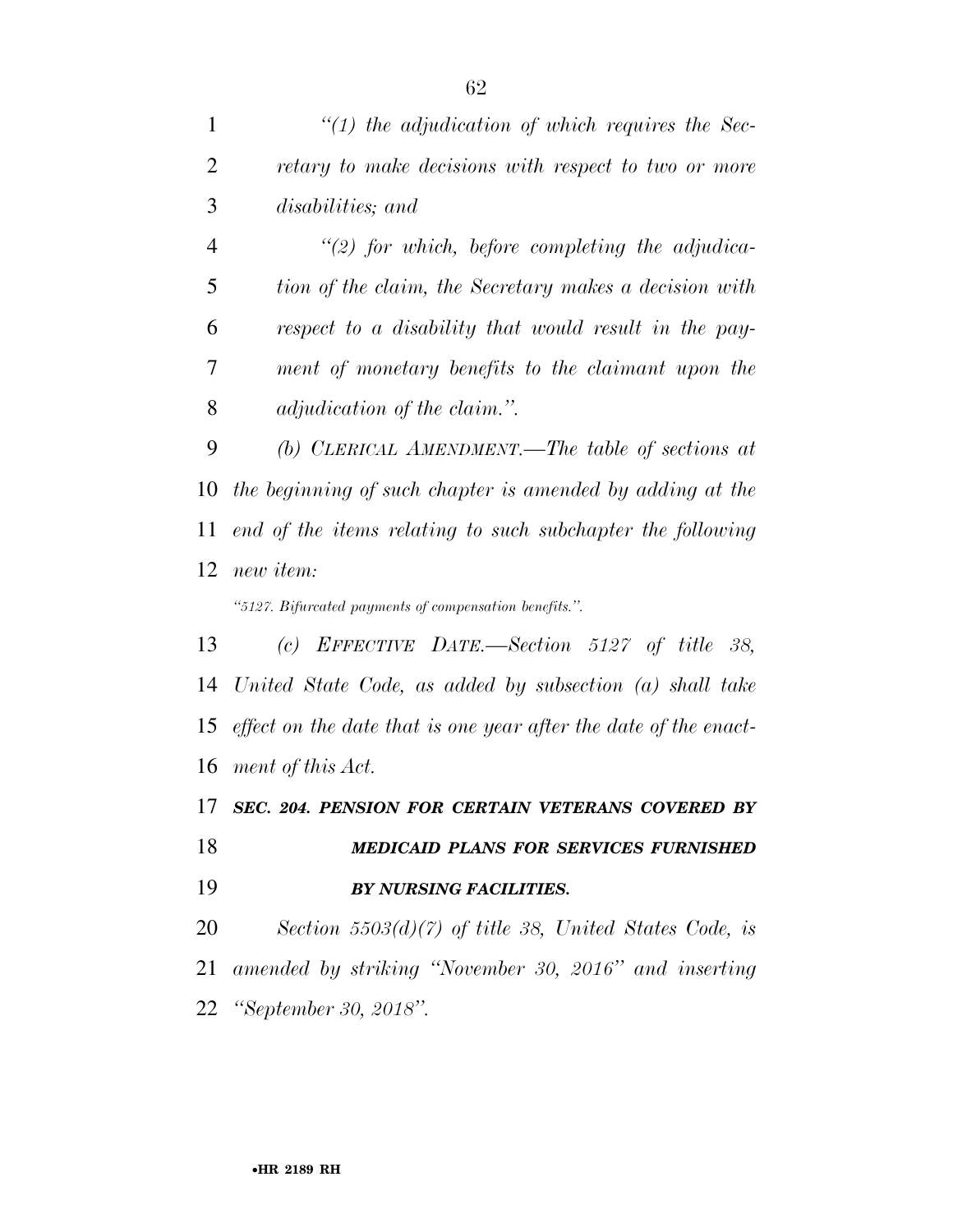| $\mathbf{1}$   | TITLE III—OTHER MATTERS                                       |
|----------------|---------------------------------------------------------------|
| $\overline{2}$ | SEC. 301. REVIEW OF OPERATION OF CERTAIN SHIPS DUR-           |
| 3              | <b>ING THE VIETNAM ERA.</b>                                   |
| 4              | (a) REVIEW REQUIRED.—By not later than one year               |
| 5              | after the date of the enactment of this Act, the Secretary    |
| 6              | of Defense shall review the logs of each ship under the au-   |
| 7              | thority of the Secretary of the Navy that is known to have    |
| 8              | operated in the waters near Vietnam during the period be-     |
| 9              | ginning on January 9, 1962, and ending on May 7, 1975,        |
| 10             | to determine—                                                 |
| 11             | $(1)$ whether each such ship operated in the terri-           |
| 12             | torial waters of the Republic of Vietnam during such          |
| 13             | period; and                                                   |
| 14             | $(2)$ for each such ship that so operated—                    |
| 15             | $(A)$ the date or dates when the ship so oper-                |
| 16             | ated; and                                                     |
| 17             | $(B)$ the distance from the shore of the loca-                |
| 18             | tion where the ship operated that was the closest             |
| 19             | proximity to shore.                                           |
| 20             | (b) PROVISION OF INFORMATION TO THE SECRETARY                 |
| 21             | OF VETERANS AFFAIRS.—Upon a determination that any            |
| 22             | such ship so operated, the Secretary of Defense shall provide |
| 23             | such determination, together with the information described   |
| 24             | in subsection (a)(2) about the ship, to the Secretary of Vet- |
|                | 25 erans Affairs.                                             |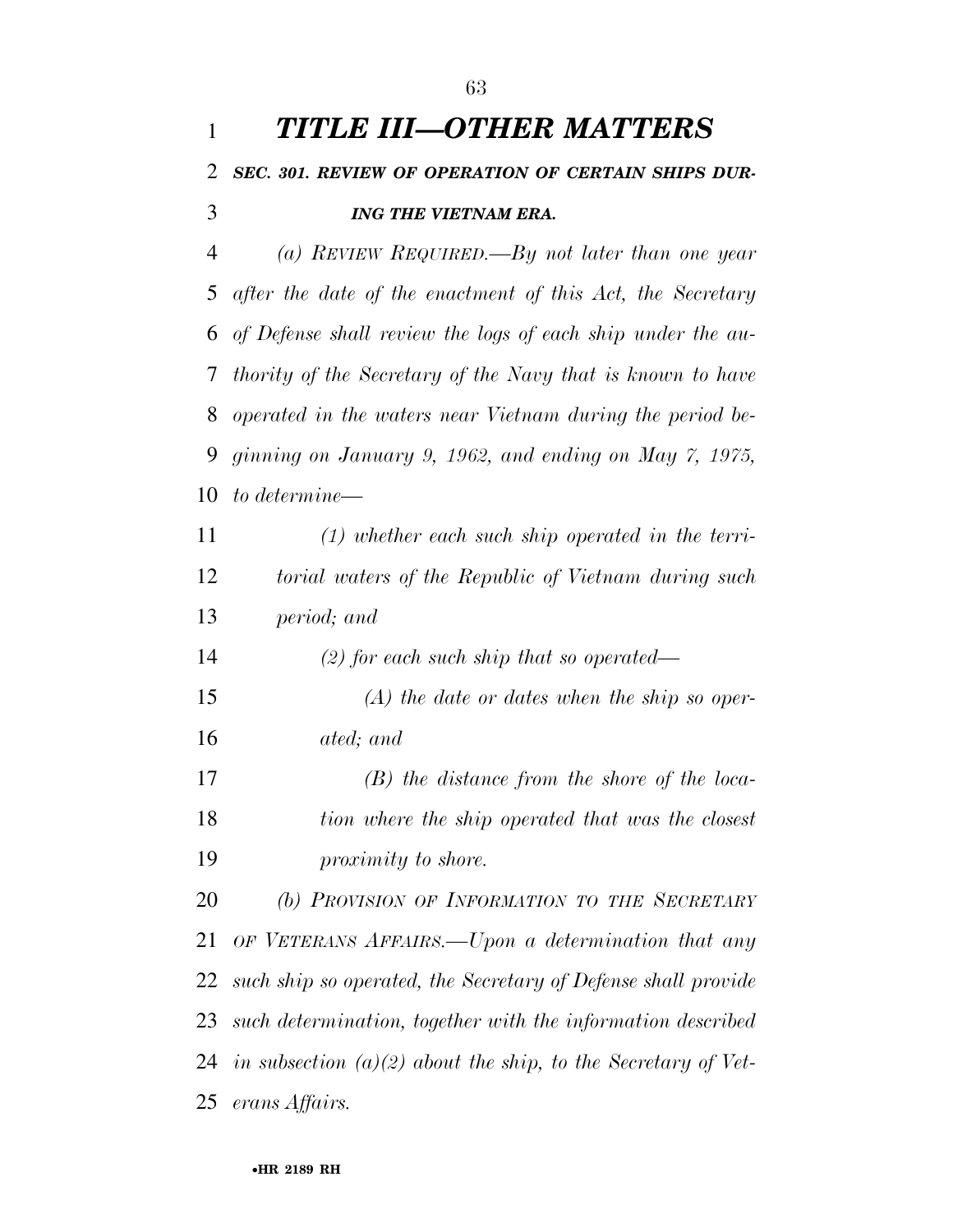*(c) PUBLIC AVAILABILITY OF INFORMATION.—The Sec- retary of Veterans Affairs shall make publicly available all unclassified information provided to the Secretary under subsection (b).* 

## *SEC. 302. METHODS FOR VALIDATING CERTAIN SERVICE CONSIDERED TO BE ACTIVE SERVICE BY THE SECRETARY OF VETERANS AFFAIRS.*

 *(a) FINDINGS.—Congress makes the following findings: (1) The Merchant Marine Act, 1936 established the United States Maritime Commission, and stated as a matter of policy that the United States should have a merchant marine that is ''capable of serving as a naval and military auxiliary in time of war or national emergency''.* 

 *(2) The Social Security Act Amendments of 1939 (Public Law 76–379) expanded the definition of em- ployment to include service ''on or in connection with an American vessel under contract of service which is entered into within the United States or during the performance of which the vessel touches at a port in the United States, if the employee is employed on and in connection with such vessel''.* 

 *(3) The Joint Resolution to repeal sections 2, 3, and 6 of the Neutrality Act of 1939, and for other purposes (Public Law 77–294; 55 Stat. 764) repealed*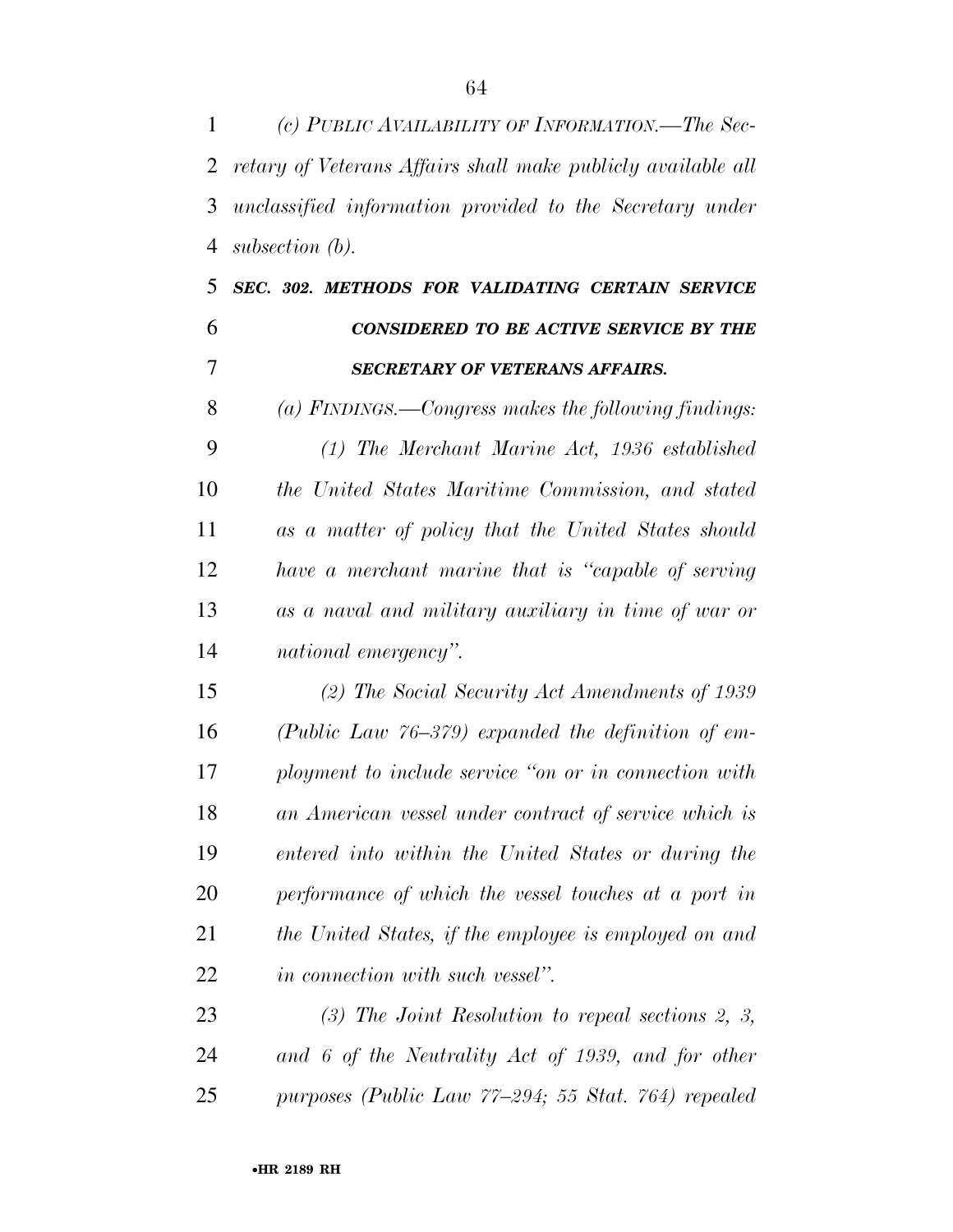| $\mathbf{1}$   | section 6 of the Neutrality Act of 1939 (related to the  |
|----------------|----------------------------------------------------------|
| $\overline{2}$ | arming of United States vessels) and authorized the      |
| 3              | President during the national emergency to arm or        |
| $\overline{4}$ | permit to arm any United States vessel.                  |
| 5              | $(4)$ On February 7, 1942, President Franklin D.         |
| 6              | Roosevelt, through Executive Order Number 9054, es-      |
| 7              | tablished the War Shipping Administration that was       |
| 8              | charged with building or purchasing, and operating       |
| 9              | the civilian shipping vessels needed for the war effort. |
| 10             | (5) During World War II, United States mer-              |
| 11             | chant mariners transported goods and materials           |
| 12             | through "contested waters" to the various combat the-    |
| 13             | aters.                                                   |
| 14             | $(6)$ At the conclusion of World War II, United          |
| 15             | States merchant mariners were responsible for trans-     |
| 16             | porting several million members of the United States     |
| 17             | Armed Forces back to the United States.                  |
| 18             | $(7)$ The GI Bill Improvement Act of 1977 (Pub-          |
| 19             | lic Law $95-202$ ) provided that the Secretary of De-    |
| 20             | fense could determine that service for the Armed         |
| 21             | Forces by organized groups of civilians, or contrac-     |
| 22             | tors, be considered "active service" for benefits admin- |
| 23             | <i>istered by the Veterans Administration.</i>           |
| 24             | $(8)$ Department of Defense Directive 1000.20 di-        |
|                |                                                          |

*rected that the determination be made by the Sec-*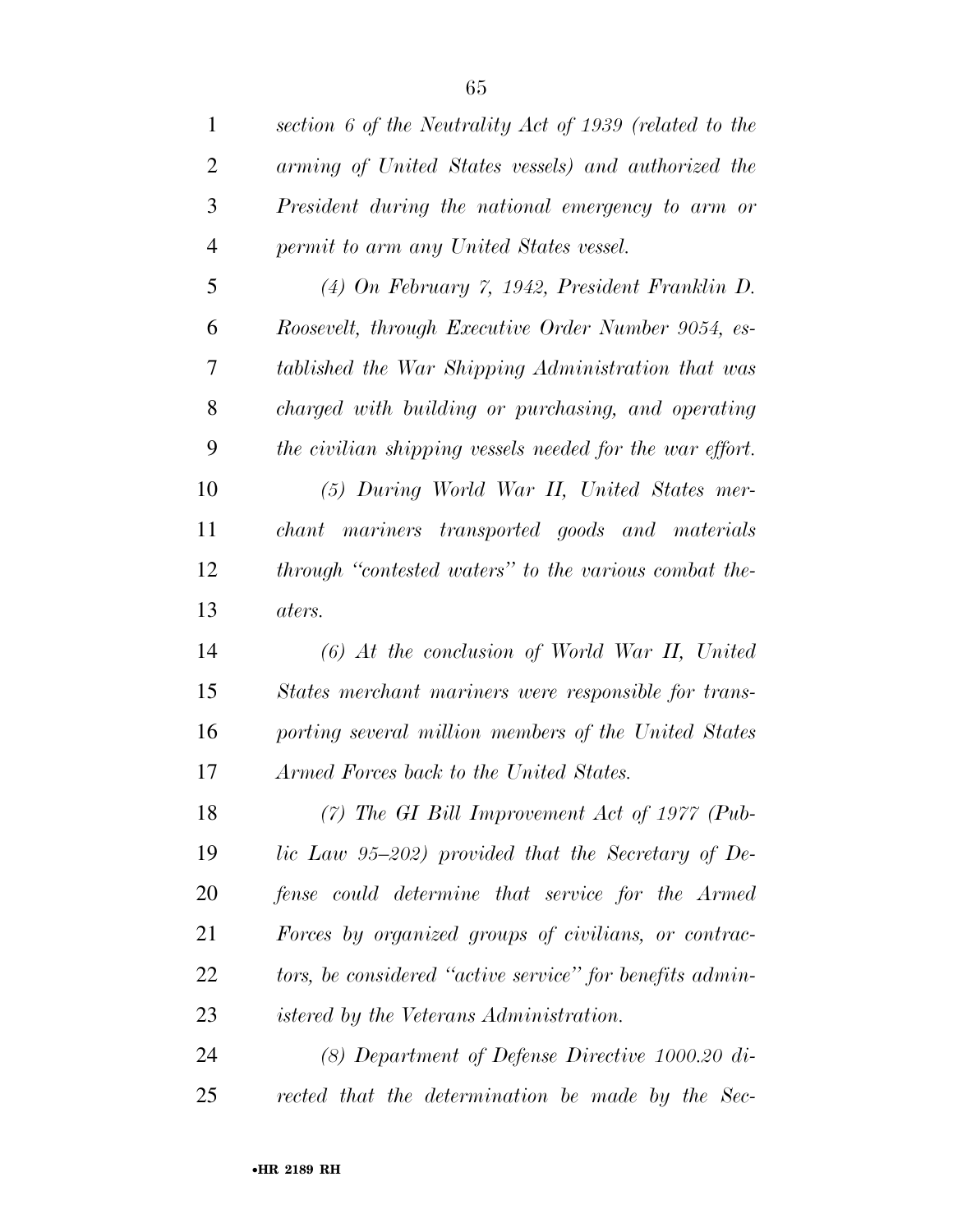| $\mathbf{1}$   | retary of the Air Force, and established the Civilian/     |
|----------------|------------------------------------------------------------|
| $\overline{2}$ | Military Service Review Board and Advisory Panel.          |
| 3              | $(9)$ In 1987, three merchant mariners along with          |
| $\overline{4}$ | the AFL-CIO sued Edward C. Aldridge, Secretary of          |
| 5              | the Air Force, challenging the denial of their applica-    |
| 6              | tion for veterans status. In Schumacher v. Aldridge        |
| 7              | $(665 \t F. \tSupp. 41 \t(D.D.C. 1987)), the Court deter-$ |
| 8              | mined that Secretary Aldridge had failed to "articu-       |
| 9              | late clear and intelligible criteria for the administra-   |
| 10             | tion" of the application approval process.                 |
| 11             | (10) During World War II, women were repeat-               |
| 12             | edly denied issuance of official documentation affirm-     |
| 13             | ing their merchant marine seaman status by the War         |
| 14             | Shipping Administration.                                   |
| 15             | $(11)$ Coast Guard Information Sheet #77 (April            |
| 16             | $(1992)$ identifies the following acceptable forms of doc- |
| 17             | umentation for eligibility meeting the requirements        |
| 18             | set forth in the GI Bill Improvement Act of 1977           |
| 19             | (Public Law 95-202) and Veterans Programs En-              |
| <b>20</b>      | hancement Act of 1998 (Public Law 105–368):                |
| 21             | (A) Certificate of shipping and discharge                  |
| 22             | forms.                                                     |
| 23             | (B) Continuous discharge books (ship's deck                |
| 24             | or engine logbooks).                                       |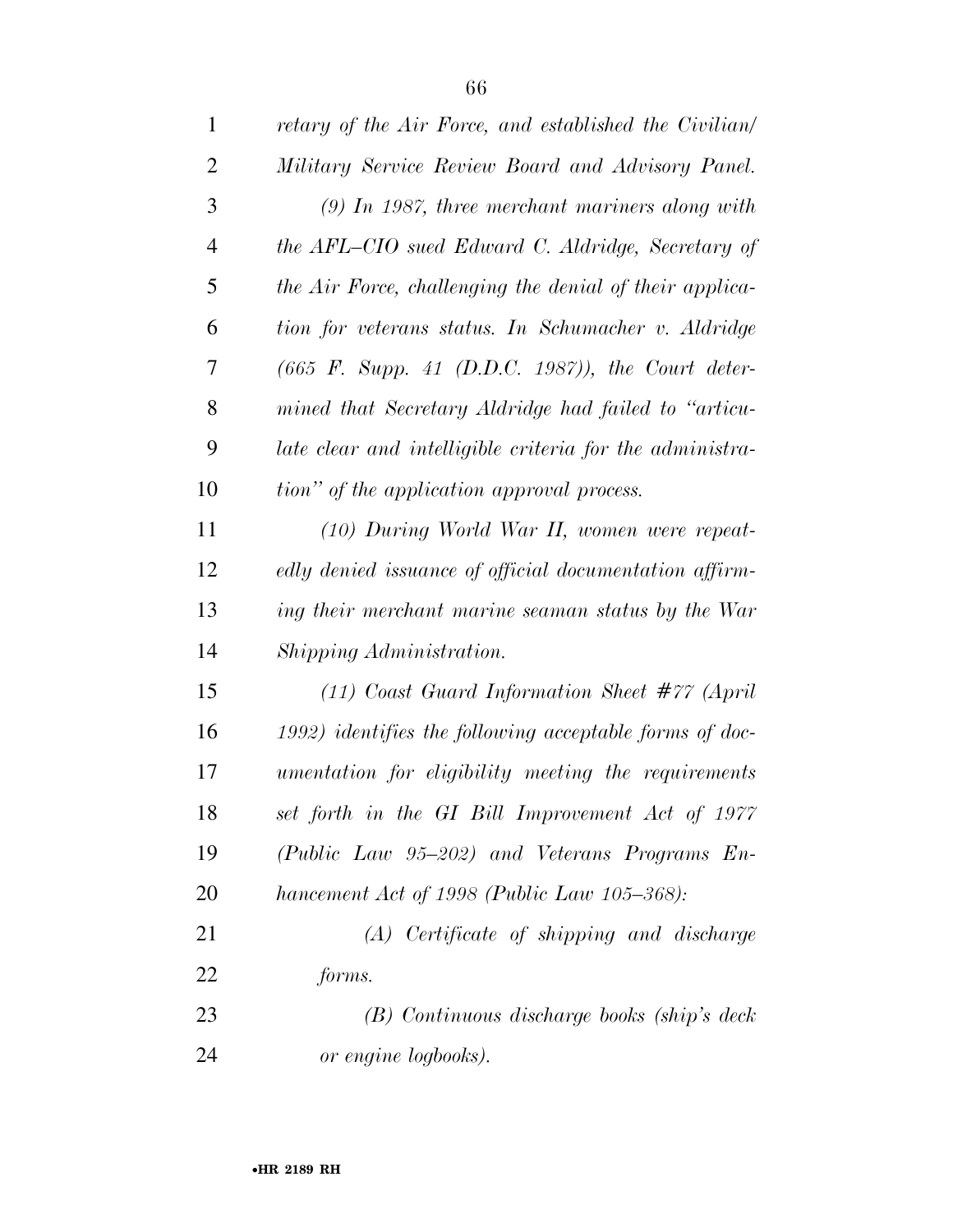| (C) Company letters showing vessel names |
|------------------------------------------|
| and dates of voyages.                    |

 *(12) Coast Guard Commandant Order of March 20, 1944, relieved masters of tugs, towboats, and sea- going barges of the responsibility of submitting re- ports of seamen shipped or discharged on forms, meaning certificates of shipping and discharge forms are not available to all eligible individuals seeking to document their eligibility.* 

 *(13) Coast Guard Information Sheet #77 (April 1992) states that ''deck logs were traditionally consid- ered to be the property of the owners of the ships. After World War II, however, the deck and engine logbooks of vessels operated by the War Shipping Ad- ministration were turned over to that agency by the ship owners, and were destroyed during the 1970s'', meaning that continuous discharge books are not available to all eligible individuals seeking to docu-ment their eligibility.* 

 *(14) Coast Guard Information Sheet #77 (April, 1992) states ''some World War II period log books do not name ports visited during the voyage due to war- time security restrictions'', meaning that company letters showing vessel names and dates of voyages are*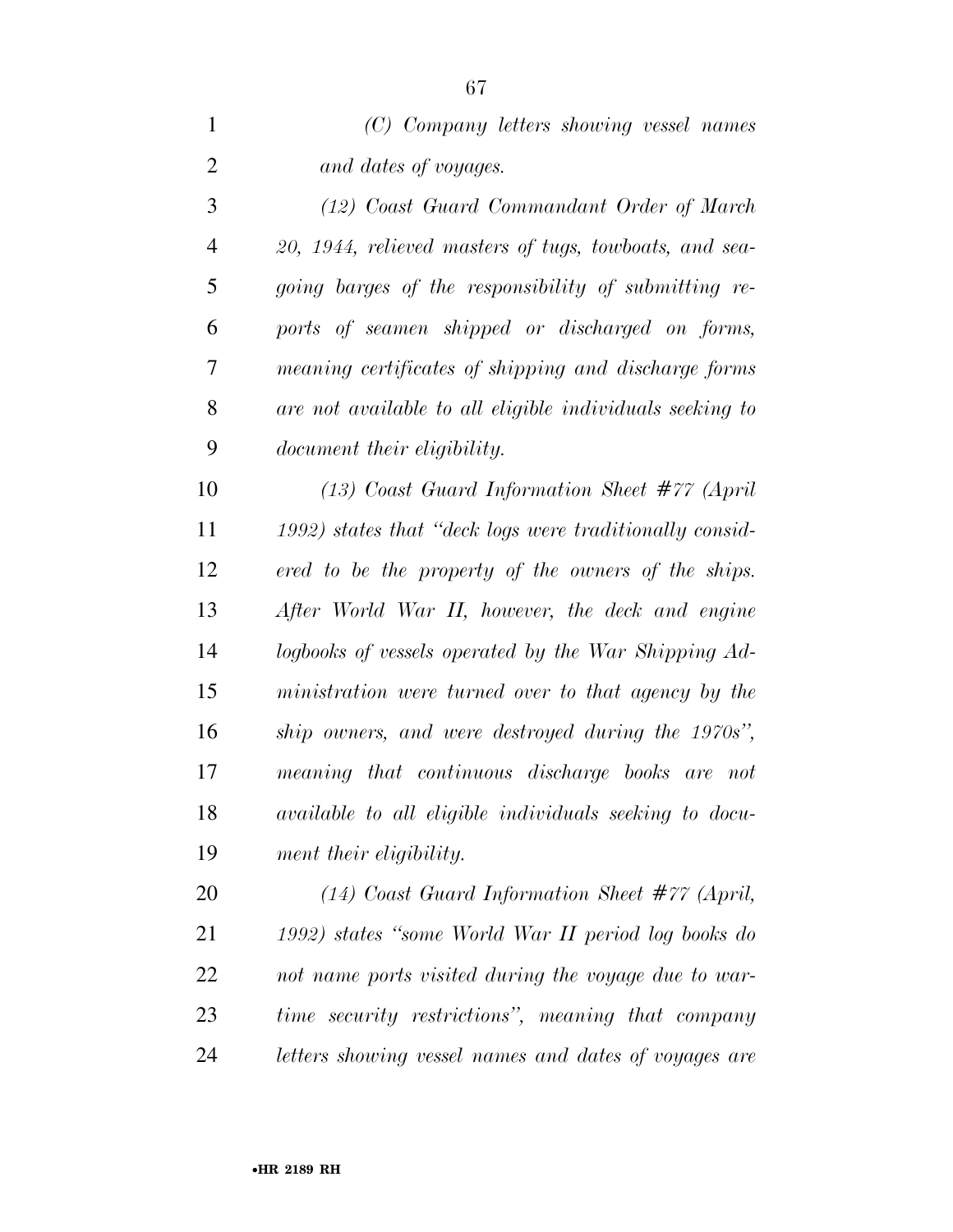*not available to all eligible individuals seeking to doc-ument their eligibility.* 

 *(b) METHODS FOR VALIDATING CERTAIN SERVICE CONSIDERED TO BE ACTIVE SERVICE BY THE SECRETARY OF VETERANS AFFAIRS.—* 

 *(1) IN GENERAL.—For the purposes of verifying that an individual performed service under honorable conditions that satisfies the requirements of a coast- wise merchant seaman who is recognized pursuant to section 401 of the GI Bill Improvement Act of 1977 (Public Law 95–202; 38 U.S.C. 106 note) as having performed active duty service for the purposes de- scribed in paragraph (3)(A), the Secretary of Home-land Security shall accept the following:* 

 *(A) In the case of an individual who served on a coastwise merchant vessel seeking such rec- ognition for whom no applicable Coast Guard shipping or discharge form, ship logbook, mer- chant mariner's document or Z-card, or other of- ficial employment record is available, the Sec- retary shall provide such recognition on the basis of applicable Social Security Administration records submitted for or by the individual, to- gether with validated testimony given by the in-dividual or the primary next of kin of the indi-*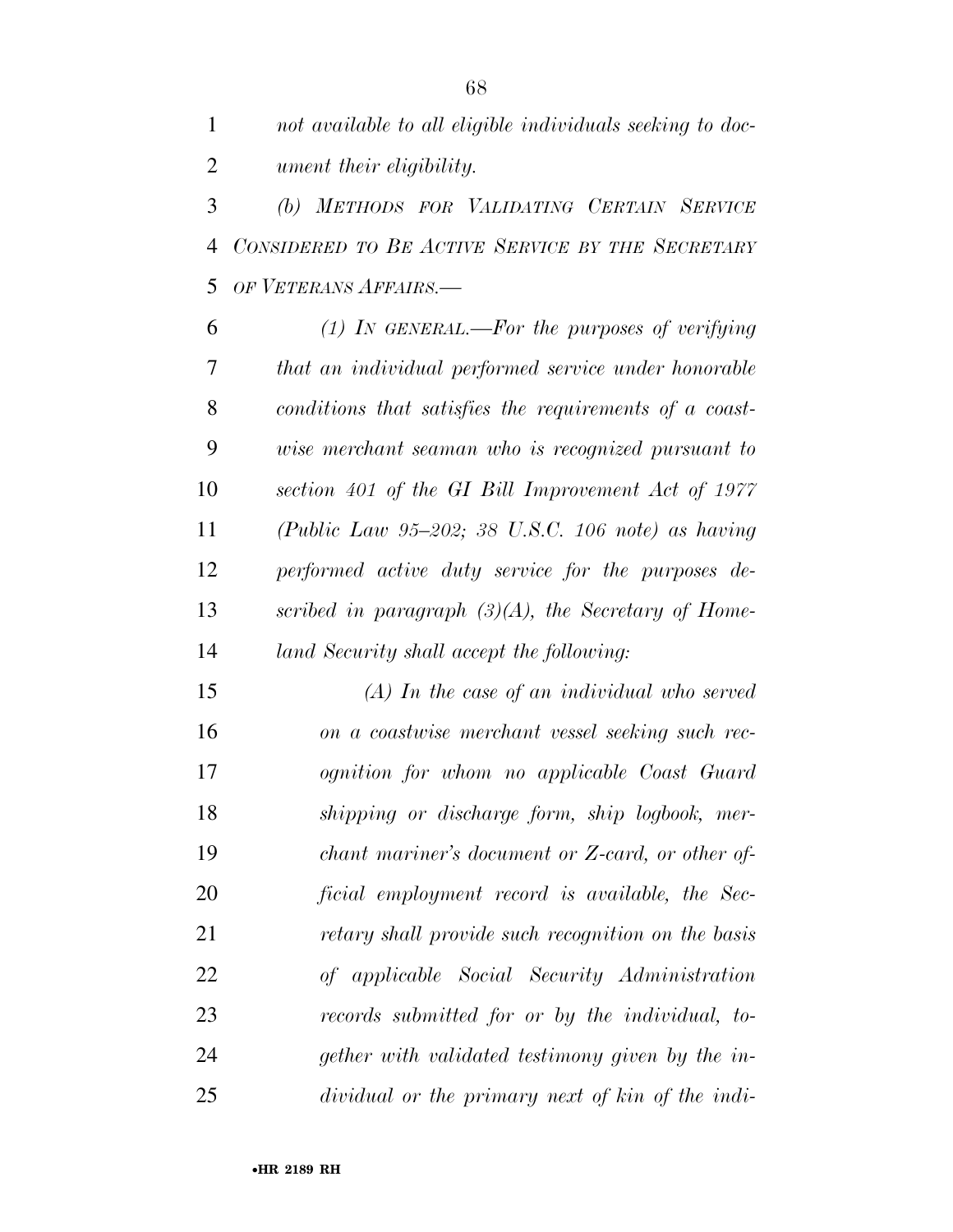| 1              | vidual that the individual performed such service    |
|----------------|------------------------------------------------------|
| $\overline{2}$ | during the period beginning on December $\gamma$ ,   |
| 3              | 1941, and ending on December 31, 1946.               |
| $\overline{4}$ | $(B)$ In the case of an individual who served        |
| 5              | on a coastwise merchant vessel seeking such rec-     |
| 6              | ognition for whom the applicable Coast Guard         |
| 7              | shipping or discharge form, ship logbook, mer-       |
| 8              | chant mariner's document or Z-card, or other of-     |
| 9              | ficial employment record has been destroyed or       |
| 10             | otherwise become unavailable by reason of any        |
| 11             | action committed by a person responsible for the     |
| 12             | control and maintenance of such form, logbook,       |
| 13             | or record, the Secretary shall accept other official |
| 14             | documentation demonstrating that the indi-           |
| 15             | vidual performed such service during period be-      |
| 16             | ginning on December 7, 1941, and ending on           |
| 17             | December 31, 1946.                                   |
| 18             | $(C)$ For the purpose of determining whether         |
| 19             | to recognize service allegedly performed during      |
| 20             | the period beginning on December 7, 1941, and        |
| 21             | ending on December 31, 1946, the Secretary shall     |
| 22             | recognize masters of seagoing vessels or other offi- |
| 23             | cers in command of similarly organized groups        |
| 24             | as agents of the United States who were author-      |
| 25             | ized to document any individual for purposes of      |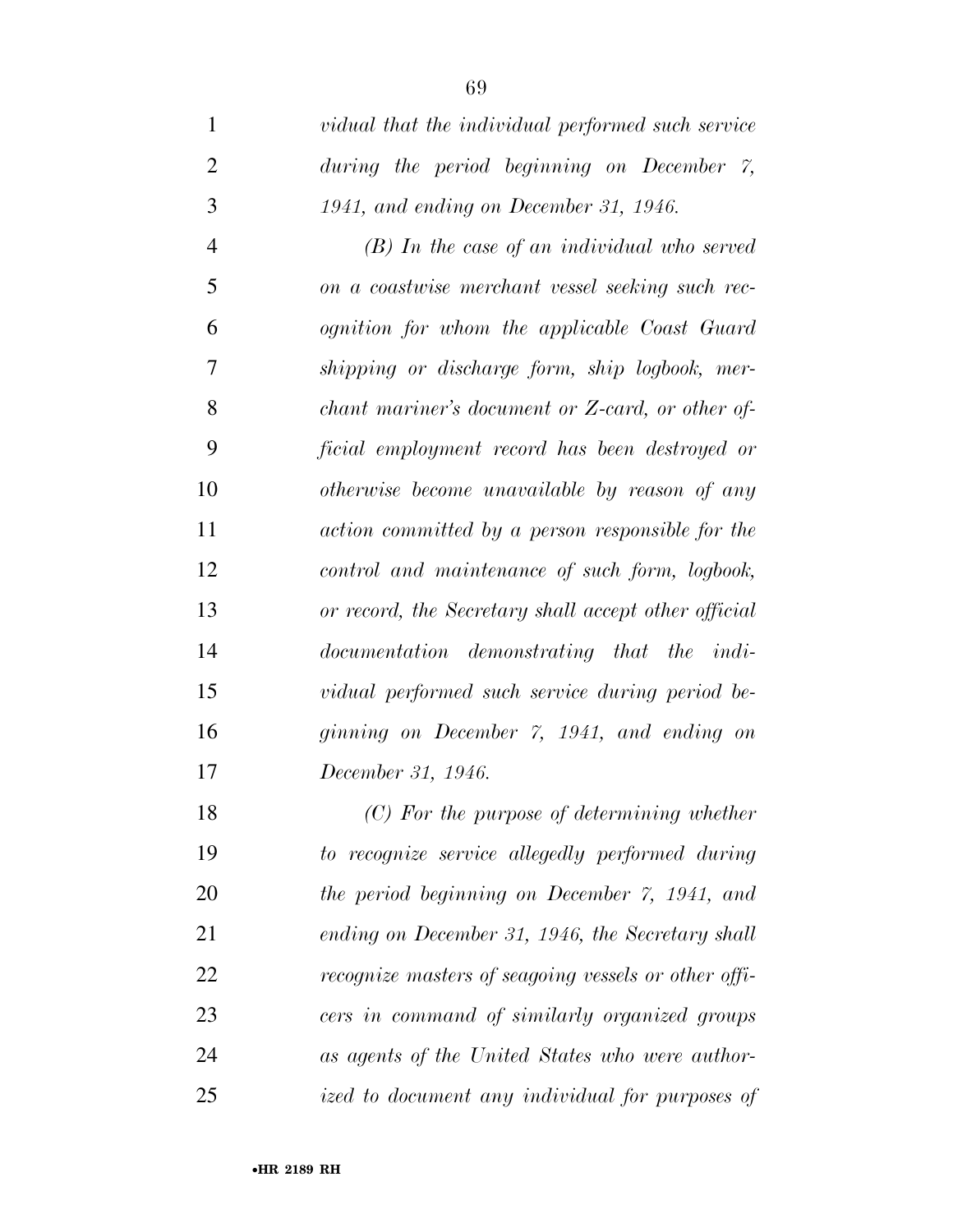| $\mathbf{1}$   | hiring the individual to perform service in the           |
|----------------|-----------------------------------------------------------|
| $\overline{2}$ | merchant marine or discharging an individual              |
| 3              | from such service.                                        |
| $\overline{4}$ | (2) TREATMENT OF OTHER DOCUMENTATION.-                    |
| 5              | Other documentation accepted by the Secretary of          |
| 6              | Homeland Security pursuant to paragraph $(1)(B)$          |
| 7              | shall satisfy all requirements for eligibility of service |
| 8              | during the period beginning on December 7, 1941,          |
| 9              | and ending on December 31, 1946.                          |
| 10             | (3) BENEFITS ALLOWED.-                                    |
| 11             | (A) BURIAL BENEFITS ELIGIBILITY.-Serv-                    |
| 12             | ice of an individual that is considered active            |
| 13             | duty pursuant to paragraph (1) shall be consid-           |
| 14             | ered as active duty service with respect to pro-          |
| 15             | viding burial benefits under chapters 23 and 24           |
| 16             | of title 38, United States Code, to the individual.       |
| 17             | (B)<br>MEDALS, RIBBONS,<br>AND<br>DECORA-                 |
| 18             | TIONS.—An individual whose service is recog-              |
| 19             | nized as active duty pursuant to paragraph $(1)$          |
| 20             | may be awarded an appropriate medal, ribbon,              |
| 21             | or other military decoration based on such serv-          |
| 22             | ice.                                                      |
| 23             | $(C)$ STATUS OF VETERAN.—An individual                    |
| 24             | whose service is recognized as active duty pursu-         |
| 25             | ant to paragraph $(1)$ shall be honored as a vet-         |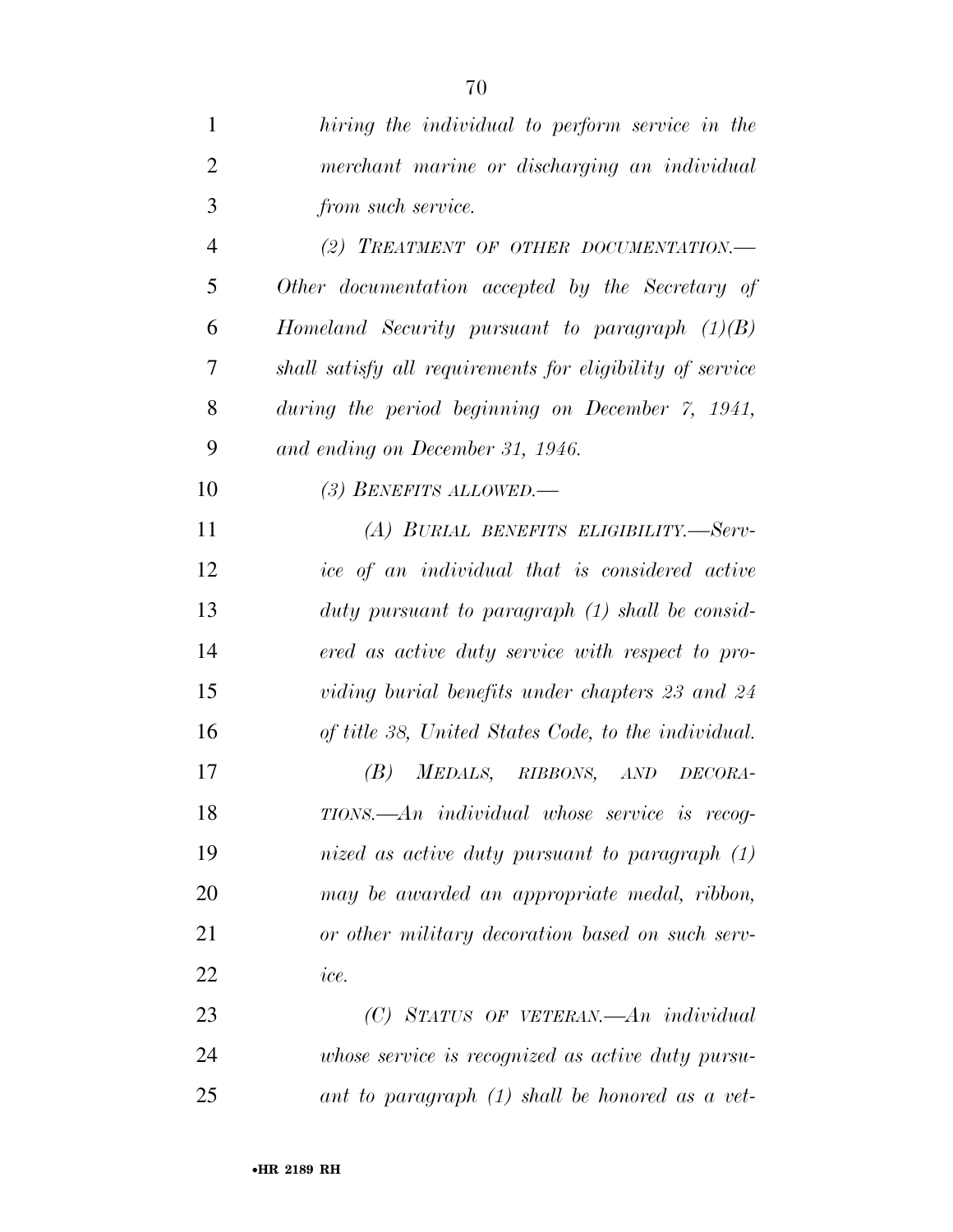*eran but shall not be entitled by reason of such recognized service to any benefit that is not de-scribed in this subsection.* 

 *(4) DETERMINATION OF COASTWISE MERCHANT SEAMAN.—The Secretary of Homeland Security shall verify that an individual performed service under honorable conditions that satisfies the requirements of a coastwise merchant seaman pursuant to this section without regard to the sex, age, or disability of the in- dividual during the period in which the individual served as such a coastwise merchant seaman.* 

 *(5) DEFINITION OF PRIMARY NEXT OF KIN.—In this section, the term ''primary next of kin'' with re- spect to an individual seeking recognition for service under this section means the closest living relative of the individual who was alive during the period of such service.* 

 *(6) EFFECTIVE DATE.—This section shall take ef- fect 90 days after the date of the enactment of this Act.* 

 *SEC. 303. DESIGNATION OF AMERICAN WORLD WAR II CIT-IES.* 

 *(a) IN GENERAL.—The Secretary of Veterans Affairs shall designate at least one city in the United States each year as an ''American World War II City''.*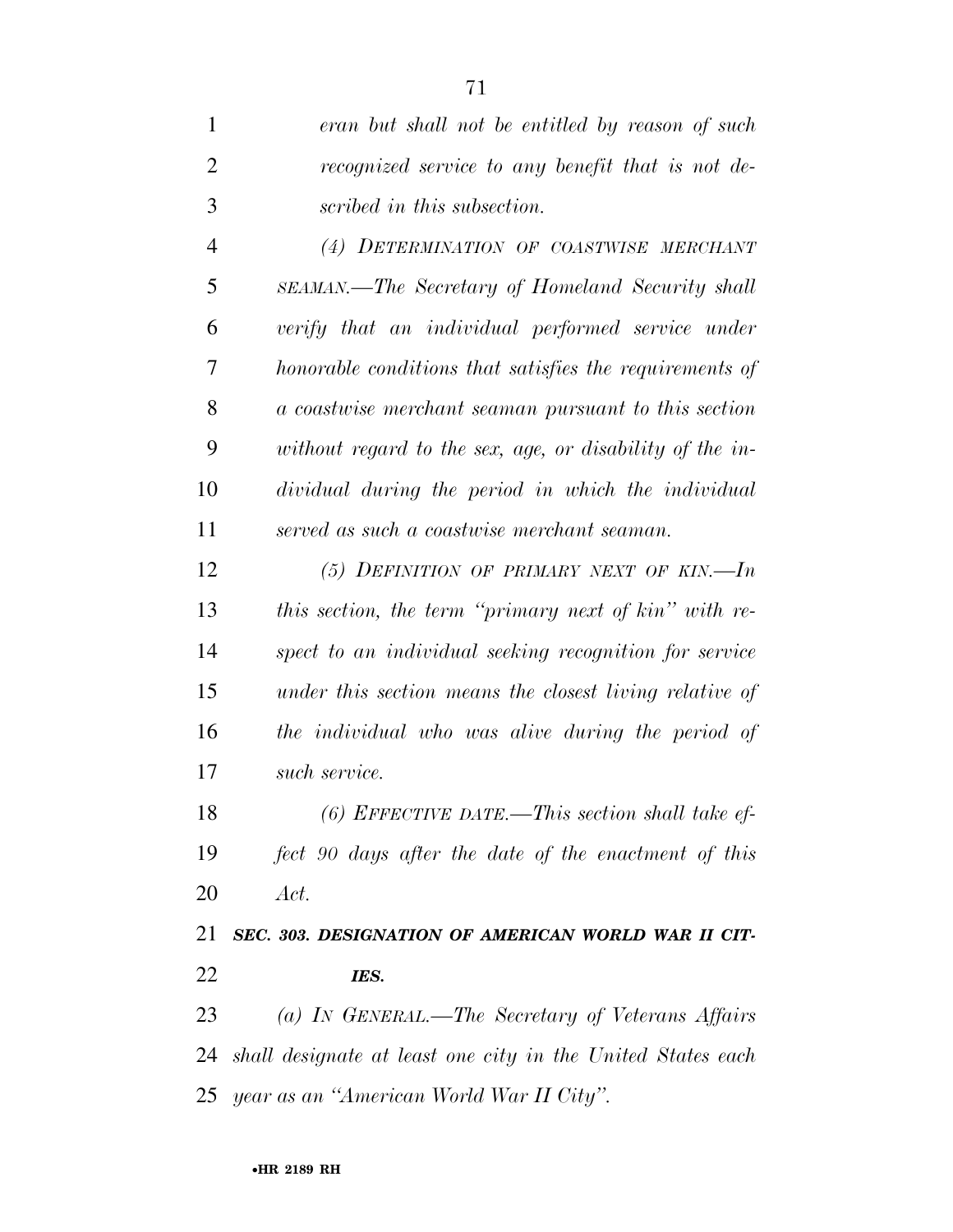| (b) CRITERIA FOR DESIGNATION.—After the designa-               |
|----------------------------------------------------------------|
| tion made under subsection $(c)$ , the Secretary, in consulta- |
| tion with the Secretary of Defense, shall make each designa-   |
| tion under subsection (a) based on the following criteria:     |
| $(1)$ Contributions by a city to the war effort dur-           |
| ing World War II, including those related to defense           |
| manufacturing, bond drives, service in the Armed               |
| Forces, and the presence of military facilities within         |
| the city.                                                      |
| (2) Efforts by a city to preserve the history of the           |
| city's contributions during World War II, including            |
| through the establishment of preservation organiza-            |
| tions or museums, restoration of World War II facili-          |
| ties, and recognition of World War II veterans.                |
| (c) FIRST AMERICAN WORLD WAR II CITY.—The city                 |
| of Wilmington, North Carolina, is designated as an "Amer-      |
| 17 ican World War II City".                                    |
|                                                                |

## *SEC. 304. OBSERVANCE OF VETERANS DAY.*

 *(a) TWO MINUTES OF SILENCE.—Chapter 1 of title 36, United States Code, is amended by adding at the end the following new section:* 

## *''§ 145. Veterans Day*

 *''The President shall issue each year a proclamation calling on the people of the United States to observe two minutes of silence on Veterans Day in honor of the service*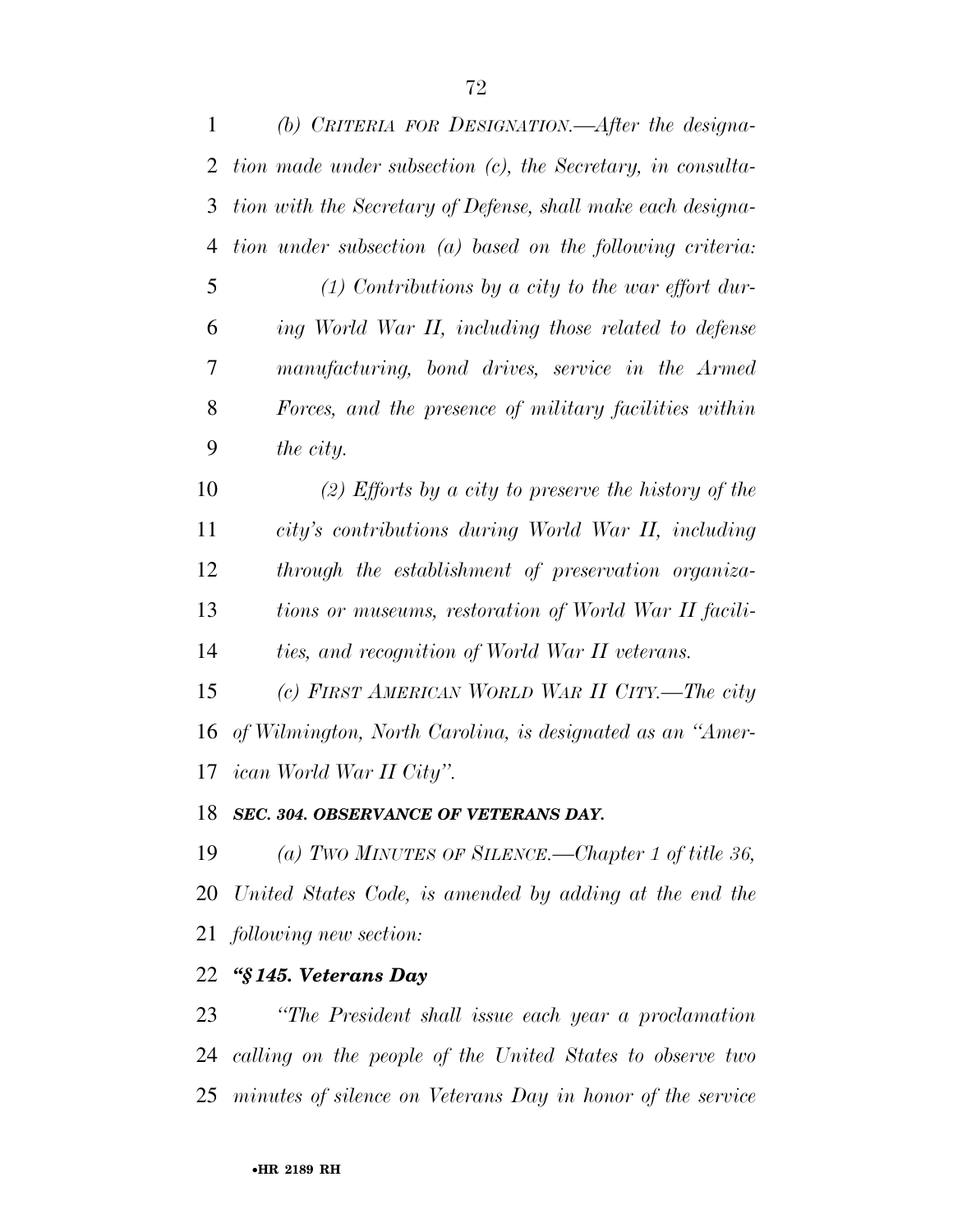*and sacrifice of veterans throughout the history of the Na-tion, beginning at—* 

 *''(1) 3:11 p.m. Atlantic standard time; ''(2) 2:11 p.m. eastern standard time; ''(3) 1:11 p.m. central standard time; ''(4) 12:11 p.m. mountain standard time; ''(5) 11:11 a.m. Pacific standard time; ''(6) 10:11 a.m. Alaska standard time; and ''(7) 9:11 a.m. Hawaii-Aleutian standard time.''. (b) CLERICAL AMENDMENT.—The table of sections for chapter 1 of title 36, United States Code, is amended by adding at the end the following new item: ''145. Veterans Day.''.* 

Amend the title so as to read: ''A bill to improve the processing of disability claims by the Department of Veterans Affairs, and for other purposes.''.